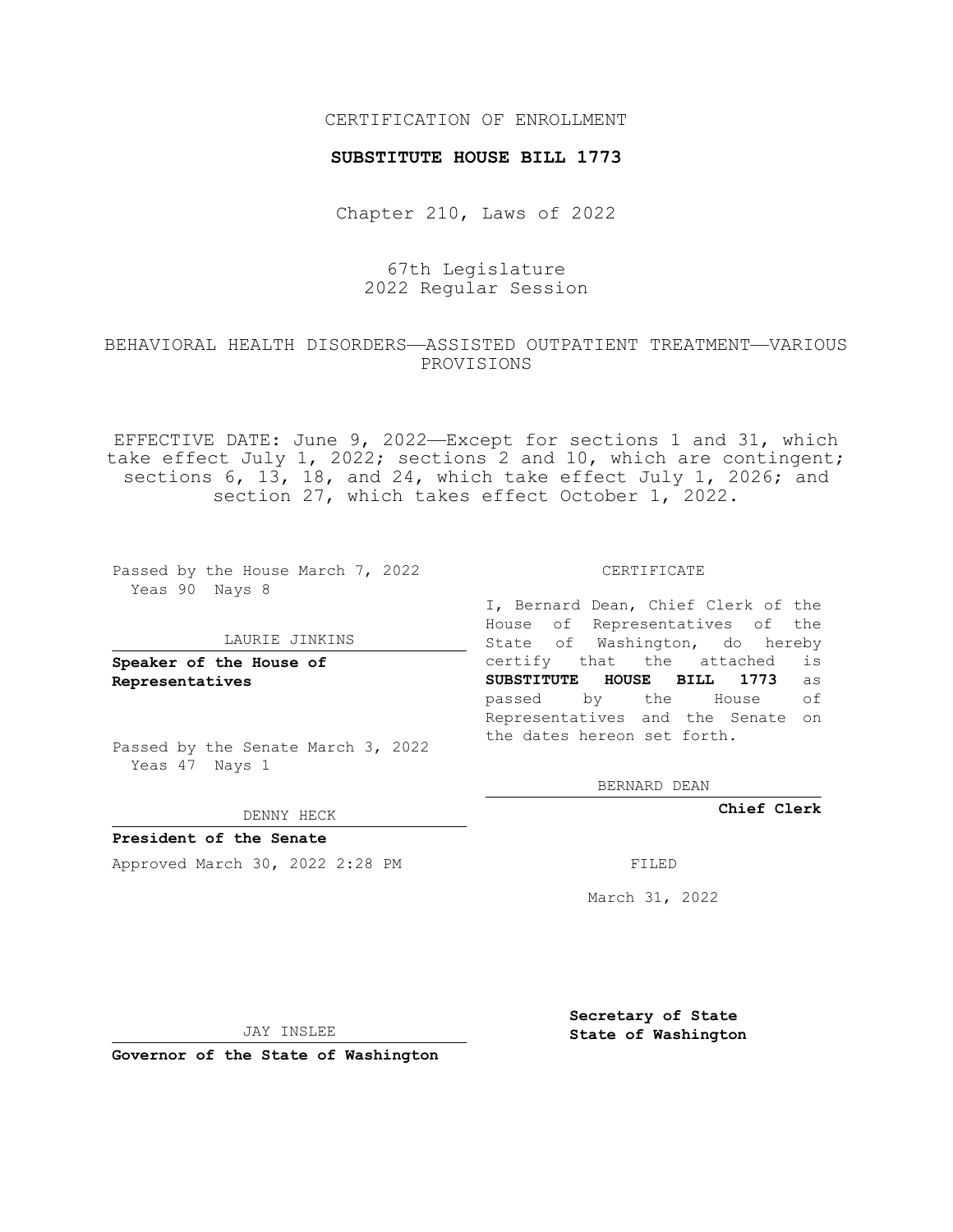### **SUBSTITUTE HOUSE BILL 1773**

AS AMENDED BY THE SENATE

Passed Legislature - 2022 Regular Session

# **State of Washington 67th Legislature 2022 Regular Session**

**By** House Appropriations (originally sponsored by Representatives Taylor, Davis, Leavitt, Callan, Cody, Macri, Ormsby, and Harris-Talley)

READ FIRST TIME 02/07/22.

 AN ACT Relating to assisted outpatient treatment for persons with behavioral health disorders; amending RCW 71.05.148, 71.05.150, 71.05.150, 71.05.156, 71.05.212, 71.05.230, 71.05.240, 71.05.240, 71.05.245, 71.05.280, 71.05.290, 71.05.365, 71.05.585, 10.77.175, 71.05.590, 71.05.590, 71.05.595, 71.24.045, and 71.05.740; reenacting and amending RCW 71.05.020, 71.05.020, 71.05.201, 71.05.212, 71.05.320, 71.05.320, 71.34.755, and 71.24.045; reenacting and amending 2021 c 264 s 24 and 2021 c 263 s 21 (uncodified); adding a new section to chapter 71.34 RCW; creating new sections; providing effective dates; providing a contingent effective date; and providing 11 expiration dates.

12 BE IT ENACTED BY THE LEGISLATURE OF THE STATE OF WASHINGTON:

13 **Sec. 1.** RCW 71.05.020 and 2021 c 264 s 21 and 2021 c 263 s 12 14 are each reenacted and amended to read as follows:

15 The definitions in this section apply throughout this chapter 16 unless the context clearly requires otherwise.

 (1) "Admission" or "admit" means a decision by a physician, physician assistant, or psychiatric advanced registered nurse practitioner that a person should be examined or treated as a patient 20 in a hospital;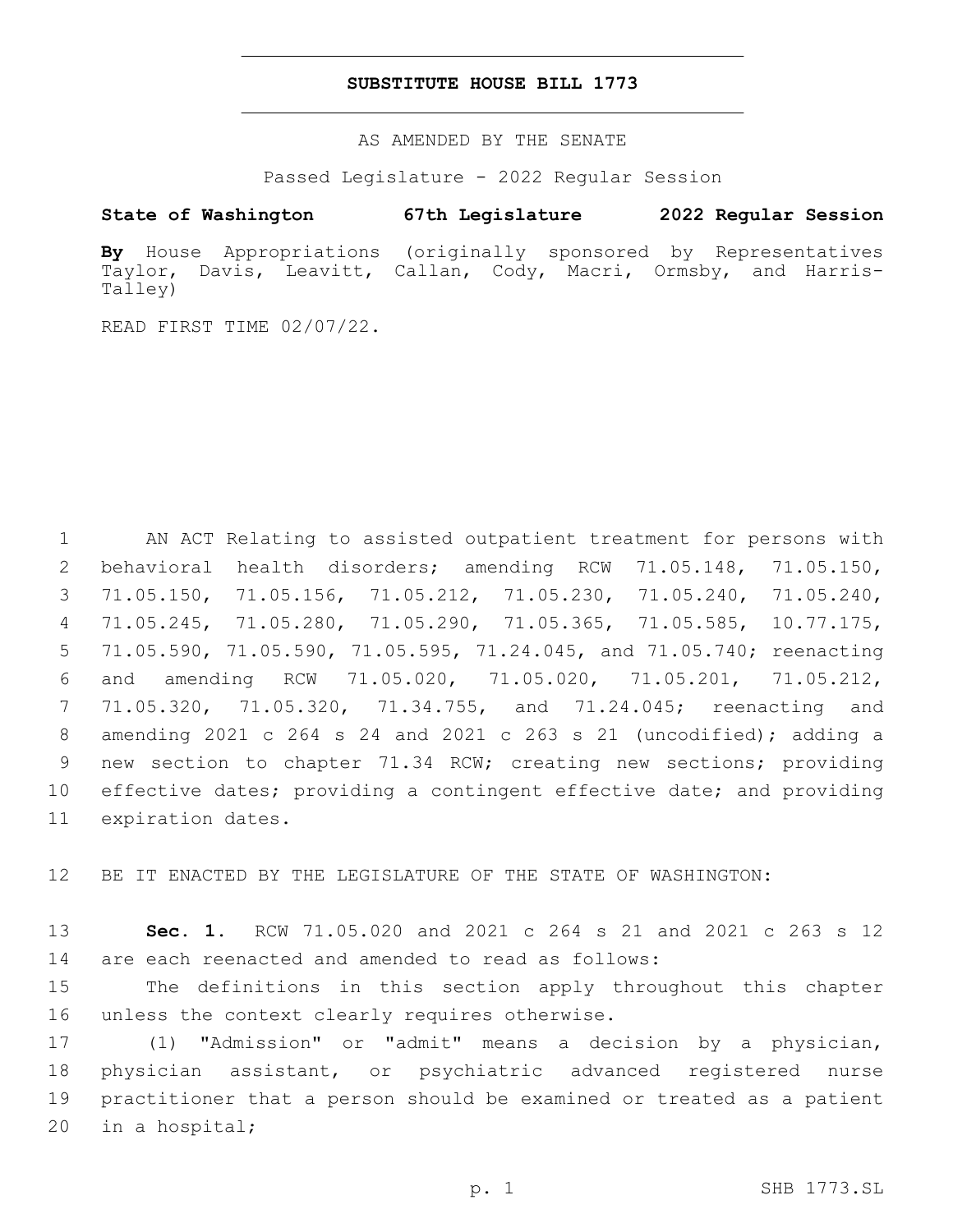(2) "Alcoholism" means a disease, characterized by a dependency on alcoholic beverages, loss of control over the amount and circumstances of use, symptoms of tolerance, physiological or psychological withdrawal, or both, if use is reduced or discontinued, and impairment of health or disruption of social or economic 6 functioning;

 (3) "Antipsychotic medications" means that class of drugs primarily used to treat serious manifestations of mental illness associated with thought disorders, which includes, but is not limited 10 to atypical antipsychotic medications;

 (4) "Approved substance use disorder treatment program" means a program for persons with a substance use disorder provided by a treatment program certified by the department as meeting standards 14 adopted under chapter 71.24 RCW;

 (5) "Attending staff" means any person on the staff of a public or private agency having responsibility for the care and treatment of 17 a patient;

(6) "Authority" means the Washington state health care authority;

 (7) "Behavioral health disorder" means either a mental disorder as defined in this section, a substance use disorder as defined in this section, or a co-occurring mental disorder and substance use 22 disorder;

 (8) "Behavioral health service provider" means a public or private agency that provides mental health, substance use disorder, or co-occurring disorder services to persons with behavioral health disorders as defined under this section and receives funding from public sources. This includes, but is not limited to: Hospitals licensed under chapter 70.41 RCW; evaluation and treatment facilities as defined in this section; community mental health service delivery systems or community behavioral health programs as defined in RCW 71.24.025; licensed or certified behavioral health agencies under RCW 71.24.037; facilities conducting competency evaluations and restoration under chapter 10.77 RCW; approved substance use disorder treatment programs as defined in this section; secure withdrawal management and stabilization facilities as defined in this section; 36 and correctional facilities operated by state and local governments;

 (9) "Co-occurring disorder specialist" means an individual possessing an enhancement granted by the department of health under chapter 18.205 RCW that certifies the individual to provide substance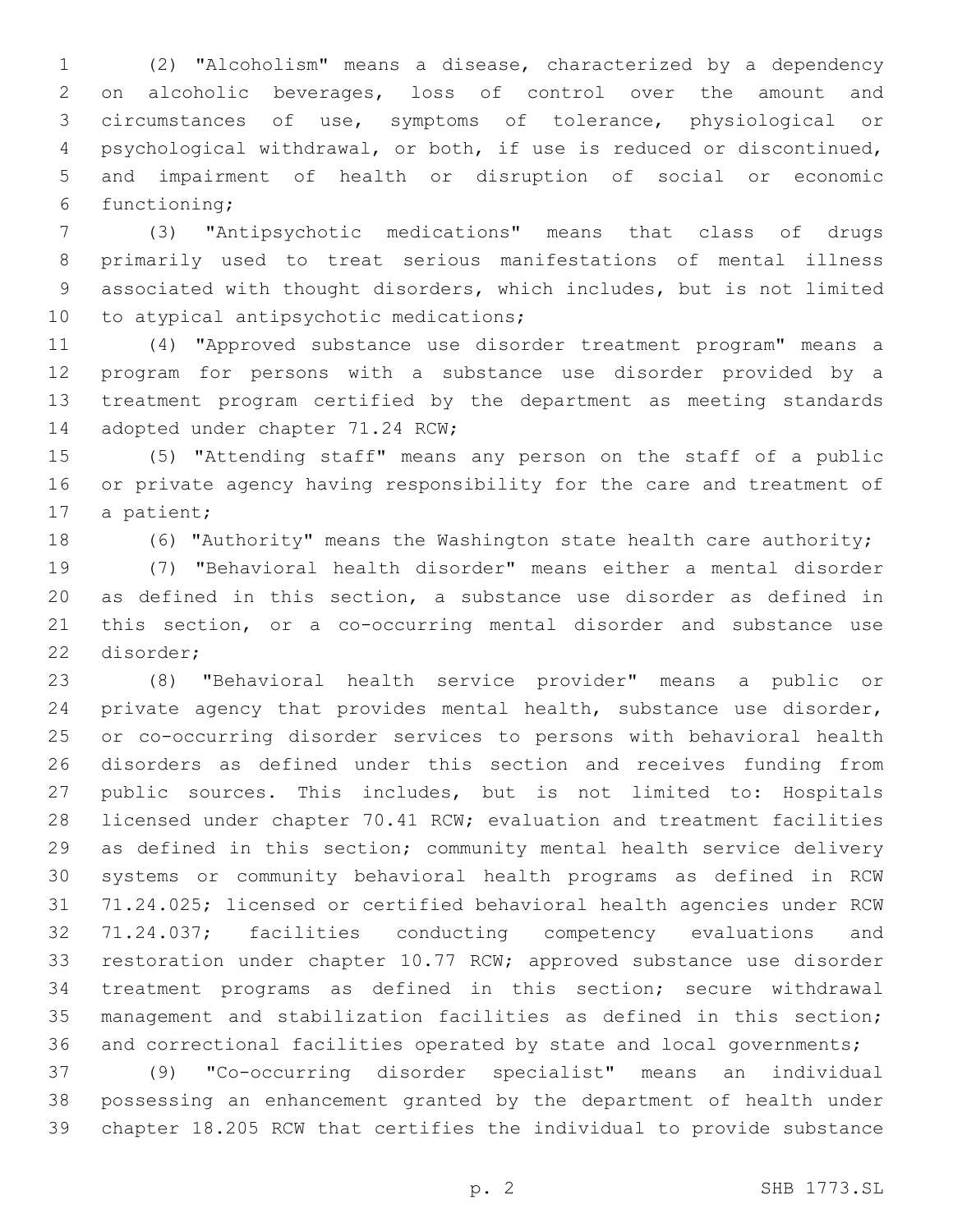use disorder counseling subject to the practice limitations under RCW 18.205.105;2

 (10) "Commitment" means the determination by a court that a person should be detained for a period of either evaluation or treatment, or both, in an inpatient or a less restrictive setting;

 (11) "Community behavioral health agency" has the same meaning as "licensed or certified behavioral health agency" defined in RCW 71.24.025;8

 (12) "Conditional release" means a revocable modification of a 10 commitment, which may be revoked upon violation of any of its terms;

 (13) "Crisis stabilization unit" means a short-term facility or a 12 portion of a facility licensed or certified by the department, such as an evaluation and treatment facility or a hospital, which has been designed to assess, diagnose, and treat individuals experiencing an acute crisis without the use of long-term hospitalization;

 (14) "Custody" means involuntary detention under the provisions 17 of this chapter or chapter 10.77 RCW, uninterrupted by any period of unconditional release from commitment from a facility providing 19 involuntary care and treatment;

(15) "Department" means the department of health;

 (16) "Designated crisis responder" means a mental health professional appointed by the county, by an entity appointed by the county, or by the authority in consultation with a federally recognized Indian tribe or after meeting and conferring with an Indian health care provider, to perform the duties specified in this 26 chapter;

 (17) "Detention" or "detain" means the lawful confinement of a 28 person, under the provisions of this chapter;

 (18) "Developmental disabilities professional" means a person who has specialized training and three years of experience in directly treating or working with persons with developmental disabilities and is a psychiatrist, physician assistant working with a supervising psychiatrist, psychologist, psychiatric advanced registered nurse practitioner, or social worker, and such other developmental disabilities professionals as may be defined by rules adopted by the secretary of the department of social and health services;

 (19) "Developmental disability" means that condition defined in 38 RCW 71A.10.020(5);

(20) "Director" means the director of the authority;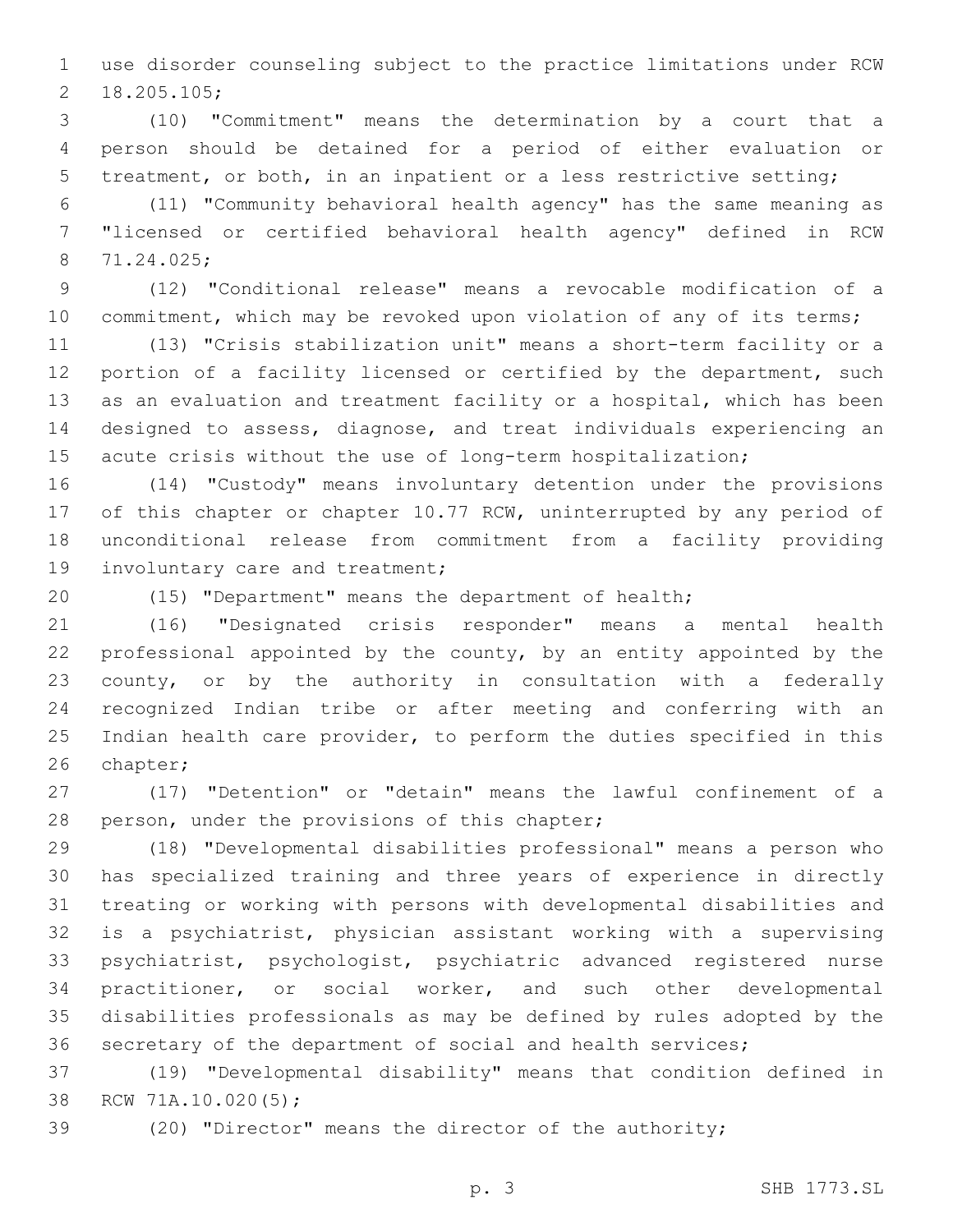(21) "Discharge" means the termination of hospital medical authority. The commitment may remain in place, be terminated, or be 3 amended by court order;

 (22) "Drug addiction" means a disease, characterized by a dependency on psychoactive chemicals, loss of control over the amount and circumstances of use, symptoms of tolerance, physiological or psychological withdrawal, or both, if use is reduced or discontinued, and impairment of health or disruption of social or economic 9 functioning;

 (23) "Evaluation and treatment facility" means any facility which can provide directly, or by direct arrangement with other public or private agencies, emergency evaluation and treatment, outpatient care, and timely and appropriate inpatient care to persons suffering from a mental disorder, and which is licensed or certified as such by the department. The authority may certify single beds as temporary evaluation and treatment beds under RCW 71.05.745. A physically separate and separately operated portion of a state hospital may be designated as an evaluation and treatment facility. A facility which is part of, or operated by, the department of social and health services or any federal agency will not require certification. No correctional institution or facility, or jail, shall be an evaluation 22 and treatment facility within the meaning of this chapter;

 (24) "Gravely disabled" means a condition in which a person, as a result of a behavioral health disorder: (a) Is in danger of serious physical harm resulting from a failure to provide for his or her essential human needs of health or safety; or (b) manifests severe deterioration in routine functioning evidenced by repeated and escalating loss of cognitive or volitional control over his or her actions and is not receiving such care as is essential for his or her 30 health or safety;

 (25) "Habilitative services" means those services provided by program personnel to assist persons in acquiring and maintaining life skills and in raising their levels of physical, mental, social, and vocational functioning. Habilitative services include education, training for employment, and therapy. The habilitative process shall be undertaken with recognition of the risk to the public safety presented by the person being assisted as manifested by prior charged 38 criminal conduct;

 (26) "Hearing" means any proceeding conducted in open court that 40 conforms to the requirements of RCW 71.05.820;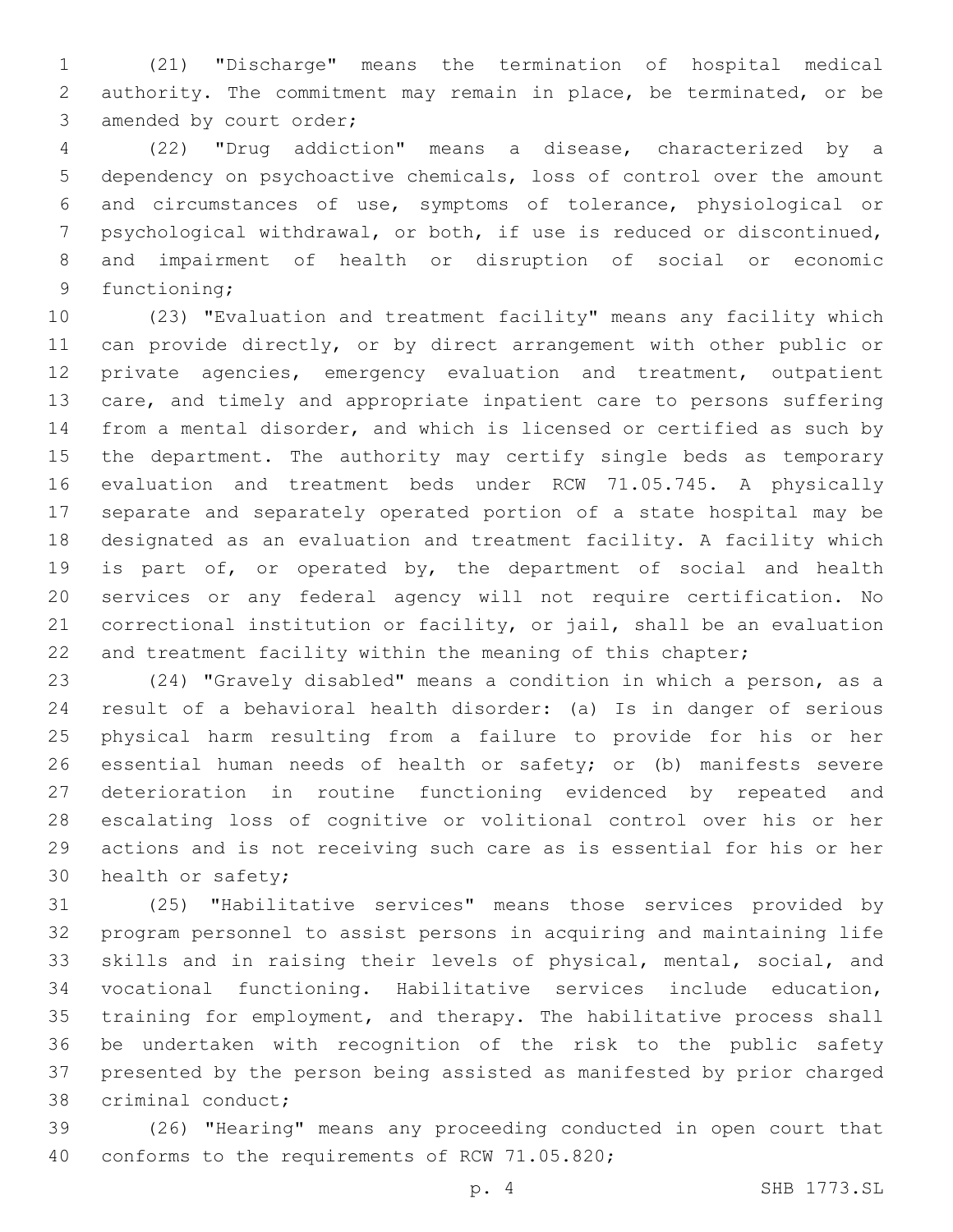(27) "History of one or more violent acts" refers to the period of time ten years prior to the filing of a petition under this chapter, excluding any time spent, but not any violent acts committed, in a behavioral health facility, or in confinement as a 5 result of a criminal conviction;

6 (28) "Imminent" means the state or condition of being likely to 7 occur at any moment or near at hand, rather than distant or remote;

8 (29) "In need of assisted outpatient ((behavioral health)) 9 treatment" ((means that a person, as a result of a behavioral health 10 disorder: (a) Has been committed by a court to detention for 11 involuntary behavioral health treatment during the preceding thirty-12 six months; (b) is unlikely to voluntarily participate in outpatient 13 treatment without an order for less restrictive alternative 14 treatment, based on a history of nonadherence with treatment or in 15 view of the person's current behavior; (c) is likely to benefit from 16 <del>less restrictive alternative treatment; and (d) requires less</del> 17 restrictive alternative treatment to prevent a relapse, 18 decompensation, or deterioration that is likely to result in the 19 person presenting a likelihood of serious harm or the person becoming 20 gravely disabled within a reasonably short period of time)) refers to 21 a person who meets the criteria for assisted outpatient treatment 22 established under RCW 71.05.148;

 (30) "Individualized service plan" means a plan prepared by a developmental disabilities professional with other professionals as a team, for a person with developmental disabilities, which shall 26 state:

27 (a) The nature of the person's specific problems, prior charged 28 criminal behavior, and habilitation needs;

29 (b) The conditions and strategies necessary to achieve the 30 purposes of habilitation;

31 (c) The intermediate and long-range goals of the habilitation 32 program, with a projected timetable for the attainment;

33 (d) The rationale for using this plan of habilitation to achieve 34 those intermediate and long-range goals;

35 (e) The staff responsible for carrying out the plan;

 (f) Where relevant in light of past criminal behavior and due consideration for public safety, the criteria for proposed movement to less-restrictive settings, criteria for proposed eventual discharge or release, and a projected possible date for discharge or 40 release; and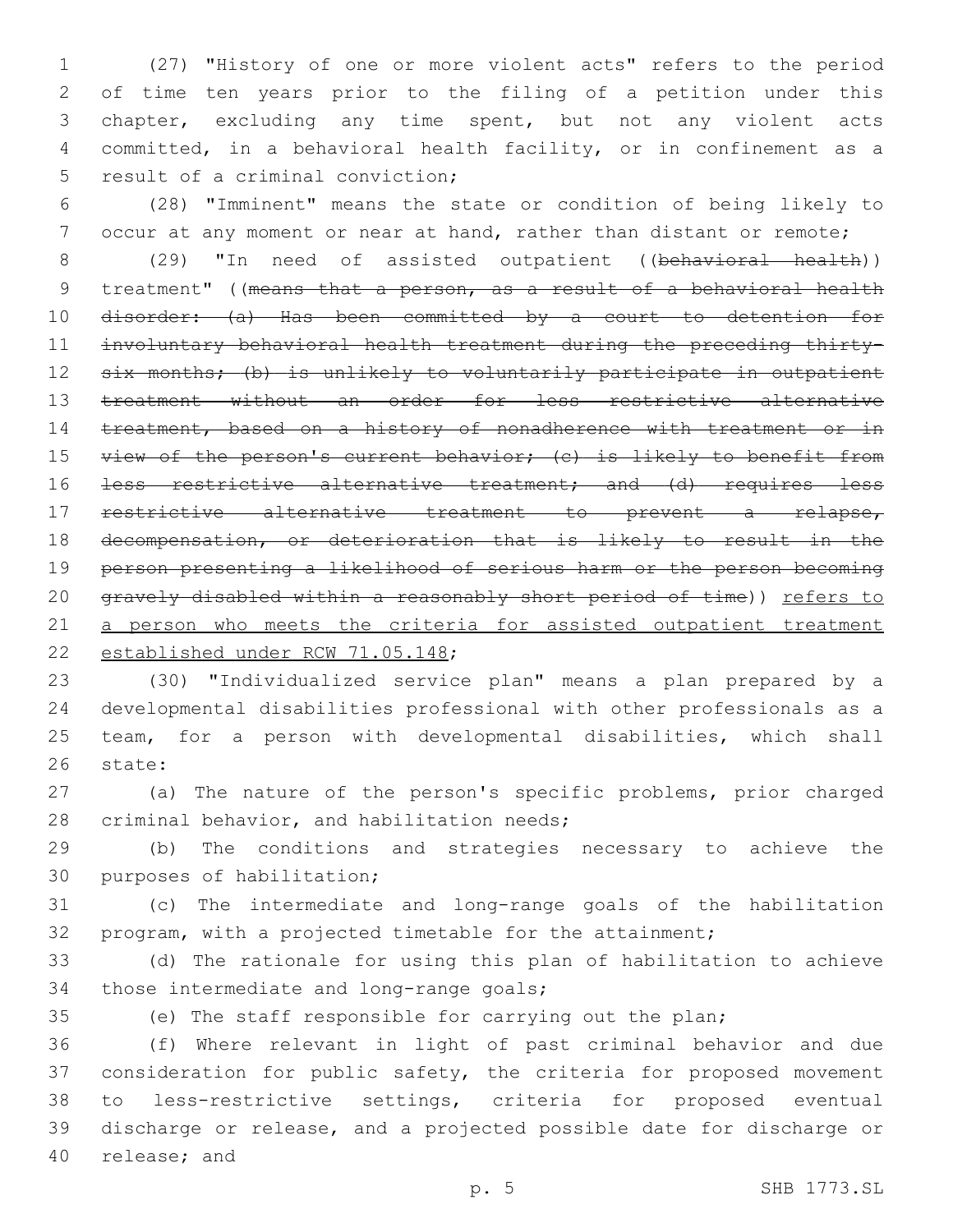(g) The type of residence immediately anticipated for the person 2 and possible future types of residences;

 (31) "Intoxicated person" means a person whose mental or physical functioning is substantially impaired as a result of the use of 5 alcohol or other psychoactive chemicals;

 (32) "Judicial commitment" means a commitment by a court pursuant 7 to the provisions of this chapter;

 (33) "Legal counsel" means attorneys and staff employed by county prosecutor offices or the state attorney general acting in their capacity as legal representatives of public behavioral health service 11 providers under RCW 71.05.130;

 (34) "Less restrictive alternative treatment" means a program of individualized treatment in a less restrictive setting than inpatient treatment that includes the services described in RCW 71.05.585. This term includes: Treatment pursuant to a less restrictive alternative treatment order under RCW 71.05.240 or 71.05.320; treatment pursuant to a conditional release under RCW 71.05.340; and treatment pursuant 18 to an assisted outpatient ((behavioral health)) treatment order under 19 RCW 71.05.148;

 (35) "Licensed physician" means a person licensed to practice medicine or osteopathic medicine and surgery in the state of 22 Washington;

(36) "Likelihood of serious harm" means:23

 (a) A substantial risk that: (i) Physical harm will be inflicted 25 by a person upon his or her own person, as evidenced by threats or attempts to commit suicide or inflict physical harm on oneself; (ii) physical harm will be inflicted by a person upon another, as evidenced by behavior which has caused such harm or which places another person or persons in reasonable fear of sustaining such harm; or (iii) physical harm will be inflicted by a person upon the property of others, as evidenced by behavior which has caused substantial loss or damage to the property of others; or

 (b) The person has threatened the physical safety of another and 34 has a history of one or more violent acts;

 (37) "Medical clearance" means a physician or other health care provider has determined that a person is medically stable and ready 37 for referral to the designated crisis responder;

 (38) "Mental disorder" means any organic, mental, or emotional impairment which has substantial adverse effects on a person's 40 cognitive or volitional functions;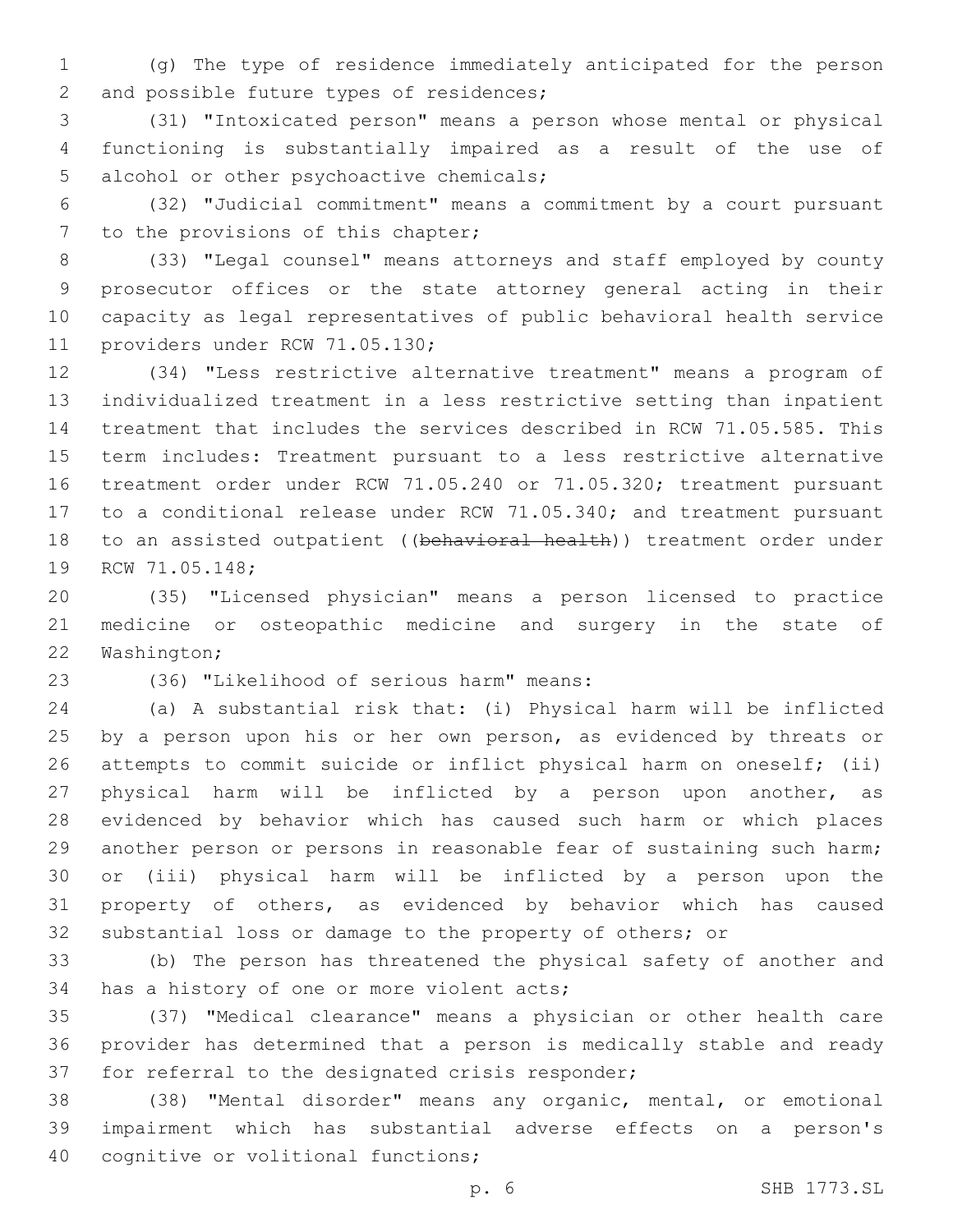(39) "Mental health professional" means a psychiatrist, psychologist, physician assistant working with a supervising psychiatrist, psychiatric advanced registered nurse practitioner, psychiatric nurse, or social worker, and such other mental health professionals as may be defined by rules adopted by the secretary 6 pursuant to the provisions of this chapter;

 (40) "Peace officer" means a law enforcement official of a public agency or governmental unit, and includes persons specifically given peace officer powers by any state law, local ordinance, or judicial 10 order of appointment;

 (41) "Physician assistant" means a person licensed as a physician 12 assistant under chapter 18.71A RCW;

 (42) "Private agency" means any person, partnership, corporation, 14 or association that is not a public agency, whether or not financed in whole or in part by public funds, which constitutes an evaluation and treatment facility or private institution, or hospital, or approved substance use disorder treatment program, which is conducted 18 for, or includes a department or ward conducted for, the care and treatment of persons with behavioral health disorders;

 (43) "Professional person" means a mental health professional, substance use disorder professional, or designated crisis responder and shall also mean a physician, physician assistant, psychiatric 23 advanced registered nurse practitioner, registered nurse, and such others as may be defined by rules adopted by the secretary pursuant 25 to the provisions of this chapter;

 (44) "Psychiatric advanced registered nurse practitioner" means a person who is licensed as an advanced registered nurse practitioner pursuant to chapter 18.79 RCW; and who is board certified in advanced 29 practice psychiatric and mental health nursing;

 (45) "Psychiatrist" means a person having a license as a physician and surgeon in this state who has in addition completed three years of graduate training in psychiatry in a program approved by the American medical association or the American osteopathic association and is certified or eligible to be certified by the 35 American board of psychiatry and neurology;

 (46) "Psychologist" means a person who has been licensed as a 37 psychologist pursuant to chapter 18.83 RCW;

 (47) "Public agency" means any evaluation and treatment facility or institution, secure withdrawal management and stabilization facility, approved substance use disorder treatment program, or

p. 7 SHB 1773.SL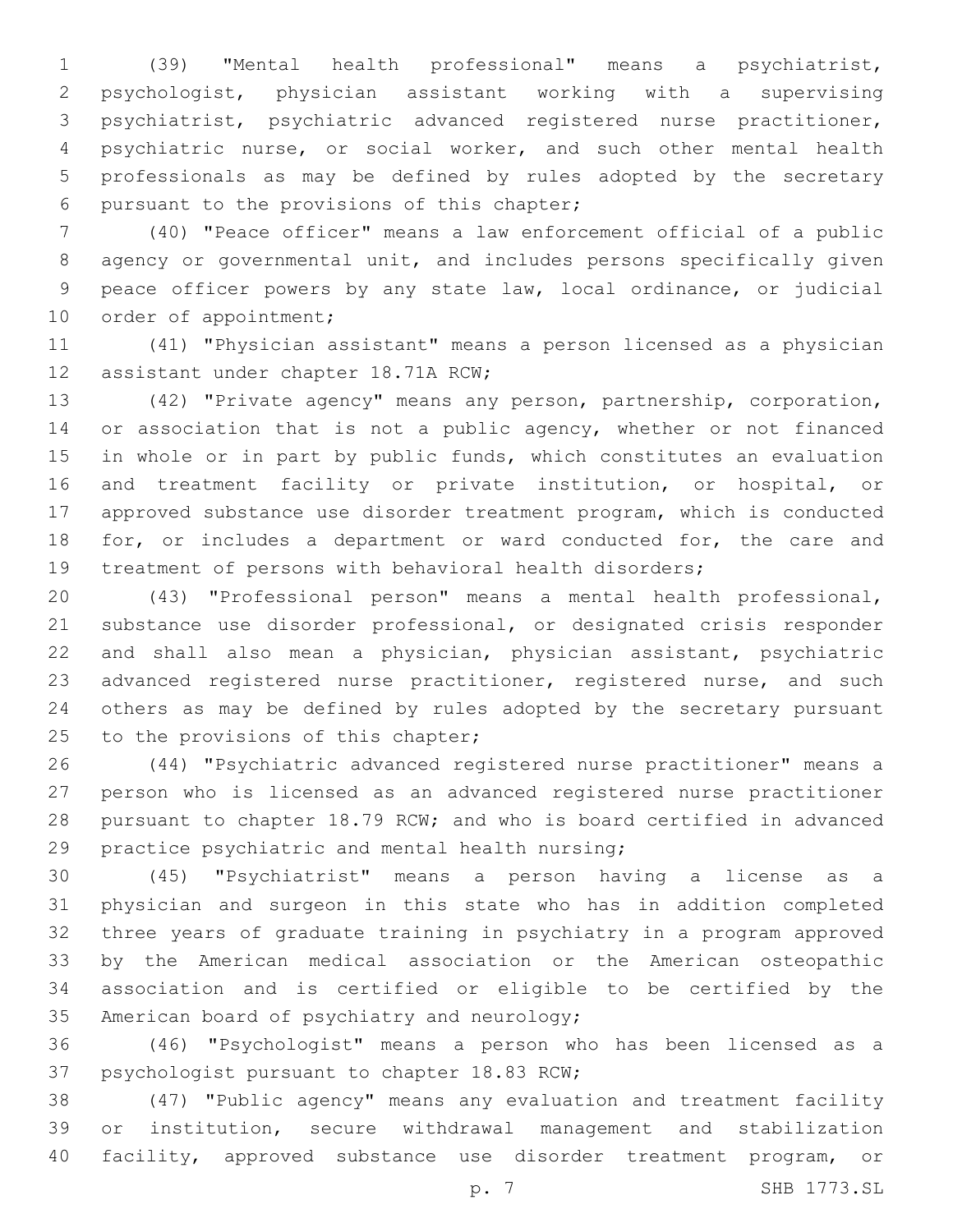hospital which is conducted for, or includes a department or ward conducted for, the care and treatment of persons with behavioral health disorders, if the agency is operated directly by federal, state, county, or municipal government, or a combination of such 5 governments;

 (48) "Release" means legal termination of the commitment under 7 the provisions of this chapter;

 (49) "Resource management services" has the meaning given in 9 chapter 71.24 RCW;

 (50) "Secretary" means the secretary of the department of health, 11 or his or her designee;

 (51) "Secure withdrawal management and stabilization facility" means a facility operated by either a public or private agency or by the program of an agency which provides care to voluntary individuals and individuals involuntarily detained and committed under this chapter for whom there is a likelihood of serious harm or who are gravely disabled due to the presence of a substance use disorder. Secure withdrawal management and stabilization facilities must:

19 (a) Provide the following services:

 (i) Assessment and treatment, provided by certified substance use disorder professionals or co-occurring disorder specialists;

(ii) Clinical stabilization services;22

 (iii) Acute or subacute detoxification services for intoxicated 24 individuals; and

 (iv) Discharge assistance provided by certified substance use disorder professionals or co-occurring disorder specialists, including facilitating transitions to appropriate voluntary or involuntary inpatient services or to less restrictive alternatives as 29 appropriate for the individual;

 (b) Include security measures sufficient to protect the patients, 31 staff, and community; and

(c) Be licensed or certified as such by the department of health;

 (52) "Social worker" means a person with a master's or further advanced degree from a social work educational program accredited and 35 approved as provided in RCW 18.320.010;

 (53) "Substance use disorder" means a cluster of cognitive, behavioral, and physiological symptoms indicating that an individual continues using the substance despite significant substance-related problems. The diagnosis of a substance use disorder is based on a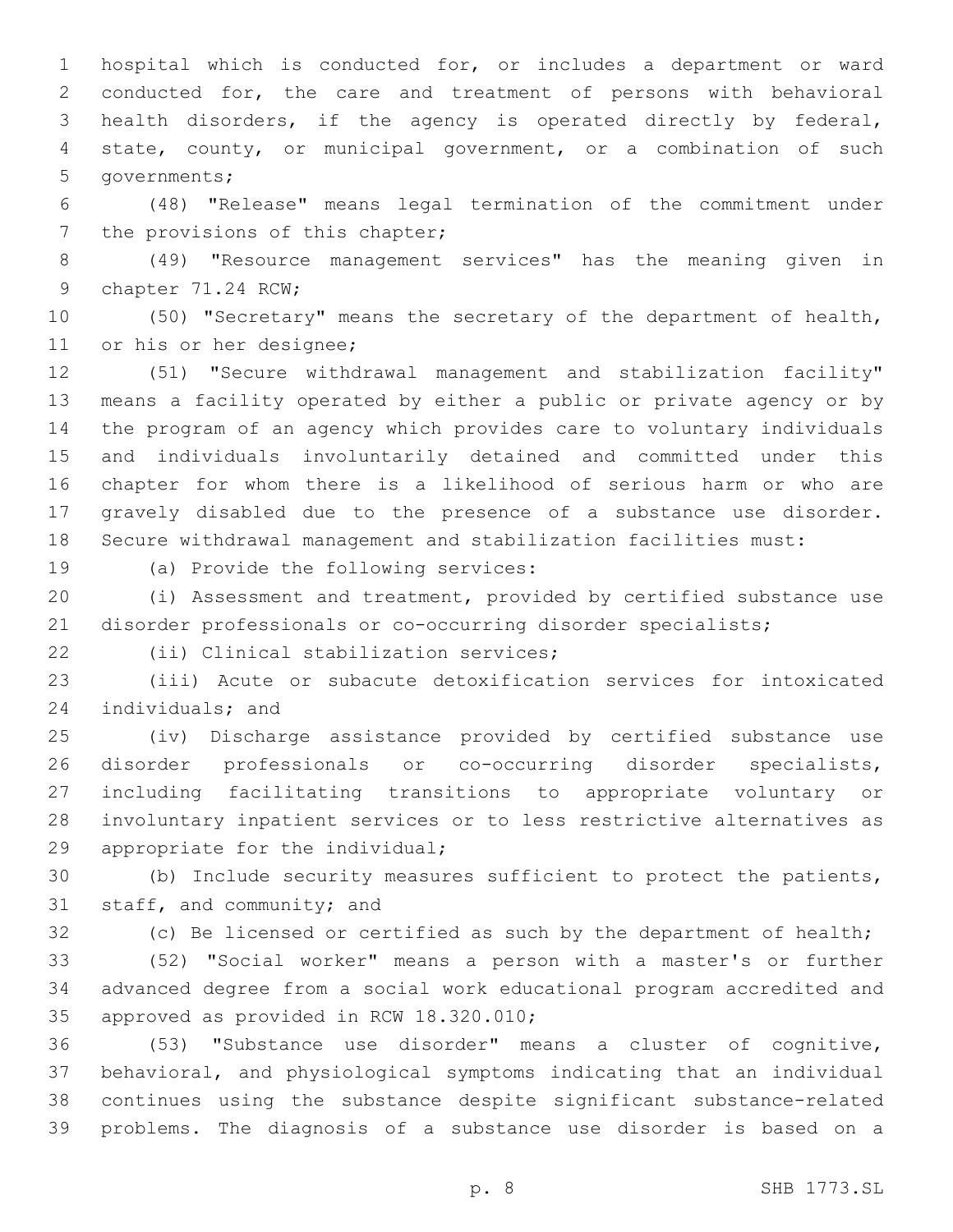pathological pattern of behaviors related to the use of the 2 substances;

 (54) "Substance use disorder professional" means a person certified as a substance use disorder professional by the department 5 of health under chapter 18.205 RCW;

 (55) "Therapeutic court personnel" means the staff of a mental health court or other therapeutic court which has jurisdiction over defendants who are dually diagnosed with mental disorders, including court personnel, probation officers, a court monitor, prosecuting attorney, or defense counsel acting within the scope of therapeutic 11 court duties;

 (56) "Treatment records" include registration and all other records concerning persons who are receiving or who at any time have received services for behavioral health disorders, which are maintained by the department of social and health services, the department, the authority, behavioral health administrative services organizations and their staffs, managed care organizations and their staffs, and by treatment facilities. Treatment records include mental health information contained in a medical bill including but not limited to mental health drugs, a mental health diagnosis, provider name, and dates of service stemming from a medical service. Treatment records do not include notes or records maintained for personal use by a person providing treatment services for the department of social and health services, the department, the authority, behavioral health administrative services organizations, managed care organizations, or a treatment facility if the notes or records are not available to 27 others;

 (57) "Triage facility" means a short-term facility or a portion 29 of a facility licensed or certified by the department, which is designed as a facility to assess and stabilize an individual or determine the need for involuntary commitment of an individual, and must meet department residential treatment facility standards. A triage facility may be structured as a voluntary or involuntary 34 placement facility;

 (58) "Video," unless the context clearly indicates otherwise, means the delivery of behavioral health services through the use of interactive audio and video technology, permitting real-time communication between a person and a designated crisis responder, for the purpose of evaluation. "Video" does not include the use of audio-40 only telephone, facsimile, email, or store and forward technology.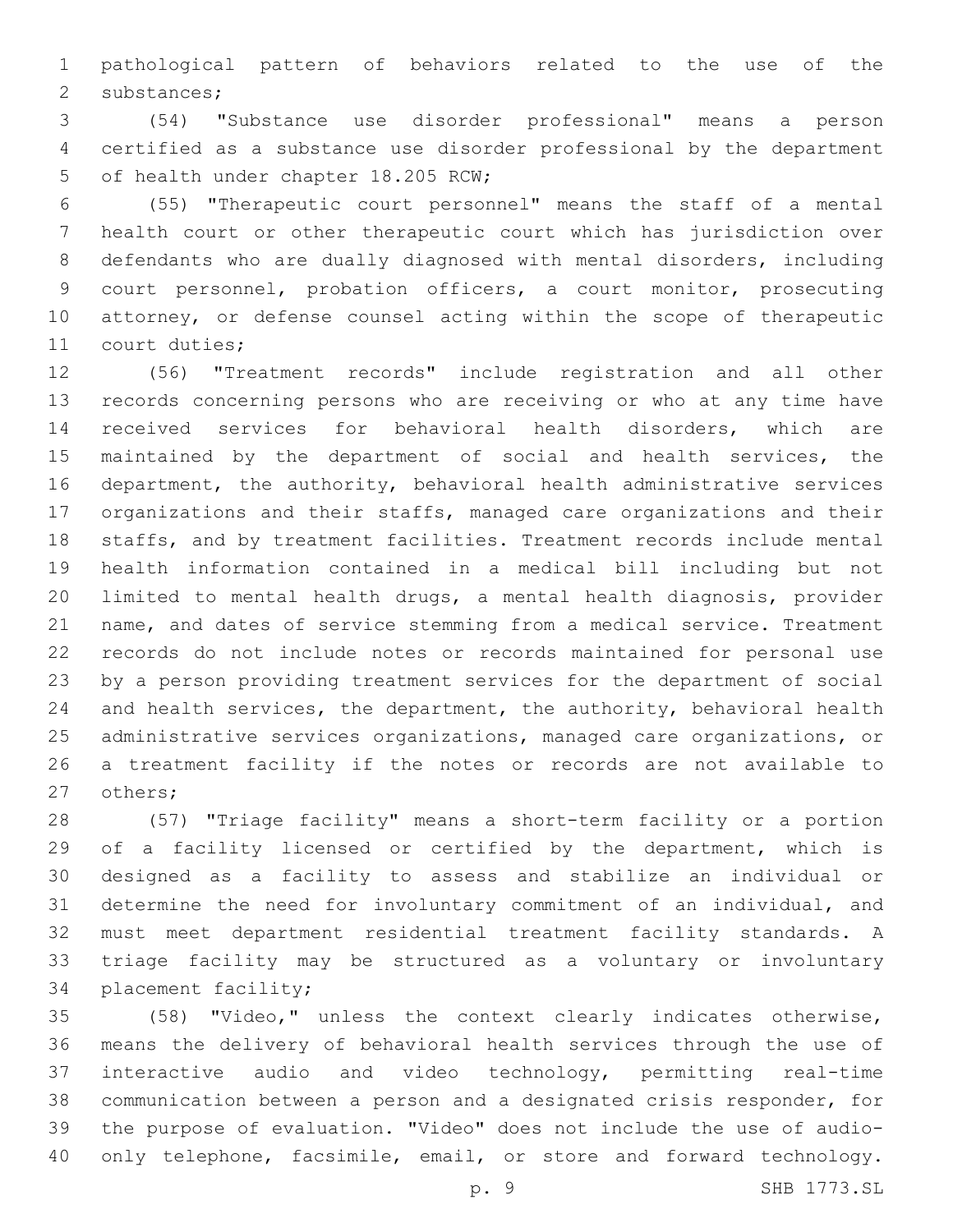"Store and forward technology" means use of an asynchronous transmission of a person's medical information from a mental health service provider to the designated crisis responder which results in 4 medical diagnosis, consultation, or treatment;

 (59) "Violent act" means behavior that resulted in homicide, attempted suicide, injury, or substantial loss or damage to property.

 **Sec. 2.** RCW 71.05.020 and 2021 c 264 s 23 and 2021 c 263 s 14 8 are each reenacted and amended to read as follows:

 The definitions in this section apply throughout this chapter 10 unless the context clearly requires otherwise.

 (1) "Admission" or "admit" means a decision by a physician, physician assistant, or psychiatric advanced registered nurse practitioner that a person should be examined or treated as a patient 14 in a hospital;

 (2) "Alcoholism" means a disease, characterized by a dependency on alcoholic beverages, loss of control over the amount and circumstances of use, symptoms of tolerance, physiological or psychological withdrawal, or both, if use is reduced or discontinued, and impairment of health or disruption of social or economic 20 functioning;

 (3) "Antipsychotic medications" means that class of drugs primarily used to treat serious manifestations of mental illness associated with thought disorders, which includes, but is not limited 24 to atypical antipsychotic medications;

 (4) "Approved substance use disorder treatment program" means a program for persons with a substance use disorder provided by a treatment program certified by the department as meeting standards 28 adopted under chapter 71.24 RCW;

 (5) "Attending staff" means any person on the staff of a public or private agency having responsibility for the care and treatment of 31 a patient;

(6) "Authority" means the Washington state health care authority;

 (7) "Behavioral health disorder" means either a mental disorder as defined in this section, a substance use disorder as defined in this section, or a co-occurring mental disorder and substance use 36 disorder;

 (8) "Behavioral health service provider" means a public or private agency that provides mental health, substance use disorder, or co-occurring disorder services to persons with behavioral health

p. 10 SHB 1773.SL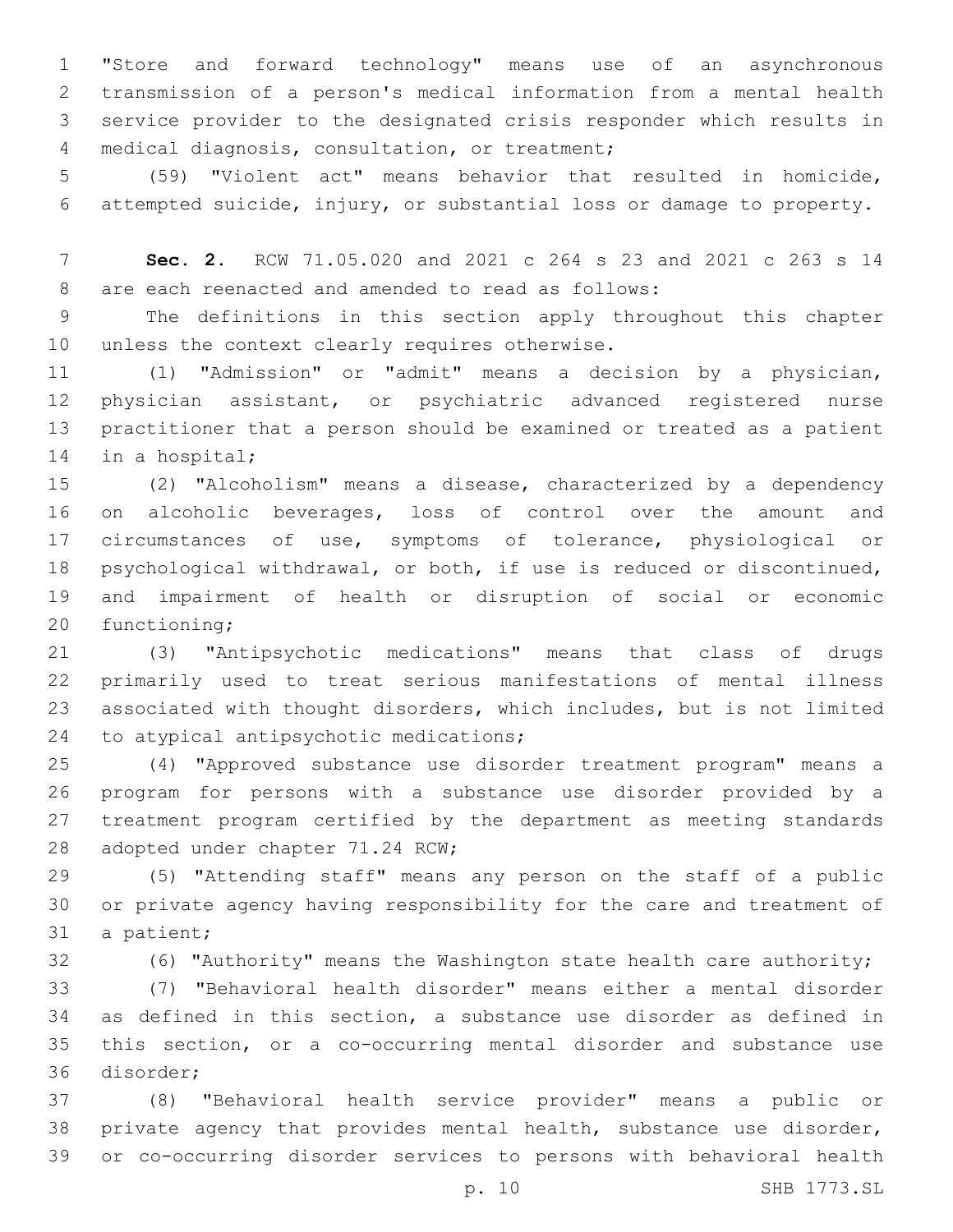disorders as defined under this section and receives funding from public sources. This includes, but is not limited to: Hospitals licensed under chapter 70.41 RCW; evaluation and treatment facilities as defined in this section; community mental health service delivery systems or community behavioral health programs as defined in RCW 71.24.025; licensed or certified behavioral health agencies under RCW 71.24.037; facilities conducting competency evaluations and restoration under chapter 10.77 RCW; approved substance use disorder treatment programs as defined in this section; secure withdrawal management and stabilization facilities as defined in this section; 11 and correctional facilities operated by state and local governments;

 (9) "Co-occurring disorder specialist" means an individual possessing an enhancement granted by the department of health under chapter 18.205 RCW that certifies the individual to provide substance use disorder counseling subject to the practice limitations under RCW 16 18.205.105;

 (10) "Commitment" means the determination by a court that a person should be detained for a period of either evaluation or 19 treatment, or both, in an inpatient or a less restrictive setting;

 (11) "Community behavioral health agency" has the same meaning as "licensed or certified behavioral health agency" defined in RCW 71.24.025;22

 (12) "Conditional release" means a revocable modification of a 24 commitment, which may be revoked upon violation of any of its terms;

 (13) "Crisis stabilization unit" means a short-term facility or a 26 portion of a facility licensed or certified by the department, such as an evaluation and treatment facility or a hospital, which has been designed to assess, diagnose, and treat individuals experiencing an acute crisis without the use of long-term hospitalization;

 (14) "Custody" means involuntary detention under the provisions of this chapter or chapter 10.77 RCW, uninterrupted by any period of unconditional release from commitment from a facility providing 33 involuntary care and treatment;

(15) "Department" means the department of health;

 (16) "Designated crisis responder" means a mental health professional appointed by the county, by an entity appointed by the county, or by the authority in consultation with a federally recognized Indian tribe or after meeting and conferring with an Indian health care provider, to perform the duties specified in this 40 chapter;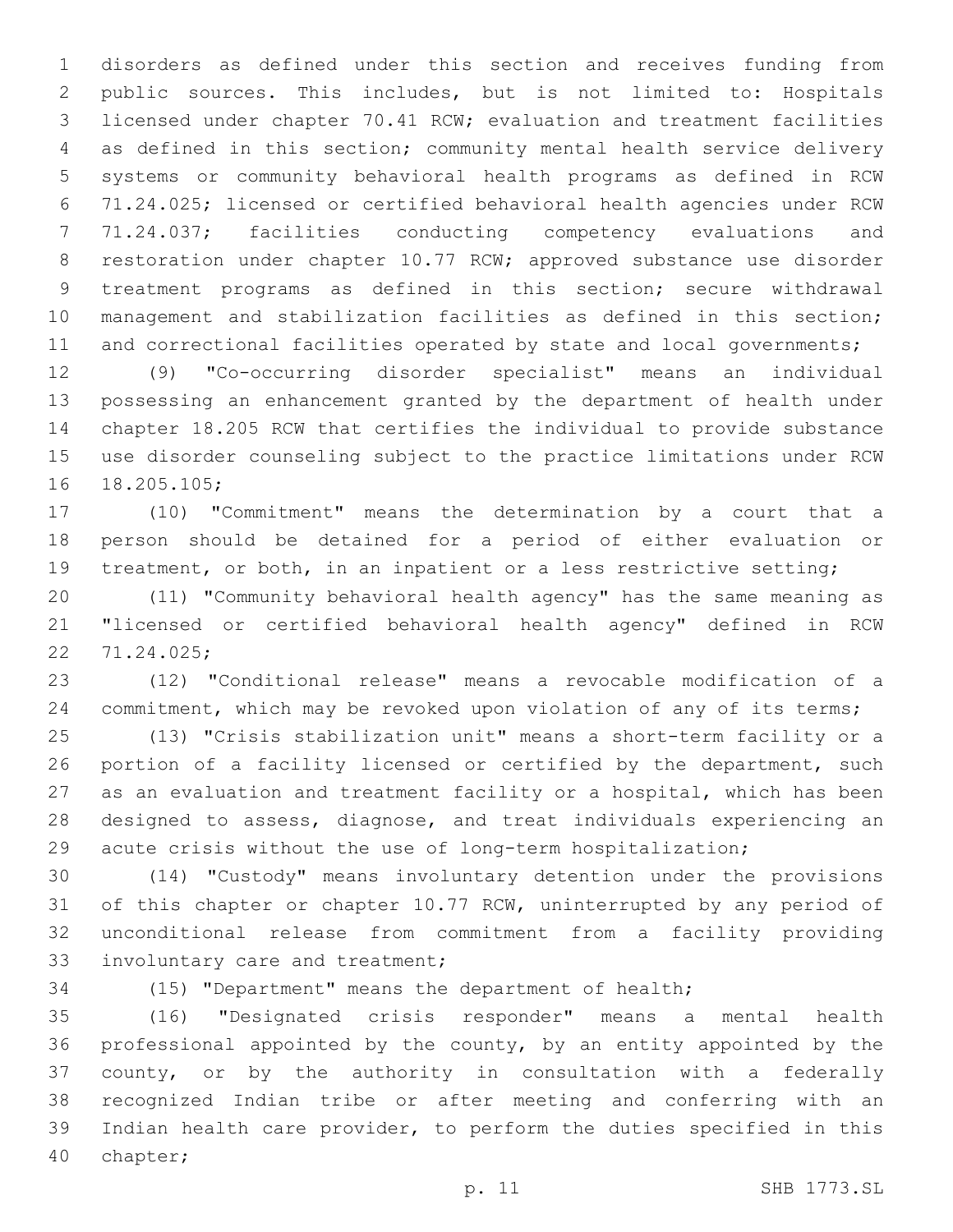(17) "Detention" or "detain" means the lawful confinement of a 2 person, under the provisions of this chapter;

 (18) "Developmental disabilities professional" means a person who has specialized training and three years of experience in directly treating or working with persons with developmental disabilities and is a psychiatrist, physician assistant working with a supervising psychiatrist, psychologist, psychiatric advanced registered nurse practitioner, or social worker, and such other developmental disabilities professionals as may be defined by rules adopted by the 10 secretary of the department of social and health services;

 (19) "Developmental disability" means that condition defined in 12 RCW 71A.10.020(5);

(20) "Director" means the director of the authority;

 (21) "Discharge" means the termination of hospital medical authority. The commitment may remain in place, be terminated, or be 16 amended by court order;

 (22) "Drug addiction" means a disease, characterized by a dependency on psychoactive chemicals, loss of control over the amount and circumstances of use, symptoms of tolerance, physiological or psychological withdrawal, or both, if use is reduced or discontinued, and impairment of health or disruption of social or economic 22 functioning;

 (23) "Evaluation and treatment facility" means any facility which can provide directly, or by direct arrangement with other public or 25 private agencies, emergency evaluation and treatment, outpatient care, and timely and appropriate inpatient care to persons suffering from a mental disorder, and which is licensed or certified as such by the department. The authority may certify single beds as temporary evaluation and treatment beds under RCW 71.05.745. A physically separate and separately operated portion of a state hospital may be designated as an evaluation and treatment facility. A facility which 32 is part of, or operated by, the department of social and health services or any federal agency will not require certification. No correctional institution or facility, or jail, shall be an evaluation 35 and treatment facility within the meaning of this chapter;

 (24) "Gravely disabled" means a condition in which a person, as a result of a behavioral health disorder: (a) Is in danger of serious physical harm resulting from a failure to provide for his or her essential human needs of health or safety; or (b) manifests severe deterioration from safe behavior evidenced by repeated and escalating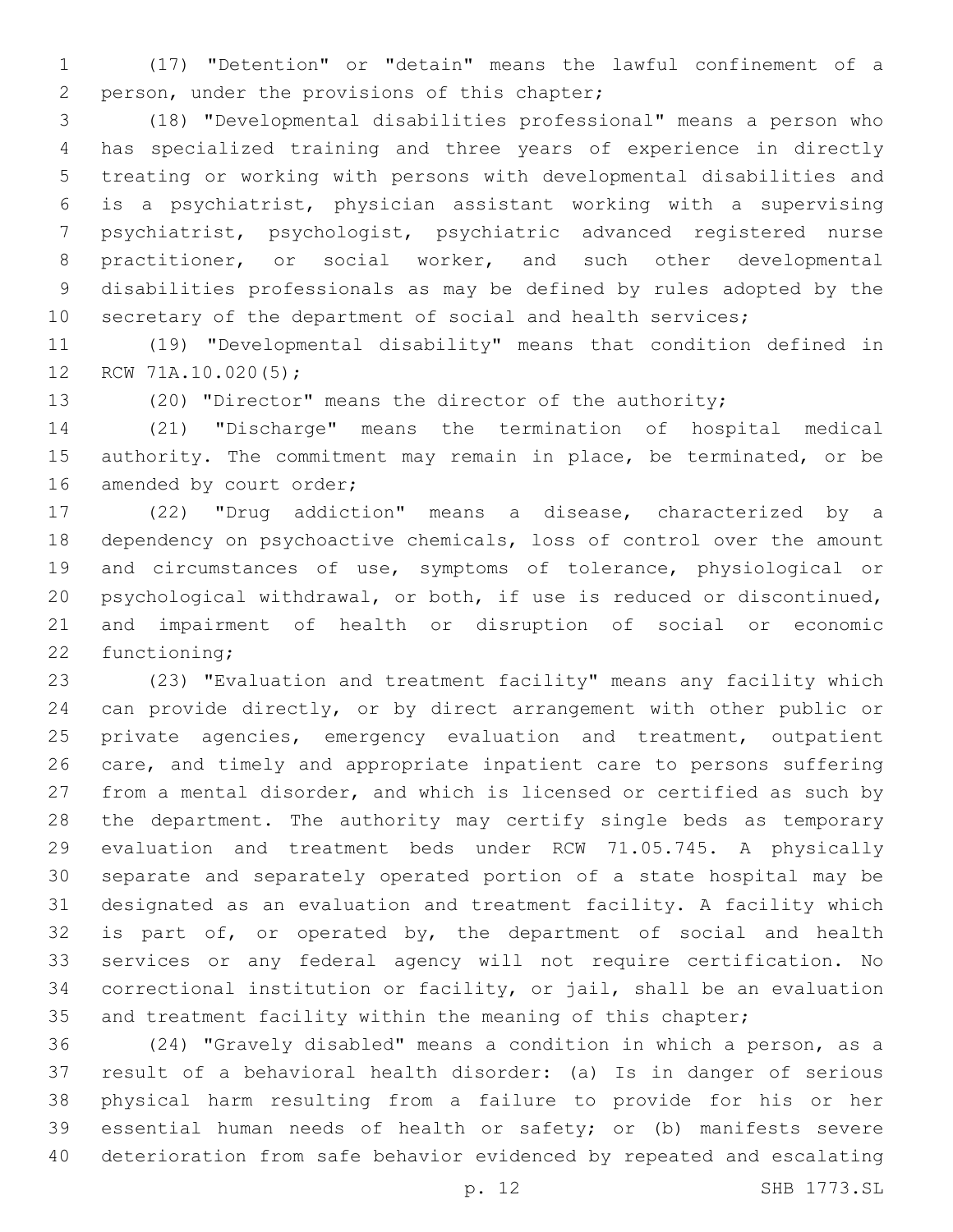loss of cognitive or volitional control over his or her actions and is not receiving such care as is essential for his or her health or 3 safety;

 (25) "Habilitative services" means those services provided by program personnel to assist persons in acquiring and maintaining life skills and in raising their levels of physical, mental, social, and vocational functioning. Habilitative services include education, training for employment, and therapy. The habilitative process shall be undertaken with recognition of the risk to the public safety presented by the person being assisted as manifested by prior charged 11 criminal conduct;

 (26) "Hearing" means any proceeding conducted in open court that 13 conforms to the requirements of RCW 71.05.820;

 (27) "History of one or more violent acts" refers to the period of time ten years prior to the filing of a petition under this 16 chapter, excluding any time spent, but not any violent acts committed, in a behavioral health facility, or in confinement as a 18 result of a criminal conviction;

 (28) "Imminent" means the state or condition of being likely to 20 occur at any moment or near at hand, rather than distant or remote;

21 (29) "In need of assisted outpatient ((behavioral health)) treatment" ((means that a person, as a result of a behavioral health disorder: (a) Has been committed by a court to detention for involuntary behavioral health treatment during the preceding thirty-25 six months; (b) is unlikely to voluntarily participate in outpatient treatment without an order for less restrictive alternative 27 treatment, based on a history of nonadherence with treatment or in 28 view of the person's current behavior; (c) is likely to benefit from 29 <del>less restrictive alternative treatment; and (d) requires less</del> restrictive alternative treatment to prevent a relapse, decompensation, or deterioration that is likely to result in the person presenting a likelihood of serious harm or the person becoming gravely disabled within a reasonably short period of time)) refers to 34 a person who meets the criteria for assisted outpatient treatment 35 established under RCW 71.05.148;

 (30) "Individualized service plan" means a plan prepared by a developmental disabilities professional with other professionals as a team, for a person with developmental disabilities, which shall 39 state: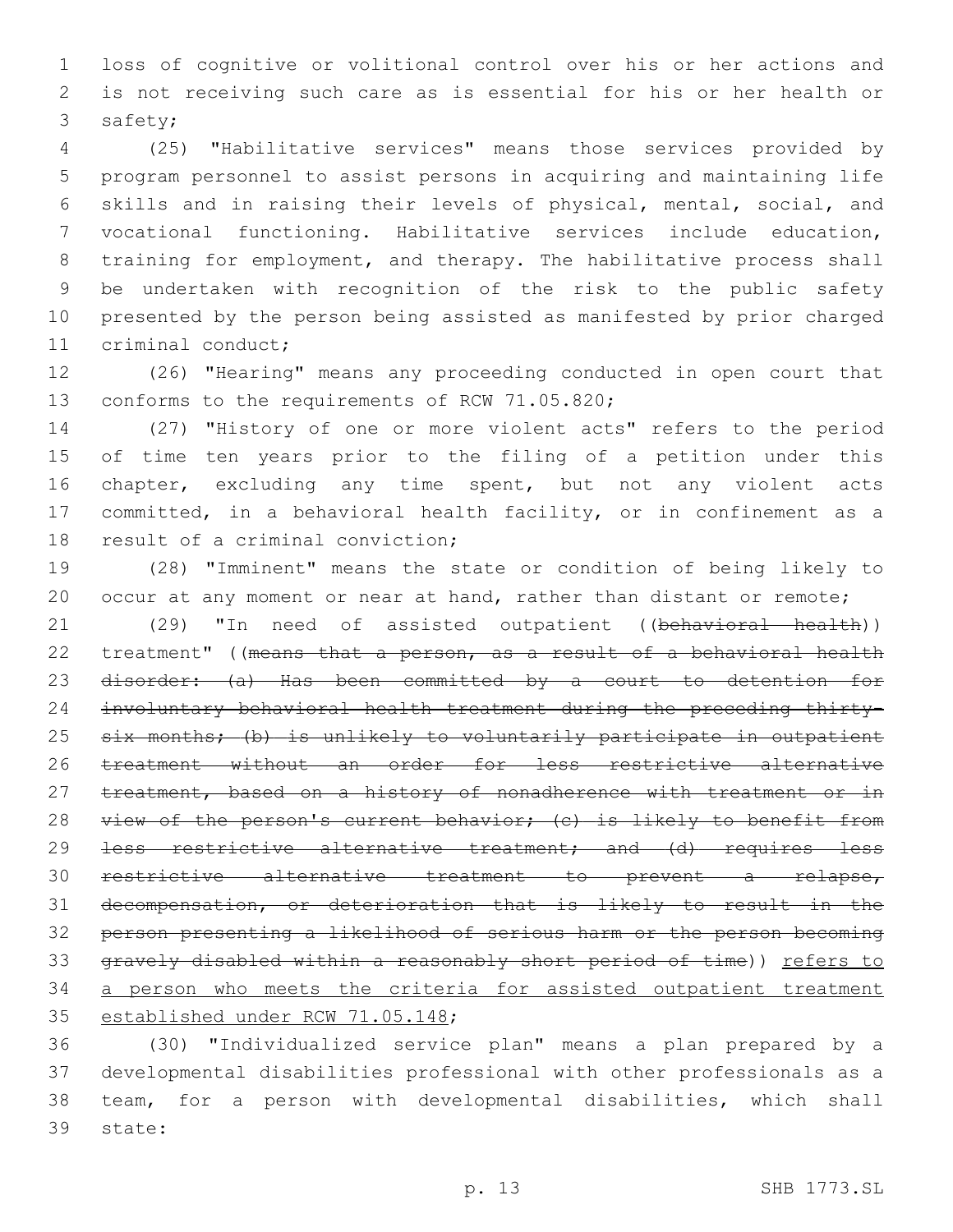(a) The nature of the person's specific problems, prior charged 2 criminal behavior, and habilitation needs;

 (b) The conditions and strategies necessary to achieve the 4 purposes of habilitation;

 (c) The intermediate and long-range goals of the habilitation program, with a projected timetable for the attainment;

 (d) The rationale for using this plan of habilitation to achieve 8 those intermediate and long-range goals;

(e) The staff responsible for carrying out the plan;

 (f) Where relevant in light of past criminal behavior and due 11 consideration for public safety, the criteria for proposed movement to less-restrictive settings, criteria for proposed eventual discharge or release, and a projected possible date for discharge or 14 release; and

 (g) The type of residence immediately anticipated for the person 16 and possible future types of residences;

 (31) "Intoxicated person" means a person whose mental or physical functioning is substantially impaired as a result of the use of 19 alcohol or other psychoactive chemicals;

 (32) "Judicial commitment" means a commitment by a court pursuant 21 to the provisions of this chapter;

 (33) "Legal counsel" means attorneys and staff employed by county prosecutor offices or the state attorney general acting in their capacity as legal representatives of public behavioral health service 25 providers under RCW 71.05.130;

 (34) "Less restrictive alternative treatment" means a program of individualized treatment in a less restrictive setting than inpatient treatment that includes the services described in RCW 71.05.585. This term includes: Treatment pursuant to a less restrictive alternative treatment order under RCW 71.05.240 or 71.05.320; treatment pursuant to a conditional release under RCW 71.05.340; and treatment pursuant 32 to an assisted outpatient ((behavioral health)) treatment order under 33 RCW 71.05.148;

 (35) "Licensed physician" means a person licensed to practice medicine or osteopathic medicine and surgery in the state of 36 Washington;

(36) "Likelihood of serious harm" means:37

 (a) A substantial risk that: (i) Physical harm will be inflicted by a person upon his or her own person, as evidenced by threats or attempts to commit suicide or inflict physical harm on oneself; (ii)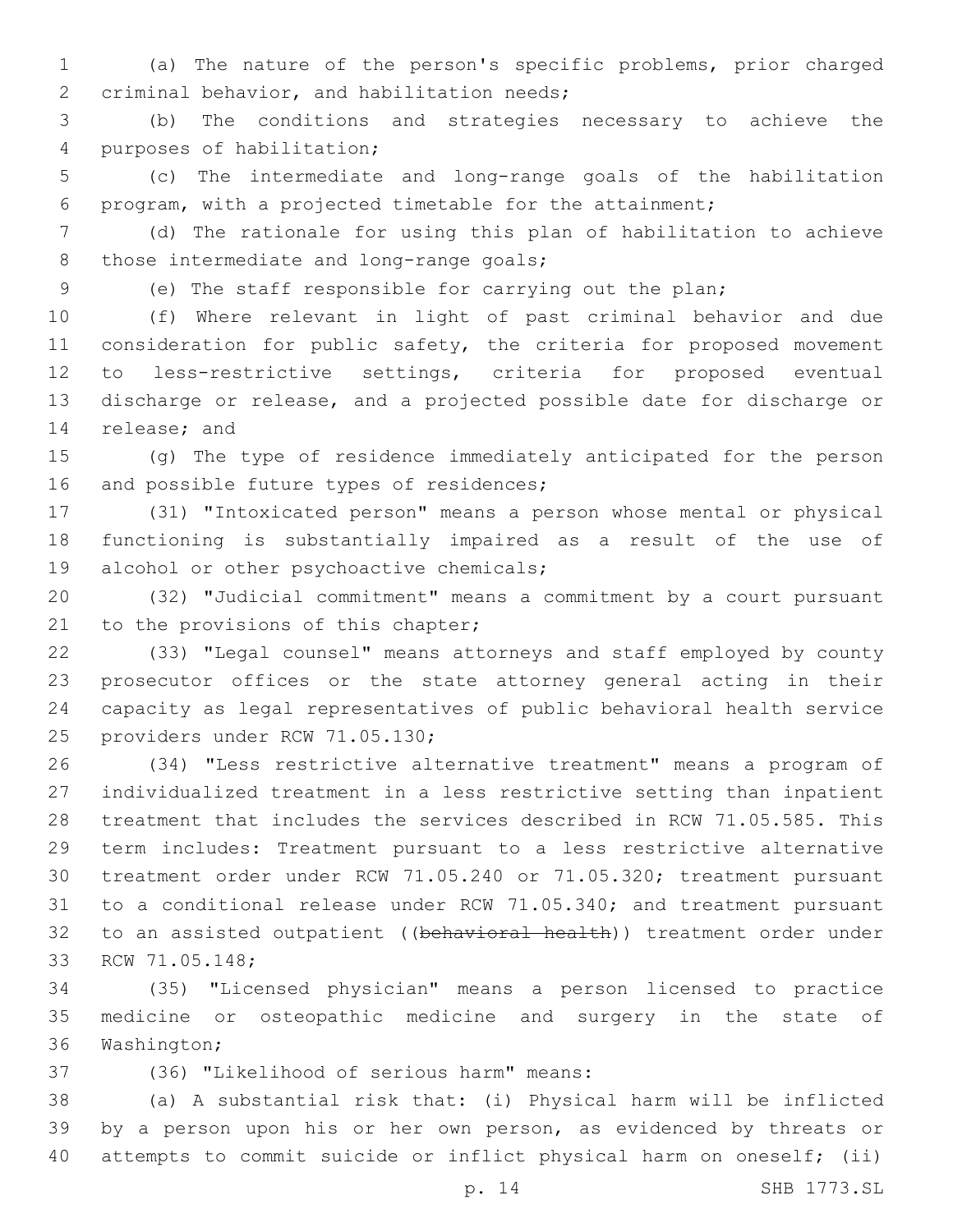physical harm will be inflicted by a person upon another, as evidenced by behavior which has caused harm, substantial pain, or which places another person or persons in reasonable fear of harm to themselves or others; or (iii) physical harm will be inflicted by a person upon the property of others, as evidenced by behavior which has caused substantial loss or damage to the property of others; or

 (b) The person has threatened the physical safety of another and 8 has a history of one or more violent acts;

 (37) "Medical clearance" means a physician or other health care provider has determined that a person is medically stable and ready 11 for referral to the designated crisis responder;

 (38) "Mental disorder" means any organic, mental, or emotional impairment which has substantial adverse effects on a person's 14 cognitive or volitional functions;

 (39) "Mental health professional" means a psychiatrist, psychologist, physician assistant working with a supervising psychiatrist, psychiatric advanced registered nurse practitioner, 18 psychiatric nurse, or social worker, and such other mental health professionals as may be defined by rules adopted by the secretary 20 pursuant to the provisions of this chapter;

 (40) "Peace officer" means a law enforcement official of a public agency or governmental unit, and includes persons specifically given peace officer powers by any state law, local ordinance, or judicial 24 order of appointment;

 (41) "Physician assistant" means a person licensed as a physician 26 assistant under chapter 18.71A RCW;

 (42) "Private agency" means any person, partnership, corporation, 28 or association that is not a public agency, whether or not financed in whole or in part by public funds, which constitutes an evaluation and treatment facility or private institution, or hospital, or approved substance use disorder treatment program, which is conducted 32 for, or includes a department or ward conducted for, the care and treatment of persons with behavioral health disorders;

 (43) "Professional person" means a mental health professional, substance use disorder professional, or designated crisis responder and shall also mean a physician, physician assistant, psychiatric 37 advanced registered nurse practitioner, registered nurse, and such others as may be defined by rules adopted by the secretary pursuant 39 to the provisions of this chapter;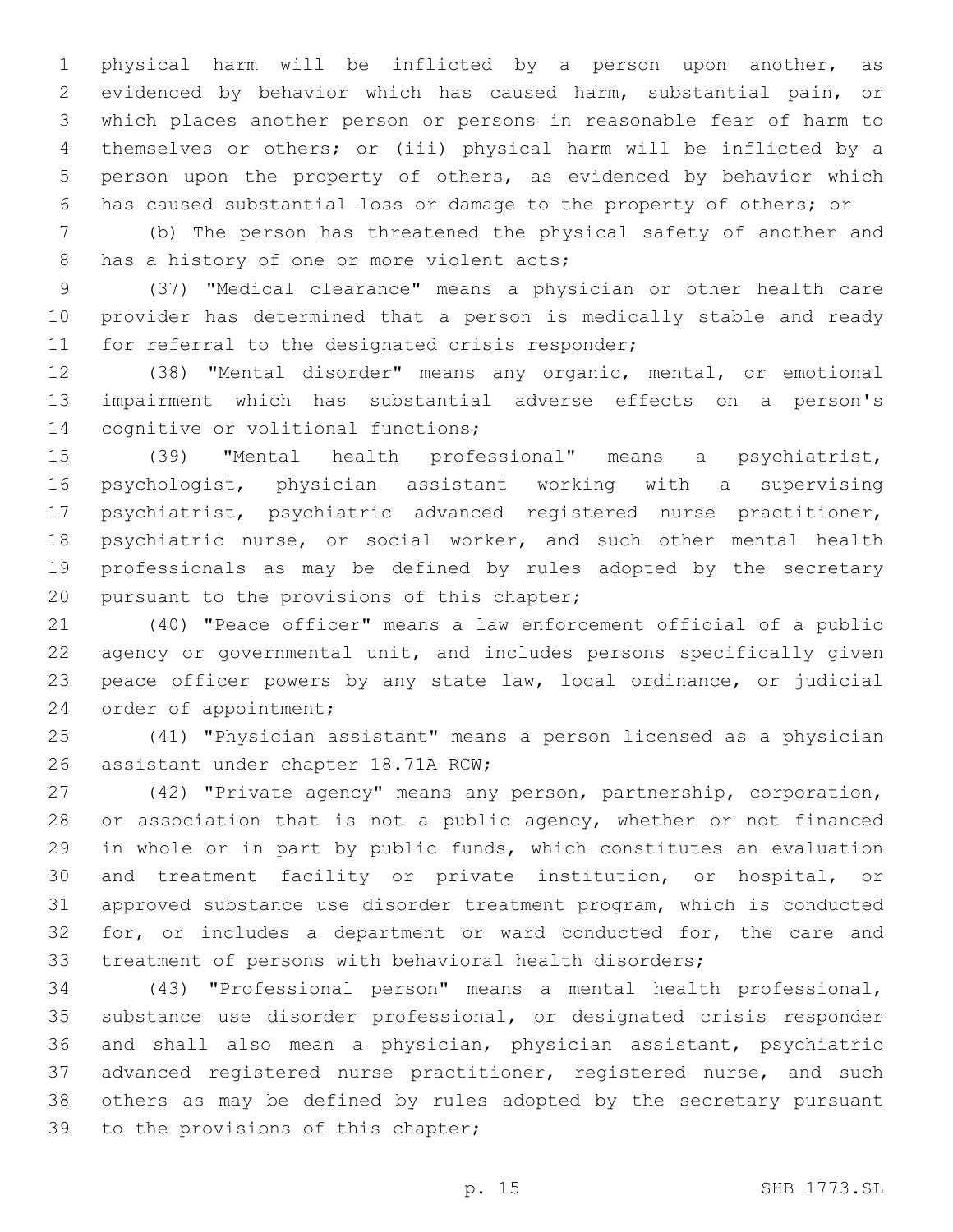(44) "Psychiatric advanced registered nurse practitioner" means a person who is licensed as an advanced registered nurse practitioner pursuant to chapter 18.79 RCW; and who is board certified in advanced 4 practice psychiatric and mental health nursing;

 (45) "Psychiatrist" means a person having a license as a physician and surgeon in this state who has in addition completed three years of graduate training in psychiatry in a program approved by the American medical association or the American osteopathic association and is certified or eligible to be certified by the 10 American board of psychiatry and neurology;

 (46) "Psychologist" means a person who has been licensed as a 12 psychologist pursuant to chapter 18.83 RCW;

 (47) "Public agency" means any evaluation and treatment facility or institution, secure withdrawal management and stabilization facility, approved substance use disorder treatment program, or hospital which is conducted for, or includes a department or ward conducted for, the care and treatment of persons with behavioral health disorders, if the agency is operated directly by federal, state, county, or municipal government, or a combination of such 20 governments;

 (48) "Release" means legal termination of the commitment under 22 the provisions of this chapter;

 (49) "Resource management services" has the meaning given in 24 chapter 71.24 RCW;

 (50) "Secretary" means the secretary of the department of health, 26 or his or her designee;

 (51) "Secure withdrawal management and stabilization facility" means a facility operated by either a public or private agency or by the program of an agency which provides care to voluntary individuals and individuals involuntarily detained and committed under this chapter for whom there is a likelihood of serious harm or who are gravely disabled due to the presence of a substance use disorder. Secure withdrawal management and stabilization facilities must:

34 (a) Provide the following services:

 (i) Assessment and treatment, provided by certified substance use disorder professionals or co-occurring disorder specialists;

37 (ii) Clinical stabilization services;

 (iii) Acute or subacute detoxification services for intoxicated 39 individuals; and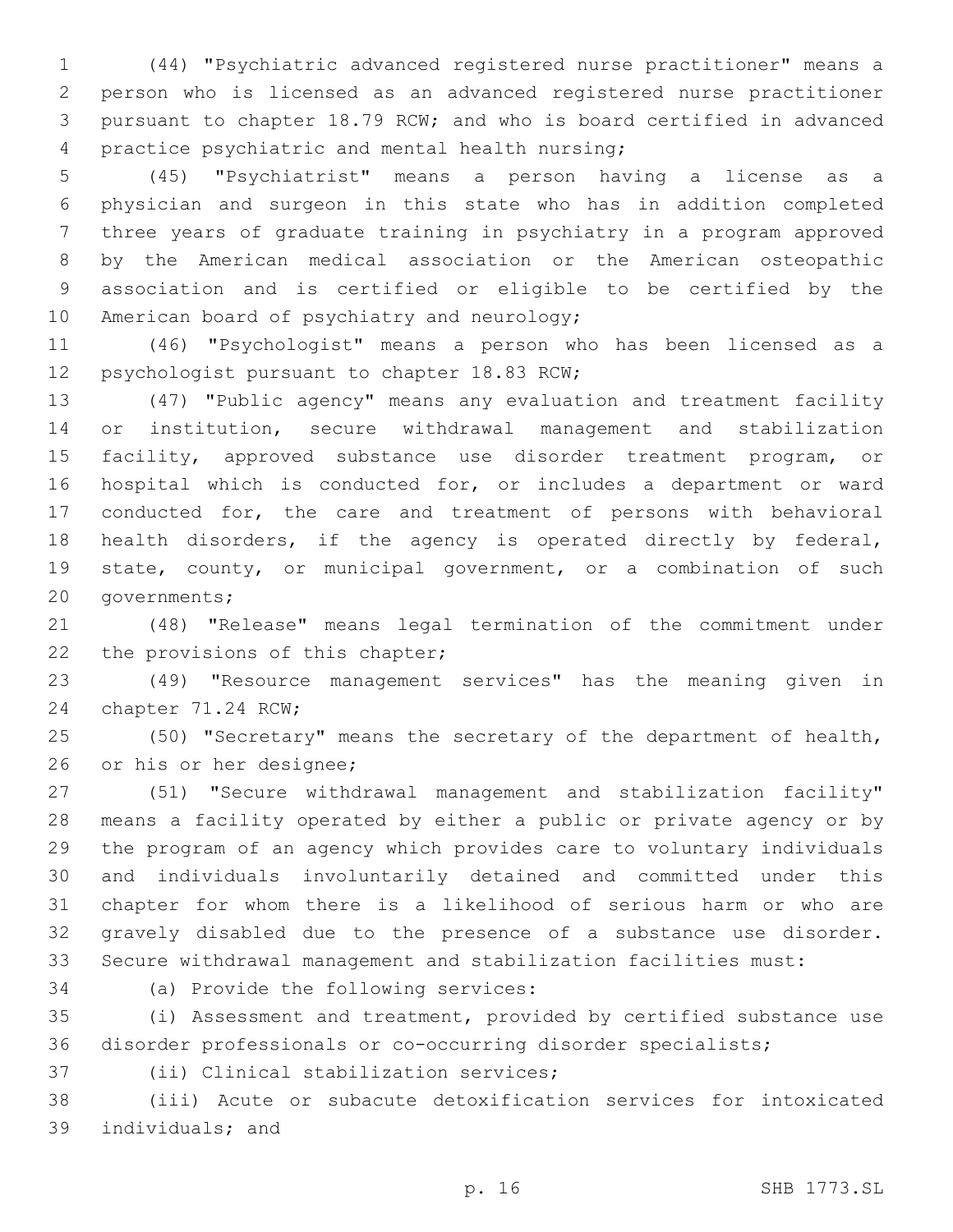(iv) Discharge assistance provided by certified substance use disorder professionals or co-occurring disorder specialists, including facilitating transitions to appropriate voluntary or involuntary inpatient services or to less restrictive alternatives as 5 appropriate for the individual;

 (b) Include security measures sufficient to protect the patients, 7 staff, and community; and

8 (c) Be licensed or certified as such by the department of health;

 (52) "Severe deterioration from safe behavior" means that a person will, if not treated, suffer or continue to suffer severe and abnormal mental, emotional, or physical distress, and this distress is associated with significant impairment of judgment, reason, or 13 behavior;

 (53) "Social worker" means a person with a master's or further advanced degree from a social work educational program accredited and 16 approved as provided in RCW 18.320.010;

 (54) "Substance use disorder" means a cluster of cognitive, behavioral, and physiological symptoms indicating that an individual continues using the substance despite significant substance-related problems. The diagnosis of a substance use disorder is based on a pathological pattern of behaviors related to the use of the 22 substances;

 (55) "Substance use disorder professional" means a person certified as a substance use disorder professional by the department 25 of health under chapter 18.205 RCW;

 (56) "Therapeutic court personnel" means the staff of a mental health court or other therapeutic court which has jurisdiction over defendants who are dually diagnosed with mental disorders, including court personnel, probation officers, a court monitor, prosecuting attorney, or defense counsel acting within the scope of therapeutic 31 court duties;

 (57) "Treatment records" include registration and all other records concerning persons who are receiving or who at any time have received services for behavioral health disorders, which are maintained by the department of social and health services, the department, the authority, behavioral health administrative services organizations and their staffs, managed care organizations and their staffs, and by treatment facilities. Treatment records include mental health information contained in a medical bill including but not limited to mental health drugs, a mental health diagnosis, provider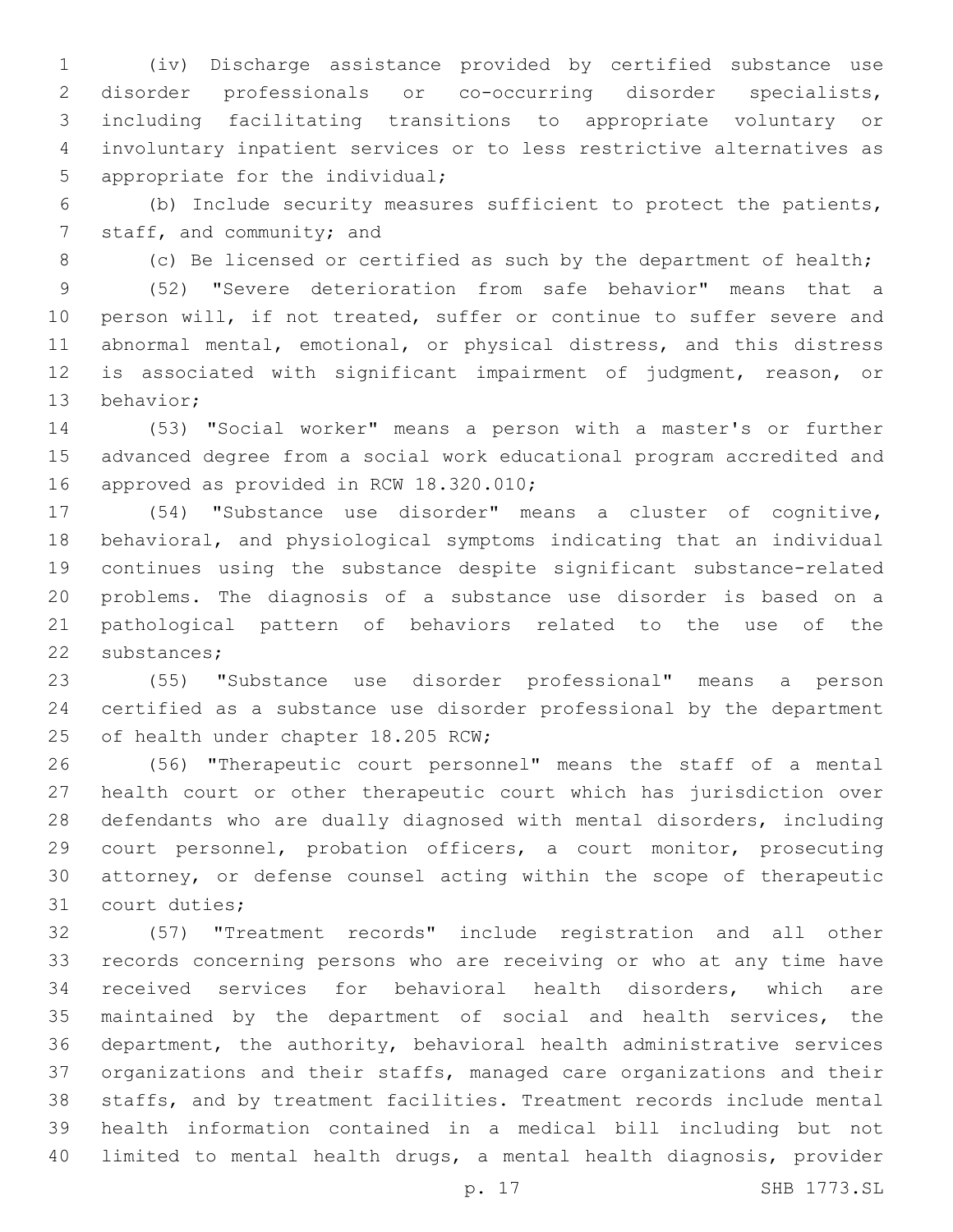name, and dates of service stemming from a medical service. Treatment records do not include notes or records maintained for personal use by a person providing treatment services for the department of social and health services, the department, the authority, behavioral health administrative services organizations, managed care organizations, or a treatment facility if the notes or records are not available to 7 others;

 (58) "Triage facility" means a short-term facility or a portion of a facility licensed or certified by the department, which is designed as a facility to assess and stabilize an individual or determine the need for involuntary commitment of an individual, and must meet department residential treatment facility standards. A triage facility may be structured as a voluntary or involuntary 14 placement facility;

 (59) "Video," unless the context clearly indicates otherwise, means the delivery of behavioral health services through the use of interactive audio and video technology, permitting real-time communication between a person and a designated crisis responder, for the purpose of evaluation. "Video" does not include the use of audio- only telephone, facsimile, email, or store and forward technology. "Store and forward technology" means use of an asynchronous transmission of a person's medical information from a mental health service provider to the designated crisis responder which results in 24 medical diagnosis, consultation, or treatment;

 (60) "Violent act" means behavior that resulted in homicide, attempted suicide, injury, or substantial loss or damage to property.

 **Sec. 3.** RCW 71.05.148 and 2019 c 446 s 21 are each amended to read as follows:28

 ((This section establishes a process for initial evaluation and filing of a petition for assisted outpatient behavioral health treatment, but however does not preclude the filing of a petition for assisted outpatient behavioral health treatment following a period of inpatient detention in appropriate circumstances:))

34 (1) ((The designated crisis responder)) A person is in need of 35 assisted outpatient treatment if the court finds by clear, cogent, and convincing evidence pursuant to a petition filed under this section that:

(a) The person has a behavioral health disorder;

p. 18 SHB 1773.SL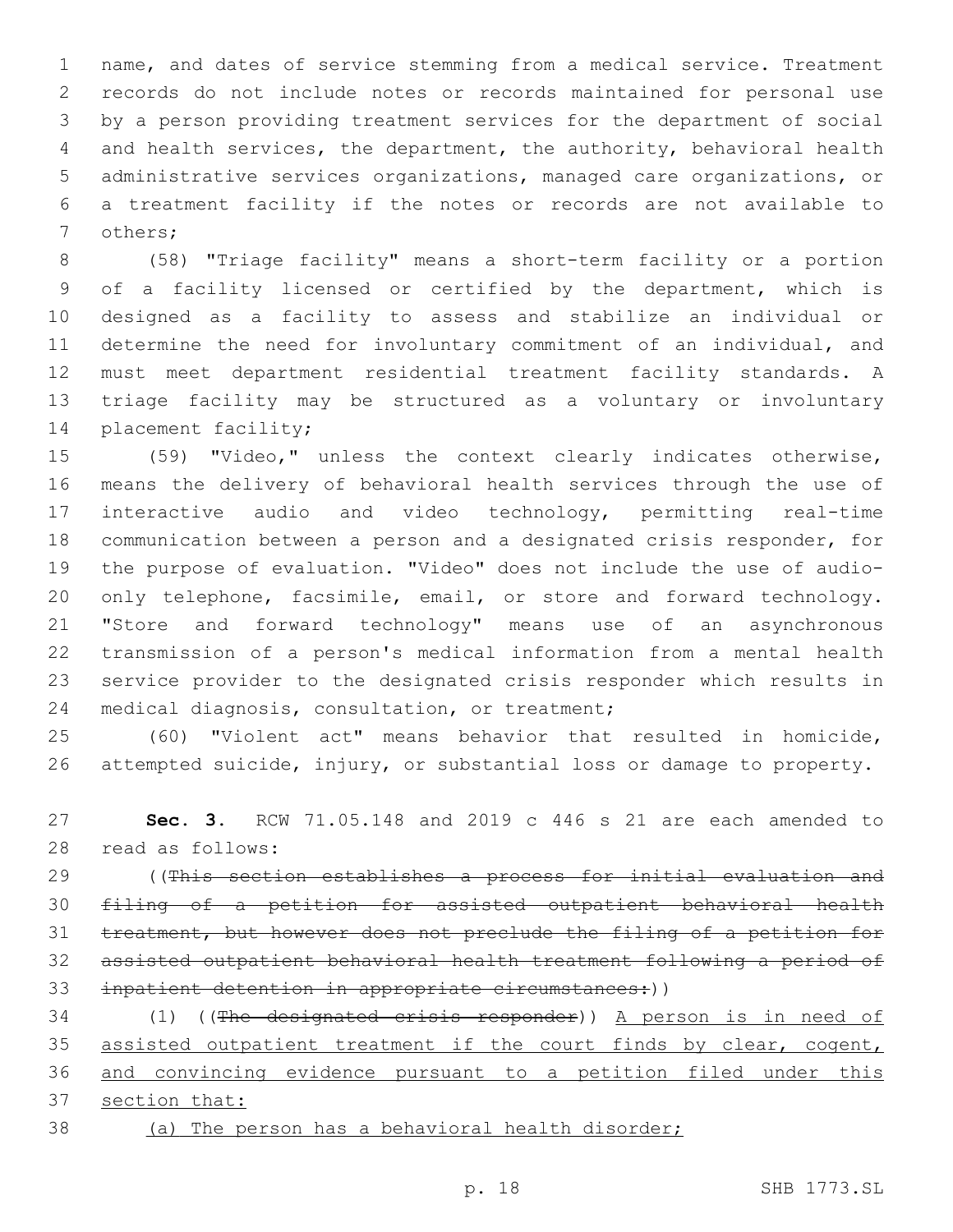| $\mathbf 1$    | (b) Based on a clinical determination and in view of the person's     |
|----------------|-----------------------------------------------------------------------|
| 2              | treatment history and current behavior, at least one of the following |
| 3              | is true:                                                              |
| $\overline{4}$ | (i) The person is unlikely to survive safely in the community         |
| 5              | without supervision and the person's condition is substantially       |
| 6              | deteriorating; or                                                     |
| 7              | (ii) The person is in need of assisted outpatient treatment in        |
| $\,8\,$        | order to prevent a relapse or deterioration that would be likely to   |
| $\mathsf 9$    | result in grave disability or a likelihood of serious harm to the     |
| 10             | person or to others;                                                  |
| 11             | (c) The person has a history of lack of compliance with treatment     |
| 12             | for his or her behavioral health disorder that has:                   |
| 13             | (i) At least twice within the 36 months prior to the filing of        |
| 14             | the petition been a significant factor in necessitating               |
| 15             | hospitalization of the person, or the person's receipt of services in |
| 16             | a forensic or other mental health unit of a state correctional        |
| 17             | facility or local correctional facility, provided that the 36-month   |
| 18             | period shall be extended by the length of any hospitalization or      |
| 19             | incarceration of the person that occurred within the 36-month period; |
| 20             | (ii) At least twice within the 36 months prior to the filing of       |
| 21             | the petition been a significant factor in necessitating emergency     |
| 22             | medical care or hospitalization for behavioral health-related medical |
| 23             | conditions including overdose, infected abscesses, sepsis,            |
| 24             | endocarditis, or other maladies, or a significant factor in behavior  |
| 25             | which resulted in the person's incarceration in a state or local      |
| 26             | correctional facility; or                                             |
| 27             | (iii) Resulted in one or more violent acts, threats, or attempts      |
| 28             | to cause serious physical harm to the person or another within the 48 |
| 29             | months prior to the filing of the petition, provided that the 48-     |
| 30             | month period shall be extended by the length of any hospitalization   |
| 31             | or incarceration of the person that occurred during the 48-month      |
| 32             | period;                                                               |
| 33             | (d) Participation in an assisted outpatient treatment program         |
| 34             | would be the least restrictive alternative necessary to ensure the    |
| 35             | person's recovery and stability; and                                  |
| 36             | (e) The person will benefit from assisted outpatient treatment.       |
| 37             | (2) The following individuals may directly file a petition for        |
| 38             | less restrictive alternative treatment on the basis that a person is  |
| 39             | in need of assisted outpatient treatment:                             |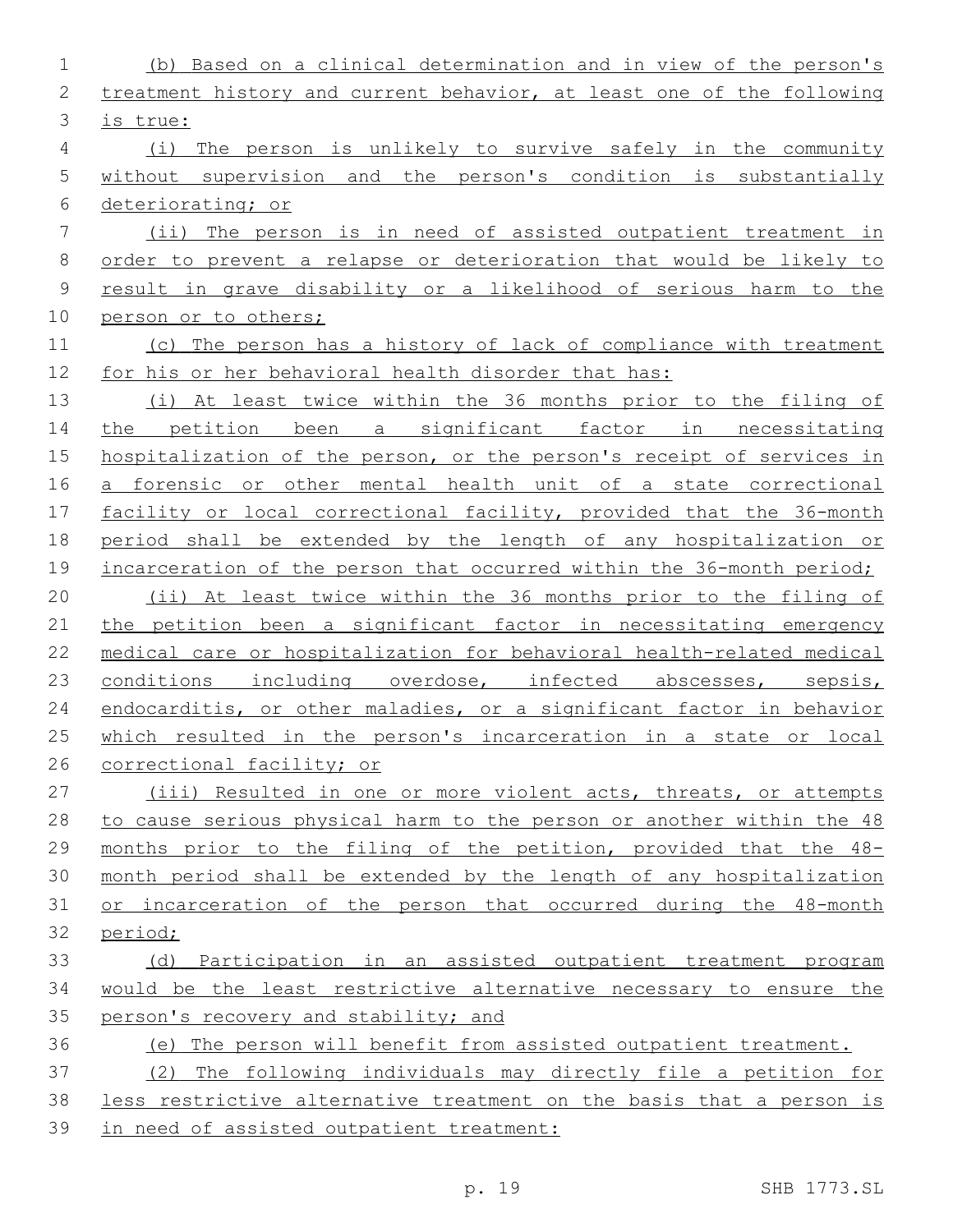1 (a) The director of a hospital where the person is hospitalized 2 or the director's designee;

3 (b) The director of a behavioral health service provider 4 providing behavioral health care or residential services to the 5 person or the director's designee;

- 6 (c) The person's treating mental health professional or substance
- 7 use disorder professional or one who has evaluated the person;

8 (d) A designated crisis responder;

9 (e) A release planner from a corrections facility; or

10 (f) An emergency room physician.

11 (3) A court order for less restrictive alternative treatment on 12 the basis that the person is in need of assisted outpatient treatment 13 may be effective for up to 18 months. The petitioner must personally 14 interview the person, unless the person refuses an interview, ((and)) 15 to determine whether the person will voluntarily receive appropriate 16 ((evaluation and)) treatment ((at a mental health facility, secure 17 withdrawal management and stabilization facility, or approved 18 substance use disorder treatment program)).

19 (((2)) (4) The ((designated crisis responder)) petitioner must 20 ((investigate and evaluate the)) allege specific facts ((alleged 21 and)) based on personal observation, evaluation, or investigation, 22 and must consider the reliability or credibility of any person 23 providing information((- The designated crisis responder may spend up 24 to forty-eight hours to complete the investigation, provided that the 25 person may not be held for investigation for any period except as 26 authorized by RCW 71.05.050 or 71.05.153)) material to the petition.

27 (((3) If the designated crisis responder finds that the person is 28 in need of assisted outpatient behavioral health treatment, they may 29 file a petition requesting the court to enter an order for up to 30 ninety days of less restrictive alternative treatment.)) (5) The 31 petition must include:

32 (a) A statement of the circumstances under which the person's 33 condition was made known and ((stating that there is evidence, as a 34 result of the designated crisis responder's)) the basis for the 35 opinion, from personal observation or investigation, that the person 36 is in need of assisted outpatient ((behavioral health)) treatment( $(\tau$ 37 and stating the)). The petitioner must state which specific facts 38 ((known as a result of)) come from personal observation ((or 39 investigation, upon which the designated crisis responder bases)) and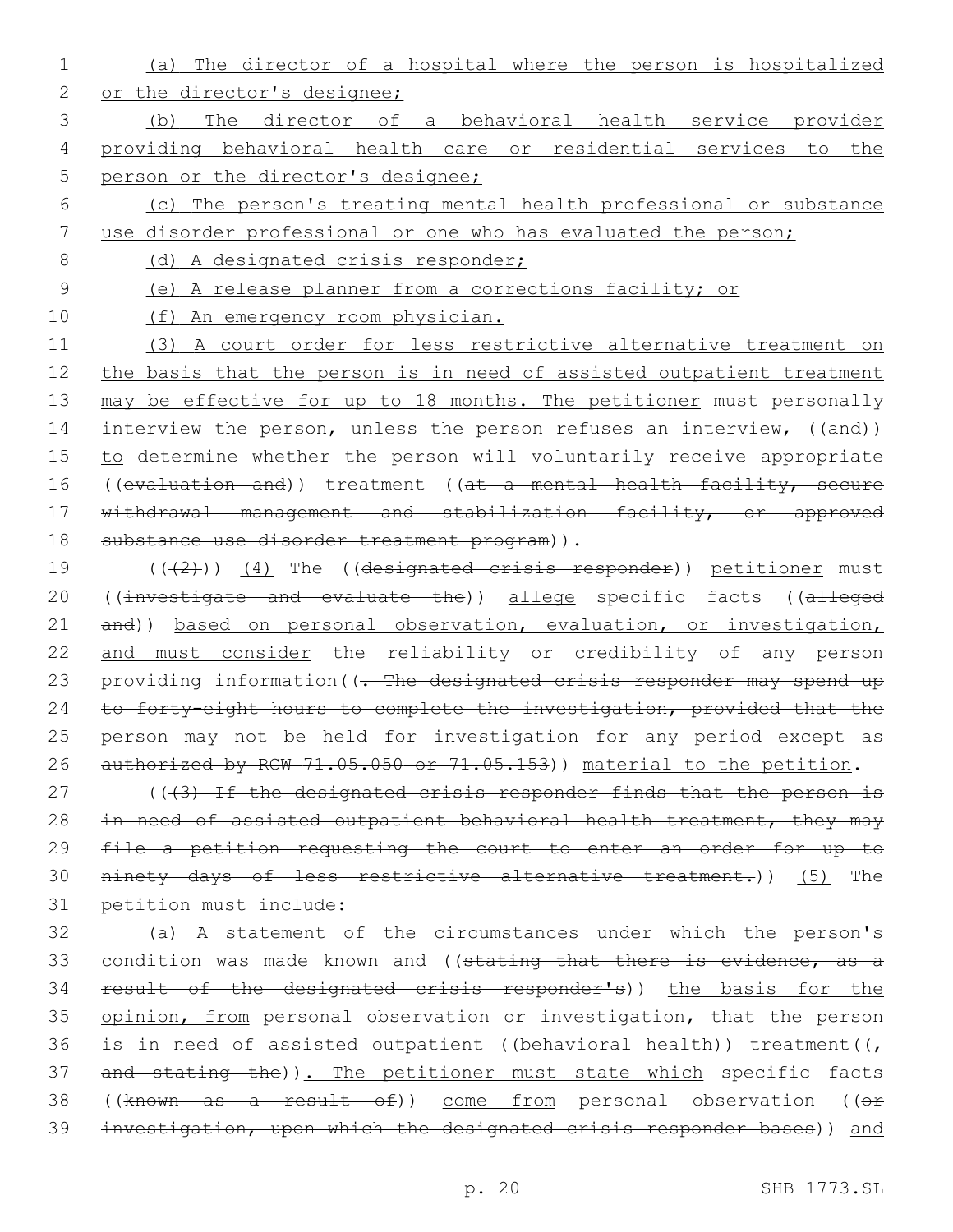1 specify what other sources of information the petitioner has relied

2 upon to form this belief;

 (b) A declaration from a physician, physician assistant, advanced registered nurse practitioner, or the person's treating mental health professional or substance use disorder professional, who has examined the person no more than 10 days prior to the submission of the petition and who is willing to testify in support of the petition, or who alternatively has made appropriate attempts to examine the person within the same period but has not been successful in obtaining the person's cooperation, and who is willing to testify to the reasons 11 they believe that the person meets the criteria for assisted 12 outpatient treatment. If the declaration is provided by the person's 13 treating mental health professional or substance use disorder professional, it must be cosigned by a supervising physician, physician assistant, or advanced registered nurse practitioner who 16 certifies that they have reviewed the declaration;

17 (c) The declarations of additional witnesses, if any, supporting 18 the petition for assisted outpatient ((behavioral health)) treatment; 19 (((c) A designation of retained counsel for the person or, if 20 counsel is appointed, the name, business address, and telephone 21 number of the attorney appointed to represent the person;))

22 (d) The name of an agency, provider, or facility ((which agreed)) 23 that agrees to ((assume the responsibility of providing)) provide 24 less restrictive alternative treatment if the petition is granted by 25 the court; and

26 (e) ((A summons to appear in court at a specific time and place 27 within five judicial days for a probable cause hearing, except as 28 provided in subsection (4) of this section)) If the person is 29 detained in a state hospital, inpatient treatment facility, jail, or 30 correctional facility at the time the petition is filed, the 31 anticipated release date of the person and any other details needed 32 to facilitate successful reentry and transition into the community.

 (((4) If the person is in the custody of jail or prison at the time of the investigation, a petition for assisted outpatient behavioral health treatment may be used to facilitate continuity of care after release from custody or the diversion of criminal charges 37 as follows:

38 (a) If the petition is filed in anticipation of the person's 39 release from custody, the summons may be for a date up to five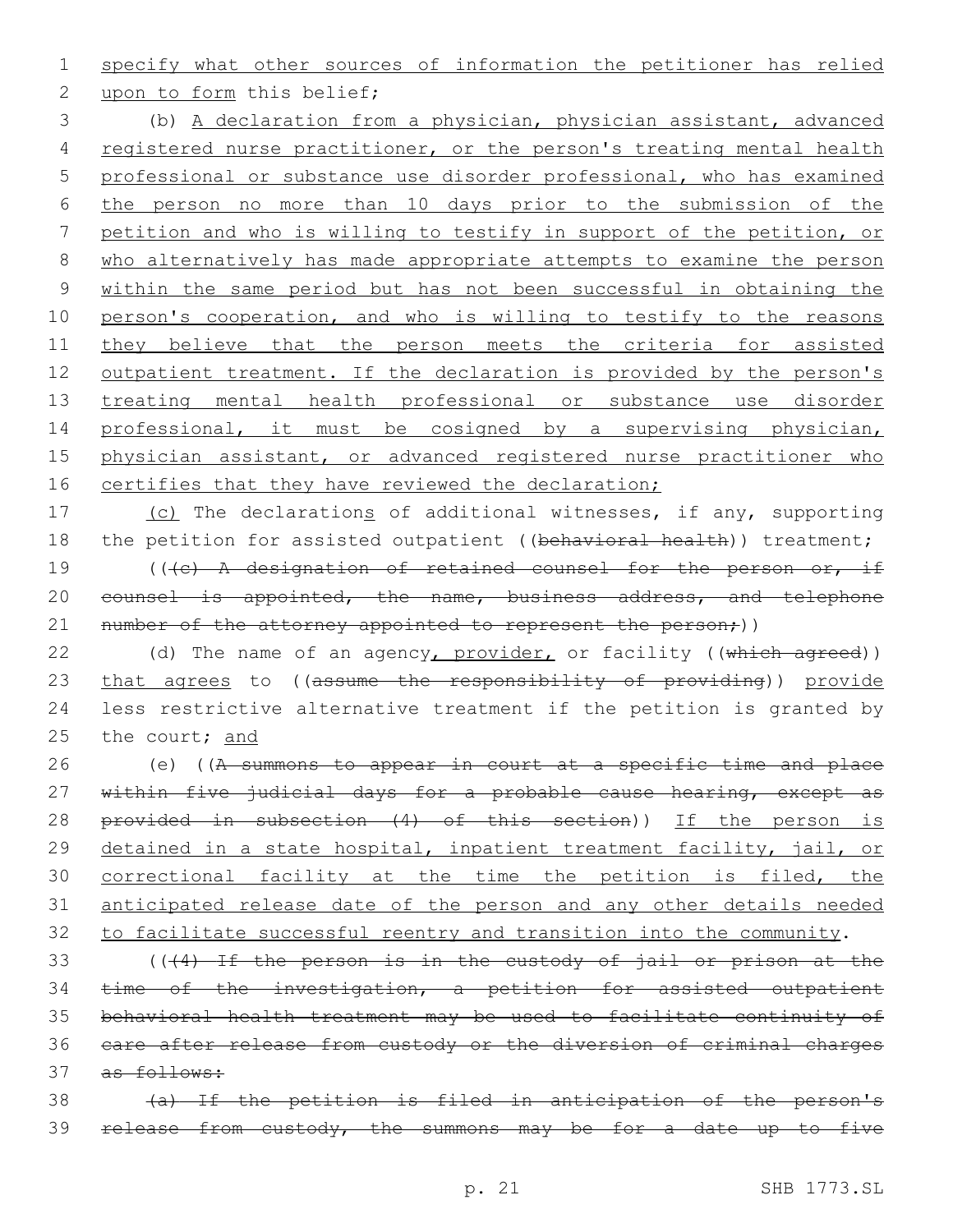1 judicial days following the person's anticipated release date, 2 provided that a clear time and place for the hearing is provided; or 3 (b) The hearing may be held prior to the person's release from 4 custody, provided that (i) the filing of the petition does not extend 5 the time the person would otherwise spend in the custody of jail or 6 prison; (ii) the charges or custody of the person is not a pretext to 7 detain the person for the purpose of the involuntary commitment 8 hearing; and (iii) the person's release from custody must be expected 9 to swiftly follow the adjudication of the petition. In this 10 eircumstance, the time for hearing is shortened to three judicial 11 days after the filing of the petition.

12 (5) The petition must be served upon the person and the person's 13 counsel with a notice of applicable rights. Proof of service must be 14 filed with the court.))

15 (6)(a) Upon receipt of a petition meeting all requirements of 16 this section, the court shall fix a date for a hearing:

17 (i) No sooner than three days or later than seven days after the 18 date of service or as stipulated by the parties or, upon a showing of 19 good cause, no later than 30 days after the date of service; or

 (ii) If the respondent is hospitalized at the time of filing of 21 the petition, before discharge of the respondent and in sufficient time to arrange for a continuous transition from inpatient treatment to assisted outpatient treatment.

24 (b) A copy of the petition and notice of hearing shall be served, 25 in the same manner as a summons, on the petitioner, the respondent, 26 the qualified professional whose affidavit accompanied the petition, 27 a current provider, if any, and a surrogate decision maker or agent 28 under chapter 71.32 RCW, if any.

 (c) If the respondent has a surrogate decision maker or agent under chapter 71.32 RCW who wishes to provide testimony at the hearing, the court shall afford the surrogate decision maker or agent an opportunity to testify.

33 (d) The respondent shall be represented by counsel at all stages 34 of the proceedings.

35 (e) If the respondent fails to appear at the hearing after 36 notice, the court may conduct the hearing in the respondent's 37 absence; provided that the respondent's counsel is present.

38 (f) If the respondent has refused to be examined by the qualified 39 professional whose affidavit accompanied the petition, the court may 40 order a mental examination of the respondent. The examination of the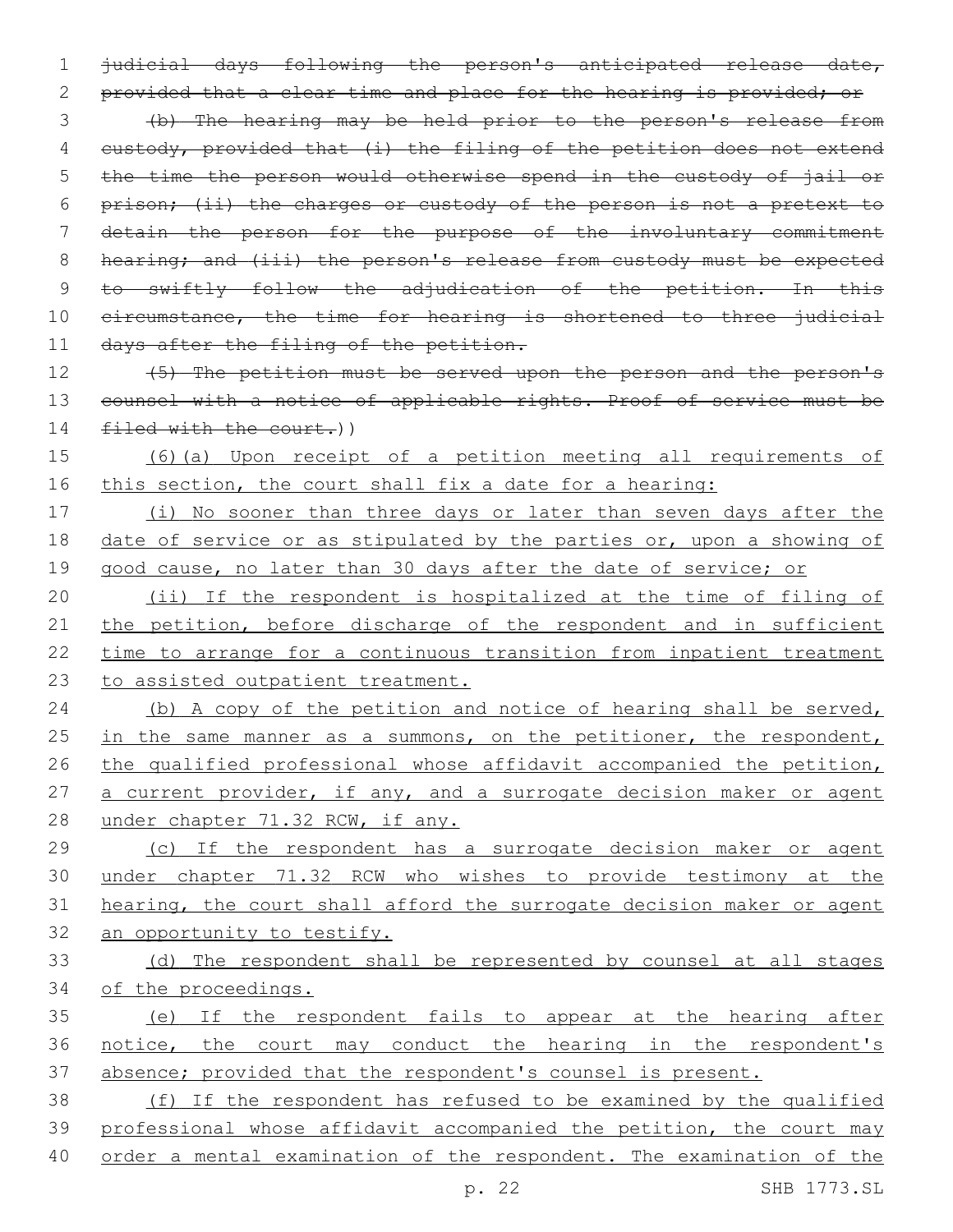respondent may be performed by the qualified professional whose affidavit accompanied the petition. If the examination is performed by another qualified professional, the examining qualified professional shall be authorized to consult with the qualified professional whose affidavit accompanied the petition.

 (g) If the respondent has refused to be examined by a qualified professional and the court finds reasonable grounds to believe that 8 the allegations of the petition are true, the court may issue a written order directing a peace officer who has completed crisis intervention training to detain and transport the respondent to a provider for examination by a qualified professional. A respondent detained pursuant to this subsection shall be detained no longer than necessary to complete the examination and in no event longer than 24 hours.

 (7) If the petition involves a person whom the petitioner or behavioral health administrative services organization knows, or has 17 reason to know, is an American Indian or Alaska Native who receives medical or behavioral health services from a tribe within this state, 19 the behavioral health administrative services organization shall notify the tribe and Indian health care provider. Notification shall be made in person or by telephonic or electronic communication to the tribal contact listed in the authority's tribal crisis coordination plan as soon as possible.

24 (((6)) (8) A petition for assisted outpatient ((behavioral 25 health)) treatment filed under this section ((must)) shall be 26 adjudicated under RCW 71.05.240.

 (9) After January 1, 2023, a petition for assisted outpatient treatment must be filed on forms developed by the administrative office of the courts.

 NEW SECTION. **Sec. 4.** A new section is added to chapter 71.34 31 RCW to read as follows:

 (1) An adolescent is in need of assisted outpatient treatment if the court finds by clear, cogent, and convincing evidence in response 34 to a petition filed under this section that:

(a) The adolescent has a behavioral health disorder;

 (b) Based on a clinical determination and in view of the adolescent's treatment history and current behavior, at least one of 38 the following is true: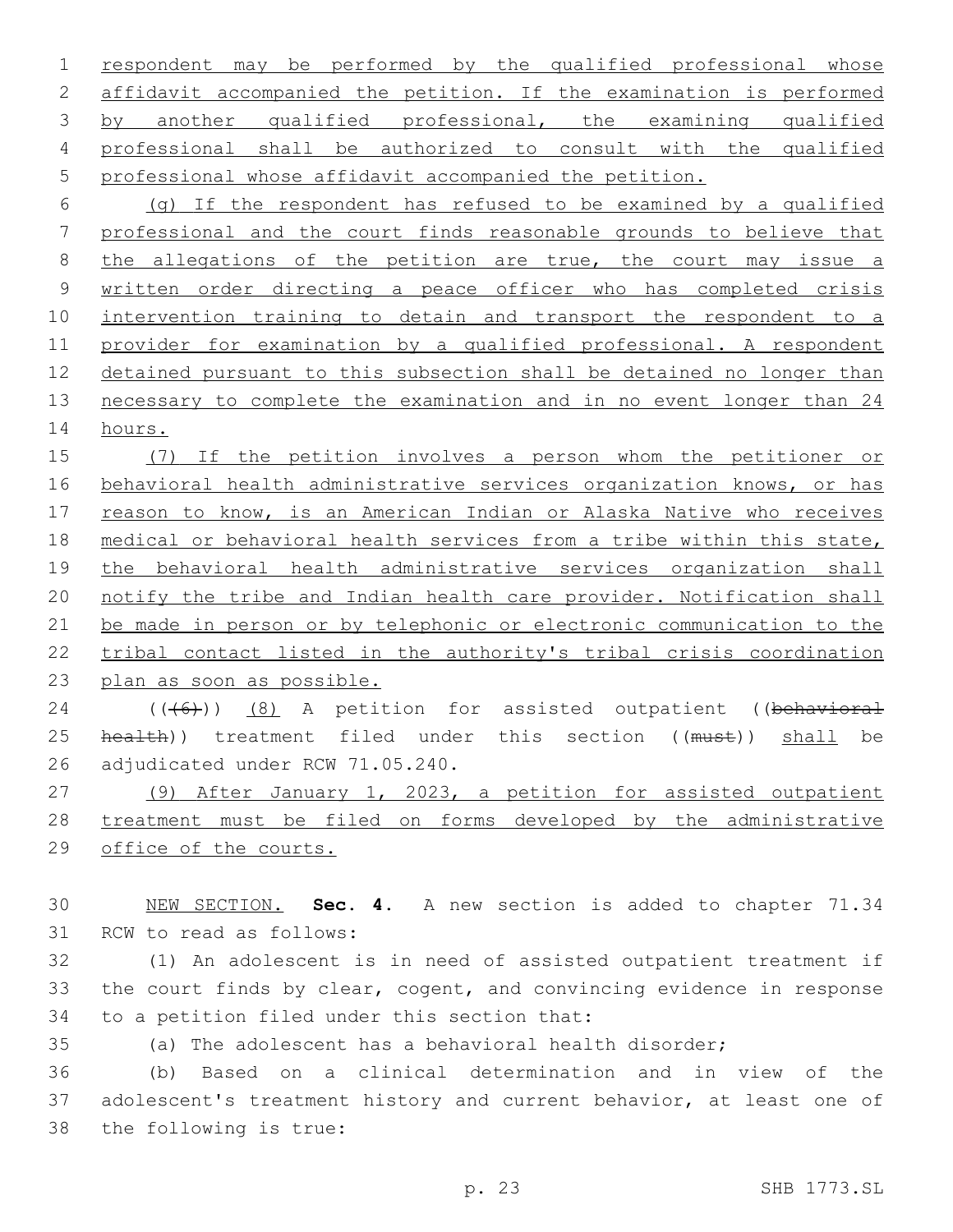(i) The adolescent is unlikely to survive safely in the community without supervision and the adolescent's condition is substantially 3 deteriorating; or

 (ii) The adolescent is in need of assisted outpatient treatment in order to prevent a relapse or deterioration that would be likely to result in grave disability or a likelihood of serious harm to the 7 adolescent or to others;

 (c) The adolescent has a history of lack of compliance with treatment for his or her behavioral health disorder that has:

 (i) At least twice within the 36 months prior to the filing of the petition been a significant factor in necessitating hospitalization of the adolescent, or the adolescent's receipt of services in a forensic or other mental health unit of a state correctional facility or local correctional facility, provided that the 36-month period shall be extended by the length of any hospitalization or incarceration of the adolescent that occurred 17 within the 36-month period;

 (ii) At least twice within the 36 months prior to the filing of the petition been a significant factor in necessitating emergency medical care or hospitalization for behavioral health-related medical conditions including overdose, infected abscesses, sepsis, endocarditis, or other maladies, or a significant factor in behavior which resulted in the adolescent's incarceration in a state or local 24 correctional facility; or

 (iii) Resulted in one or more violent acts, threats, or attempts to cause serious physical harm to the adolescent or another within the 48 months prior to the filing of the petition, provided that the 48-month period shall be extended by the length of any hospitalization or incarceration of the person that occurred during 30 the 48-month period;

 (d) Participation in an assisted outpatient treatment program would be the least restrictive alternative necessary to ensure the 33 adolescent's recovery and stability; and

 (e) The adolescent will benefit from assisted outpatient 35 treatment.

 (2) The following individuals may directly file a petition for less restrictive alternative treatment on the basis that an adolescent is in need of assisted outpatient treatment:

 (a) The director of a hospital where the adolescent is 40 hospitalized or the director's designee;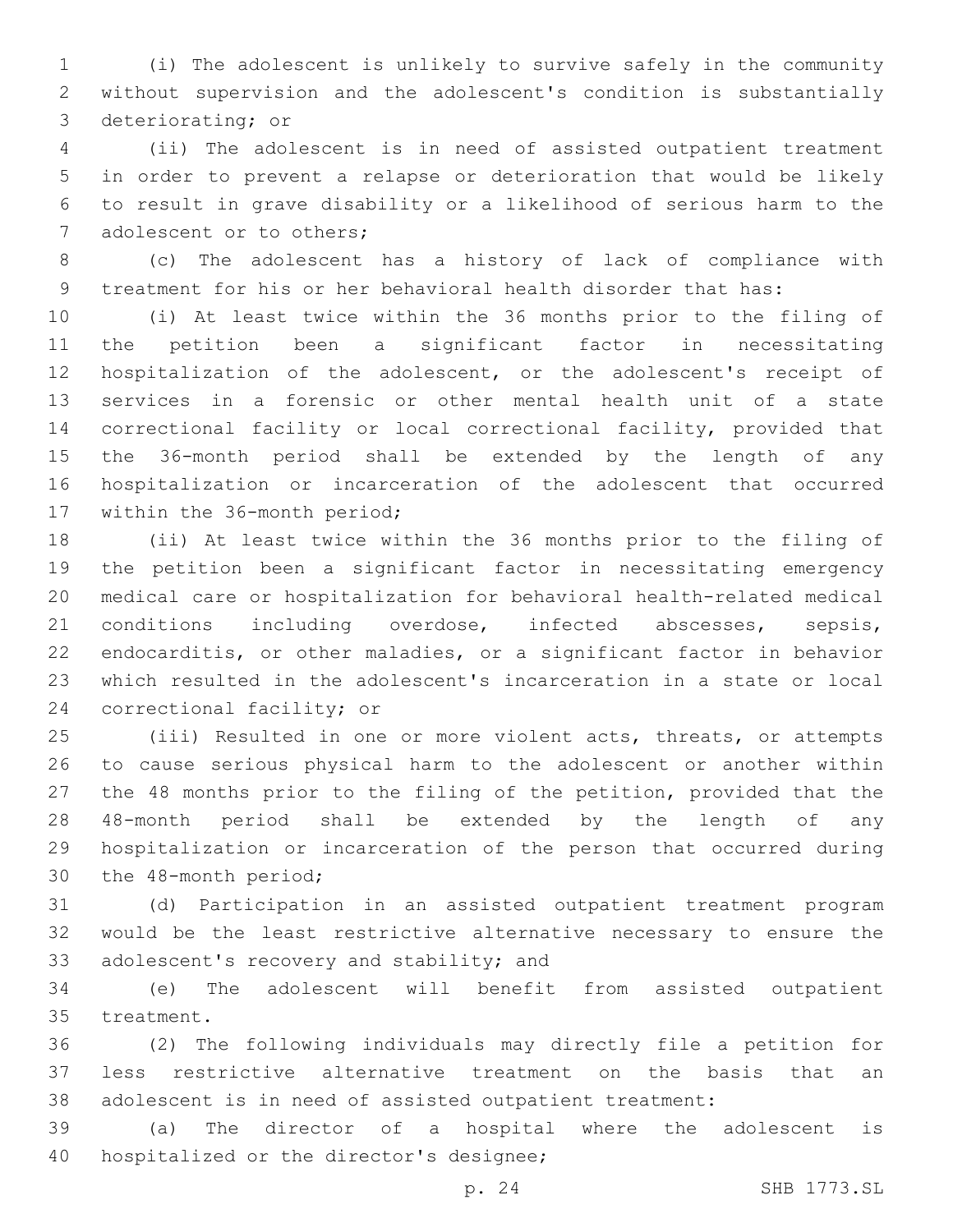(b) The director of a behavioral health service provider providing behavioral health care or residential services to the 3 adolescent or the director's designee;

 (c) The adolescent's treating mental health professional or substance use disorder professional or one who has evaluated the person;6

7 (d) A designated crisis responder;

 (e) A release planner from a juvenile detention or rehabilitation 9 facility; or

10 (f) An emergency room physician.

 (3) A court order for less restrictive alternative treatment on the basis that the adolescent is in need of assisted outpatient treatment may be effective for up to 18 months. The petitioner must personally interview the adolescent, unless the adolescent refuses an interview, to determine whether the adolescent will voluntarily 16 receive appropriate treatment.

 (4) The petitioner must allege specific facts based on personal observation, evaluation, or investigation, and must consider the reliability or credibility of any person providing information 20 material to the petition.

21 (5) The petition must include:

 (a) A statement of the circumstances under which the adolescent's condition was made known and the basis for the opinion, from personal observation or investigation, that the adolescent is in need of assisted outpatient treatment. The petitioner must state which specific facts come from personal observation and specify what other sources of information the petitioner has relied upon to form this 28 belief;

 (b) A declaration from a physician, physician assistant, or advanced registered nurse practitioner, or the adolescent's treating mental health professional or substance use disorder professional, who has examined the adolescent no more than 10 days prior to the submission of the petition and who is willing to testify in support of the petition, or who alternatively has made appropriate attempts to examine the adolescent within the same period but has not been successful in obtaining the adolescent's cooperation, and who is willing to testify to the reasons they believe that the adolescent meets the criteria for assisted outpatient treatment. If the declaration is provided by the adolescent's treating mental health professional or substance use disorder professional, it must be

p. 25 SHB 1773.SL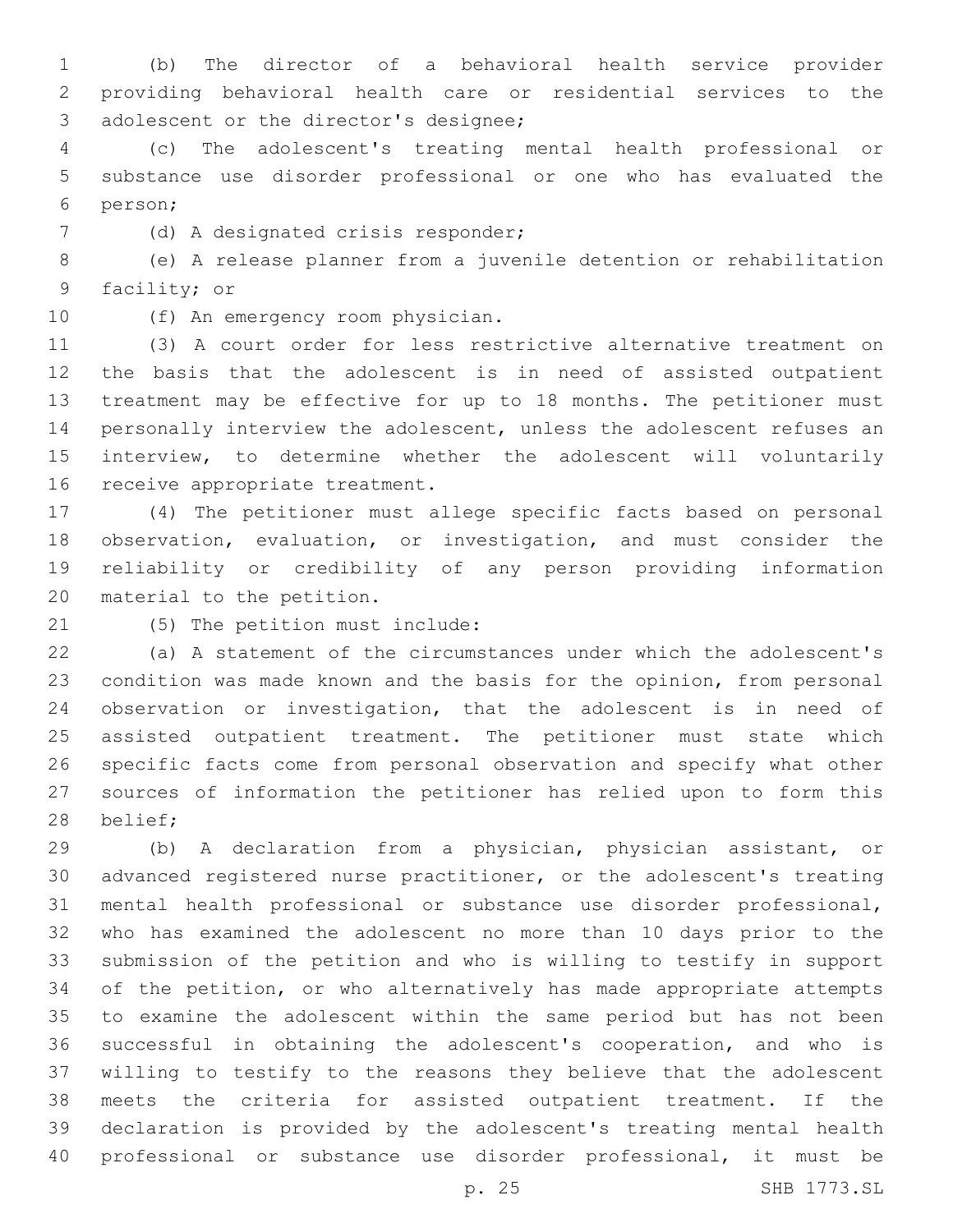cosigned by a supervising physician, physician assistant, or advanced registered nurse practitioner who certifies that they have reviewed 3 the declaration;

 (c) The declarations of additional witnesses, if any, supporting 5 the petition for assisted outpatient treatment;

 (d) The name of an agency, provider, or facility that agrees to provide less restrictive alternative treatment if the petition is 8 granted by the court; and

 (e) If the adolescent is detained in a state hospital, inpatient treatment facility, or juvenile detention or rehabilitation facility 11 at the time the petition is filed, the anticipated release date of the adolescent and any other details needed to facilitate successful 13 reentry and transition into the community.

 (6)(a) Upon receipt of a petition meeting all requirements of this section, the court shall fix a date for a hearing:

 (i) No sooner than three days or later than seven days after the date of service or as stipulated by the parties or, upon a showing of good cause, no later than 30 days after the date of service; or

 (ii) If the adolescent is hospitalized at the time of filing of the petition, before discharge of the adolescent and in sufficient time to arrange for a continuous transition from inpatient treatment 22 to assisted outpatient treatment.

 (b) A copy of the petition and notice of hearing shall be served, 24 in the same manner as a summons, on the petitioner, the adolescent, the qualified professional whose affidavit accompanied the petition, a current provider, if any, and a surrogate decision maker or agent 27 under chapter 71.32 RCW, if any.

 (c) If the adolescent has a surrogate decision maker or agent under chapter 71.32 RCW who wishes to provide testimony at the hearing, the court shall afford the surrogate decision maker or agent 31 an opportunity to testify.

 (d) The adolescent shall be represented by counsel at all stages 33 of the proceedings.

 (e) If the adolescent fails to appear at the hearing after notice, the court may conduct the hearing in the adolescent's absence; provided that the adolescent's counsel is present.

 (f) If the adolescent has refused to be examined by the qualified professional whose affidavit accompanied the petition, the court may order a mental examination of the adolescent. The examination of the adolescent may be performed by the qualified professional whose

p. 26 SHB 1773.SL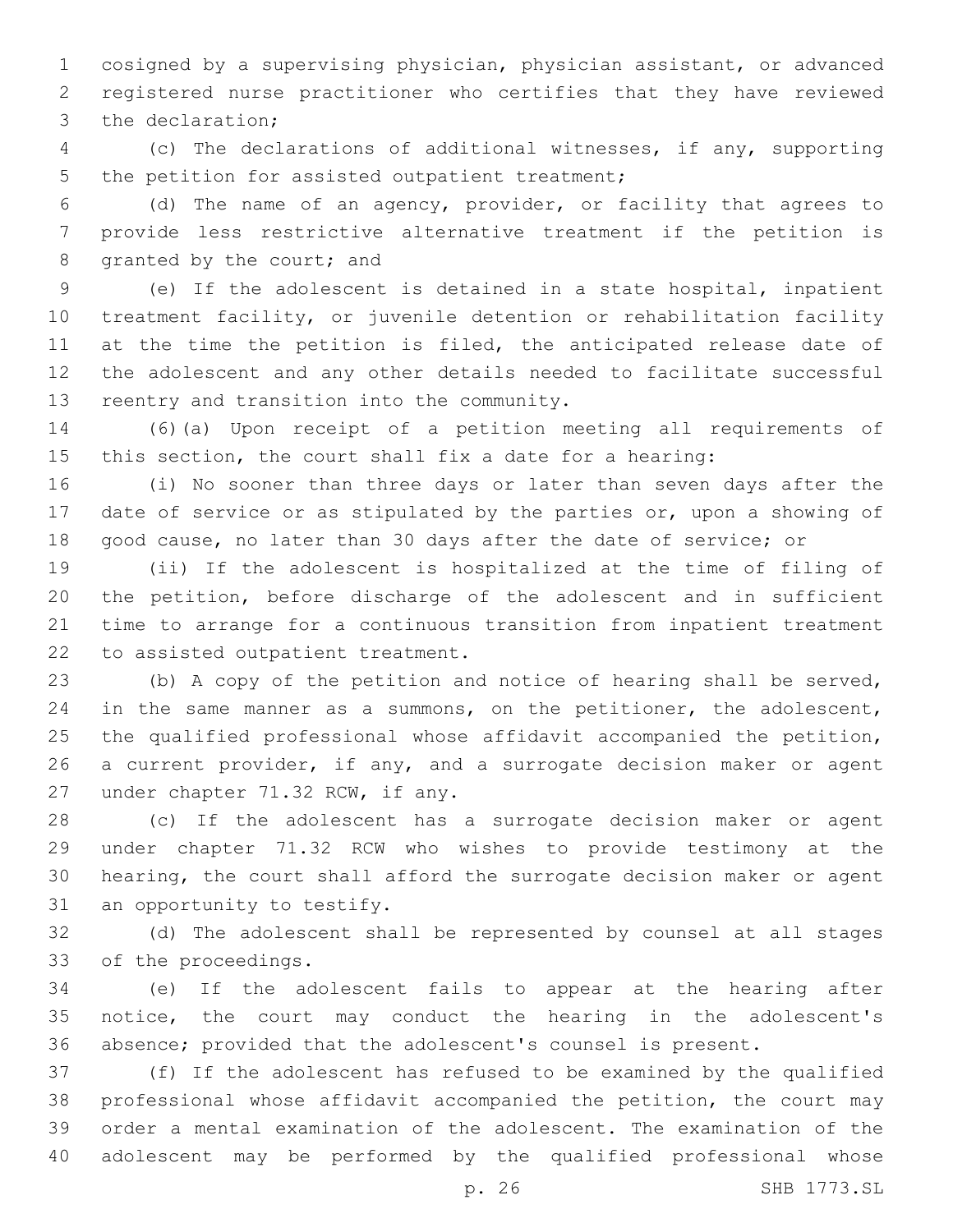affidavit accompanied the petition. If the examination is performed by another qualified professional, the examining qualified professional shall be authorized to consult with the qualified professional whose affidavit accompanied the petition.

 (g) If the adolescent has refused to be examined by a qualified professional and the court finds reasonable grounds to believe that the allegations of the petition are true, the court may issue a written order directing a peace officer who has completed crisis intervention training to detain and transport the adolescent to a provider for examination by a qualified professional. An adolescent detained pursuant to this subsection shall be detained no longer than necessary to complete the examination and in no event longer than 24 hours. All papers in the court file must be provided to the 14 adolescent's designated attorney.

 (7) If the petition involves an adolescent whom the petitioner or behavioral health administrative services organization knows, or has reason to know, is an American Indian or Alaska Native who receives medical or behavioral health services from a tribe within this state, the behavioral health administrative services organization shall notify the tribe and Indian health care provider. Notification shall be made in person or by telephonic or electronic communication to the tribal contact listed in the authority's tribal crisis coordination 23 plan as soon as possible.

 (8) A petition for assisted outpatient treatment filed under this 25 section shall be adjudicated under RCW 71.34.740.

 (9) After January 1, 2023, a petition for assisted outpatient treatment must be filed on forms developed by the administrative 28 office of the courts.

 **Sec. 5.** RCW 71.05.150 and 2021 c 264 s 1 are each amended to 30 read as follows:

 (1) When a designated crisis responder receives information alleging that a person, as a result of a behavioral health disorder, 33 presents a likelihood of serious harm or is gravely disabled,  $(0 +$  that a person is in need of assisted outpatient behavioral health 35 treatment;)) the designated crisis responder may, after investigation and evaluation of the specific facts alleged and of the reliability and credibility of any person providing information to initiate 38 detention ((or involuntary outpatient treatment)), if satisfied that the allegations are true and that the person will not voluntarily

p. 27 SHB 1773.SL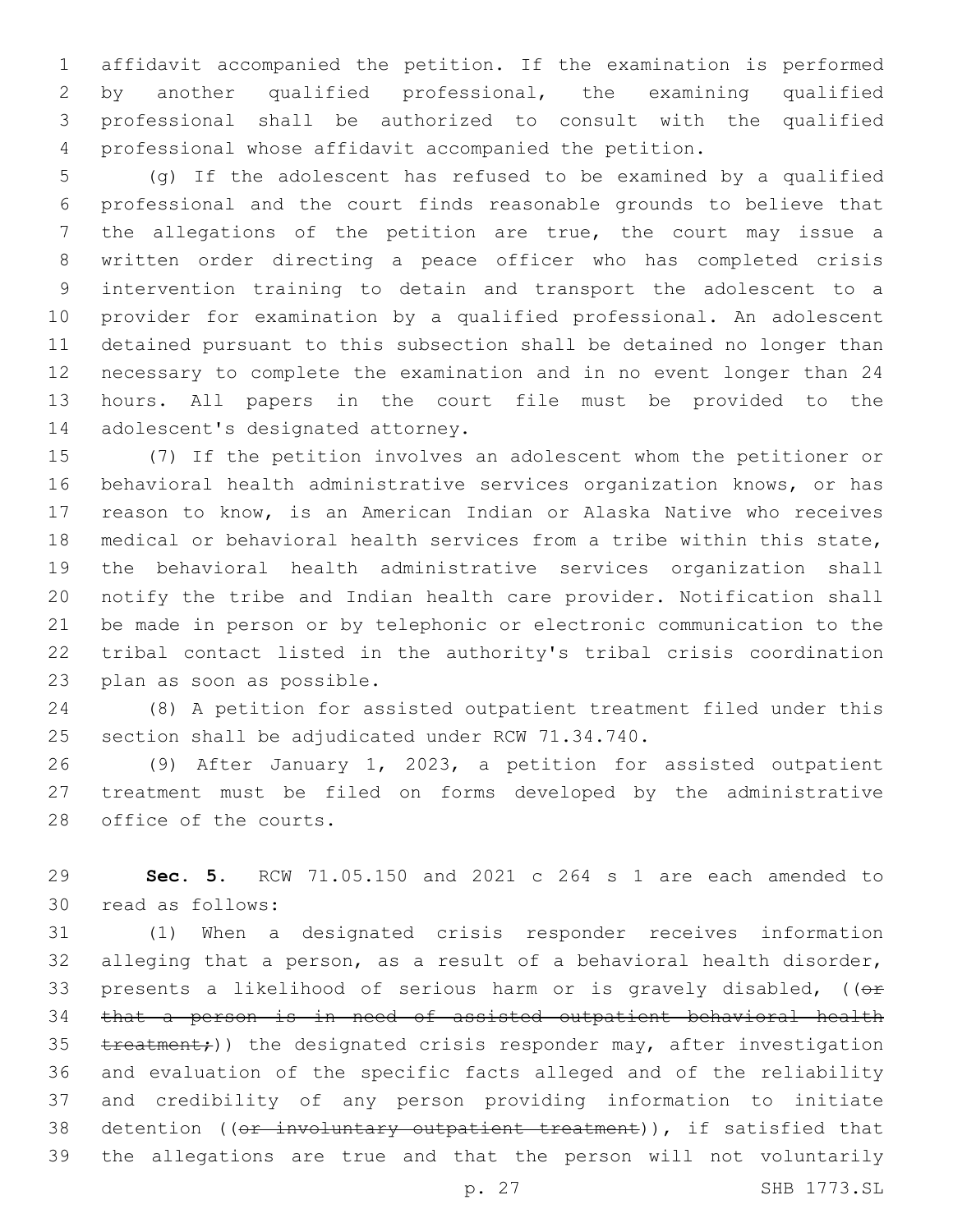seek appropriate treatment, file a petition for initial detention 2 under this section ((or a petition for involuntary outpatient behavioral health treatment under RCW 71.05.148)). Before filing the petition, the designated crisis responder must personally interview the person, unless the person refuses an interview, and determine whether the person will voluntarily receive appropriate evaluation and treatment at an evaluation and treatment facility, crisis stabilization unit, triage facility, secure withdrawal management and stabilization facility, or approved substance use disorder treatment program. As part of the assessment, the designated crisis responder must attempt to ascertain if the person has executed a mental health advance directive under chapter 71.32 RCW. The interview performed by the designated crisis responder may be conducted by video provided that a licensed health care professional or professional person who can adequately and accurately assist with obtaining any necessary information is present with the person at the time of the interview.

 (2)(a) A superior court judge may issue a warrant to detain a person with a behavioral health disorder to a designated evaluation and treatment facility, a secure withdrawal management and stabilization facility, or an approved substance use disorder treatment program, for a period of not more than one hundred twenty hours for evaluation and treatment upon request of a designated crisis responder, subject to (d) of this subsection, whenever it 24 appears to the satisfaction of the judge that:

(i) There is probable cause to support the petition; and

 (ii) The person has refused or failed to accept appropriate 27 evaluation and treatment voluntarily.

 (b) The petition for initial detention, signed under penalty of perjury, or sworn telephonic testimony may be considered by the court in determining whether there are sufficient grounds for issuing the 31 order.

 (c) The order shall designate retained counsel or, if counsel is appointed from a list provided by the court, the name, business address, and telephone number of the attorney appointed to represent 35 the person.

 (d) A court may not issue an order to detain a person to a secure withdrawal management and stabilization facility or approved substance use disorder treatment program unless there is an available secure withdrawal management and stabilization facility or approved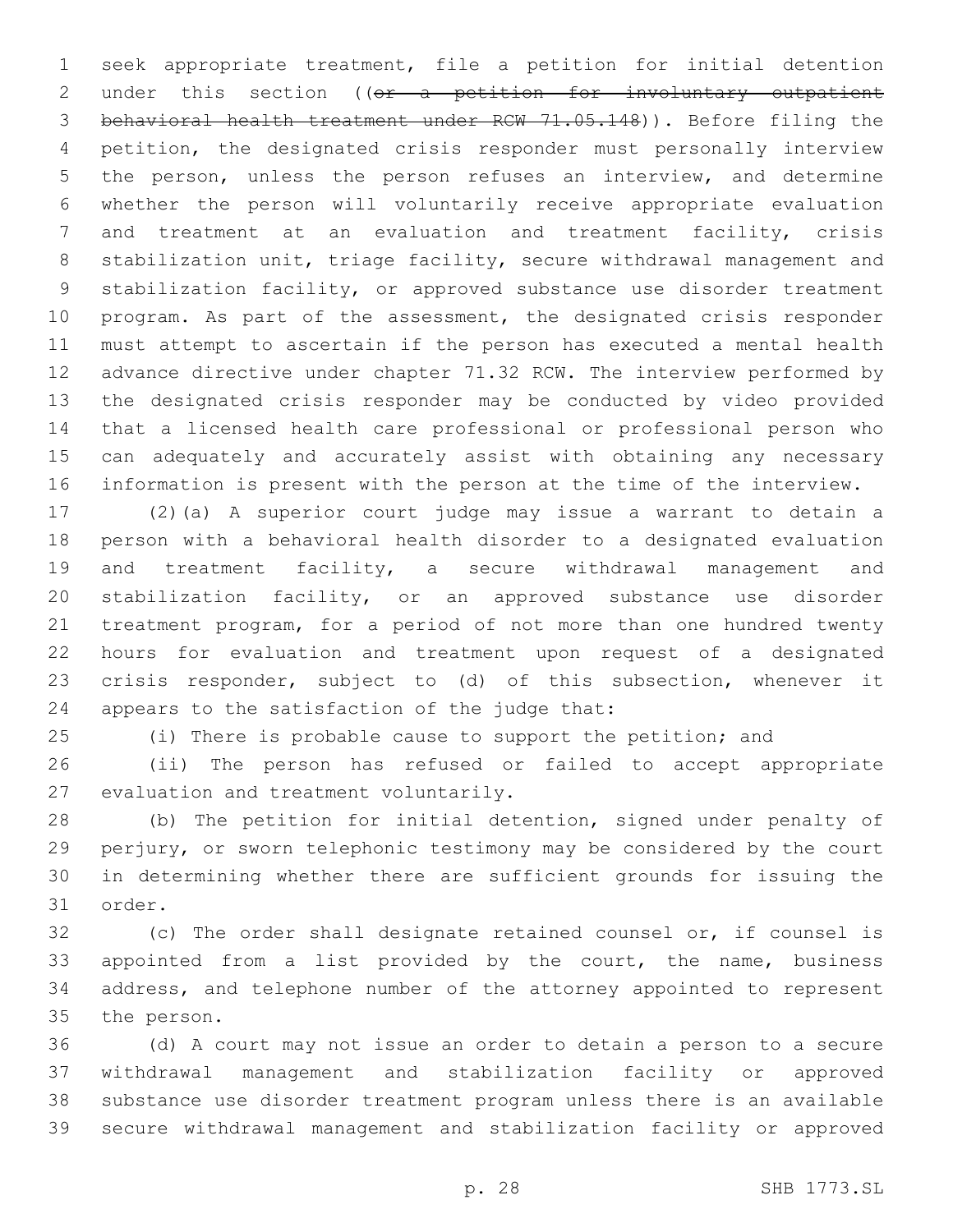substance use disorder treatment program that has adequate space for 2 the person.

 (e) If the court does not issue an order to detain a person pursuant to this subsection (2), the court shall issue an order to 5 dismiss the initial petition.

 (3) The designated crisis responder shall then serve or cause to 7 be served on such person $((\tau))$  and his or her quardian $((\tau)^{-}$ 8 conservator)), if any, a copy of the order together with a notice of rights, and a petition for initial detention. After service on such person the designated crisis responder shall file the return of service in court and provide copies of all papers in the court file to the evaluation and treatment facility, secure withdrawal management and stabilization facility, or approved substance use disorder treatment program, and the designated attorney. The designated crisis responder shall notify the court and the prosecuting attorney that a probable cause hearing will be held within one hundred twenty hours of the date and time of outpatient evaluation or admission to the evaluation and treatment facility, secure withdrawal management and stabilization facility, or approved substance use disorder treatment program. The person shall be permitted to be accompanied by one or more of his or her relatives, friends, an attorney, a personal physician, or other professional or religious advisor to the place of evaluation. An attorney accompanying the person to the place of evaluation shall be permitted to be present during the admission evaluation. Any other individual accompanying the person may be present during the admission evaluation. The facility may exclude the individual if his or her presence would present a safety risk, delay the proceedings, or 29 otherwise interfere with the evaluation.

 (4) The designated crisis responder may notify a peace officer to take such person or cause such person to be taken into custody and placed in an evaluation and treatment facility, secure withdrawal management and stabilization facility, or approved substance use disorder treatment program. At the time such person is taken into custody there shall commence to be served on such person, his or her guardian, and conservator, if any, a copy of the original order together with a notice of rights and a petition for initial 38 detention.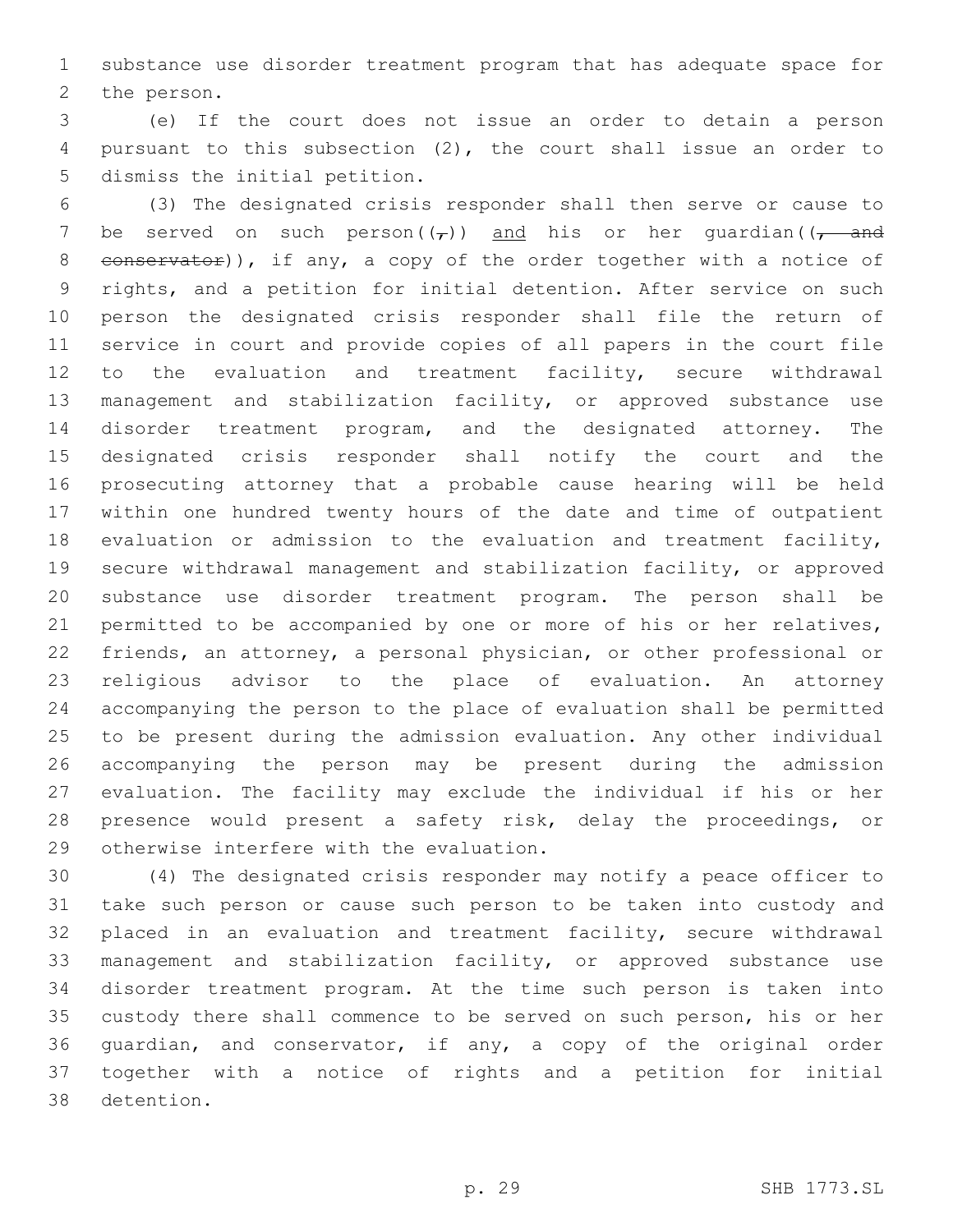(5) Tribal court orders for involuntary commitment shall be recognized and enforced in accordance with superior court civil rule 82.5.3

 (6) In any investigation and evaluation of an individual under ((RCW 71.05.150)) this section or RCW 71.05.153 in which the designated crisis responder knows, or has reason to know, that the individual is an American Indian or Alaska Native who receives medical or behavioral health services from a tribe within this state, the designated crisis responder shall notify the tribe and Indian health care provider regarding whether or not a petition for initial detention or involuntary outpatient treatment will be filed. Notification shall be made in person or by telephonic or electronic communication to the tribal contact listed in the authority's tribal crisis coordination plan as soon as possible but no later than three hours subject to the requirements in RCW 70.02.230(2)(ee) and (3). A designated crisis responder may restrict the release of information 17 as necessary to comply with 42 C.F.R. Part 2.

 **Sec. 6.** RCW 71.05.150 and 2021 c 264 s 2 are each amended to 19 read as follows:

 (1) When a designated crisis responder receives information alleging that a person, as a result of a behavioral health disorder, 22 presents a likelihood of serious harm or is gravely disabled,  $(0 +$  that a person is in need of assisted outpatient behavioral health 24 treatment;)) the designated crisis responder may, after investigation and evaluation of the specific facts alleged and of the reliability and credibility of any person providing information to initiate 27 detention ((or involuntary outpatient treatment)), if satisfied that the allegations are true and that the person will not voluntarily seek appropriate treatment, file a petition for initial detention 30 under this section ((or a petition for involuntary outpatient behavioral health treatment under RCW 71.05.148)). Before filing the petition, the designated crisis responder must personally interview the person, unless the person refuses an interview, and determine whether the person will voluntarily receive appropriate evaluation and treatment at an evaluation and treatment facility, crisis stabilization unit, triage facility, secure withdrawal management and stabilization facility, or approved substance use disorder treatment program. As part of the assessment, the designated crisis responder must attempt to ascertain if the person has executed a mental health

p. 30 SHB 1773.SL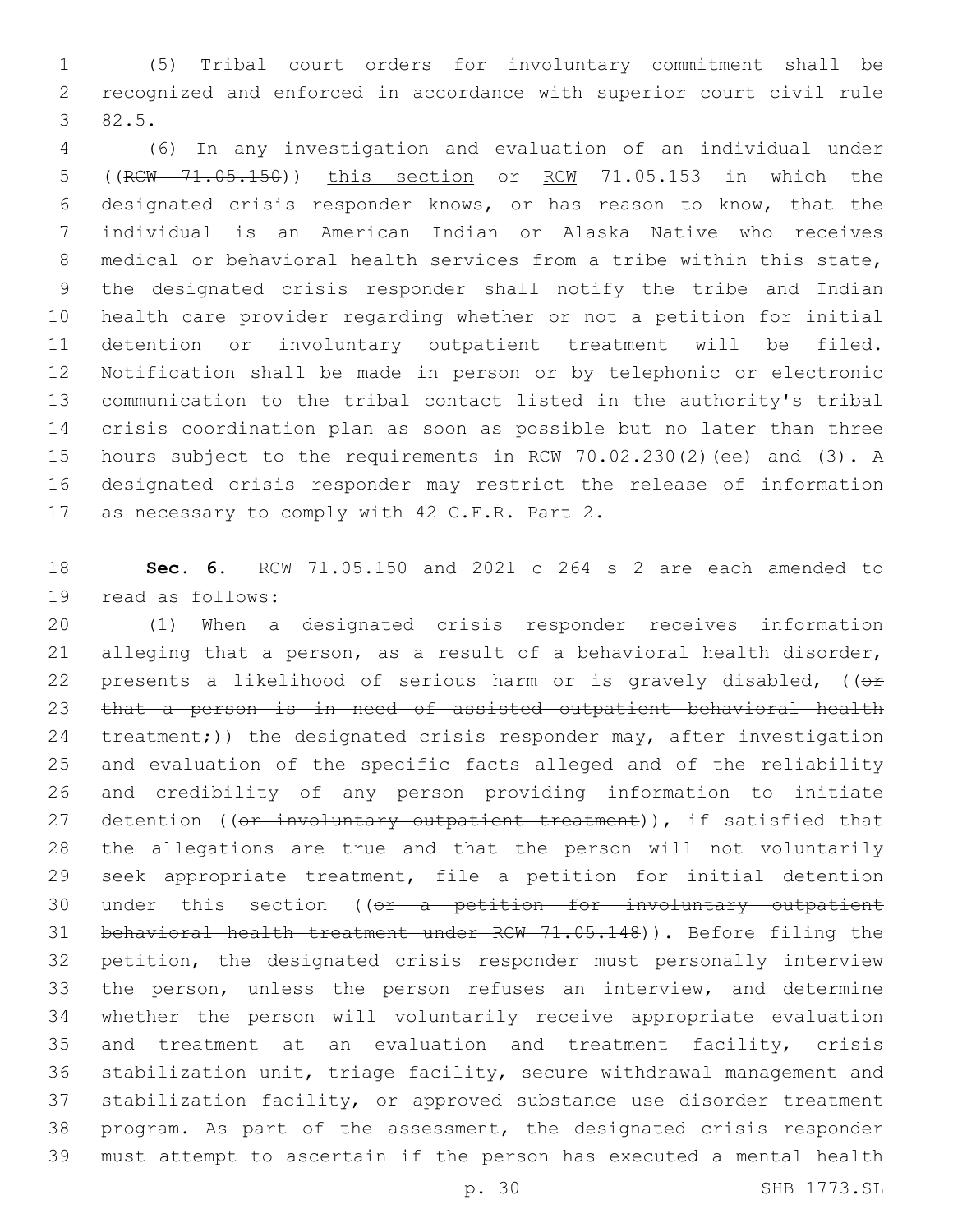advance directive under chapter 71.32 RCW. The interview performed by the designated crisis responder may be conducted by video provided that a licensed health care professional or professional person who can adequately and accurately assist with obtaining any necessary information is present with the person at the time of the interview.

 (2)(a) A superior court judge may issue a warrant to detain a person with a behavioral health disorder to a designated evaluation and treatment facility, a secure withdrawal management and stabilization facility, or an approved substance use disorder treatment program, for a period of not more than one hundred twenty hours for evaluation and treatment upon request of a designated crisis responder whenever it appears to the satisfaction of the judge 13 that:

(i) There is probable cause to support the petition; and

 (ii) The person has refused or failed to accept appropriate 16 evaluation and treatment voluntarily.

 (b) The petition for initial detention, signed under penalty of perjury, or sworn telephonic testimony may be considered by the court in determining whether there are sufficient grounds for issuing the 20 order.

 (c) The order shall designate retained counsel or, if counsel is 22 appointed from a list provided by the court, the name, business address, and telephone number of the attorney appointed to represent 24 the person.

 (d) If the court does not issue an order to detain a person pursuant to this subsection (2), the court shall issue an order to 27 dismiss the initial petition.

 (3) The designated crisis responder shall then serve or cause to 29 be served on such person( $(\tau)$ ) and his or her quardian( $(\tau$  and 30 conservator)), if any, a copy of the order together with a notice of rights, and a petition for initial detention. After service on such person the designated crisis responder shall file the return of service in court and provide copies of all papers in the court file to the evaluation and treatment facility, secure withdrawal management and stabilization facility, or approved substance use disorder treatment program, and the designated attorney. The designated crisis responder shall notify the court and the prosecuting attorney that a probable cause hearing will be held within one hundred twenty hours of the date and time of outpatient evaluation or admission to the evaluation and treatment facility,

p. 31 SHB 1773.SL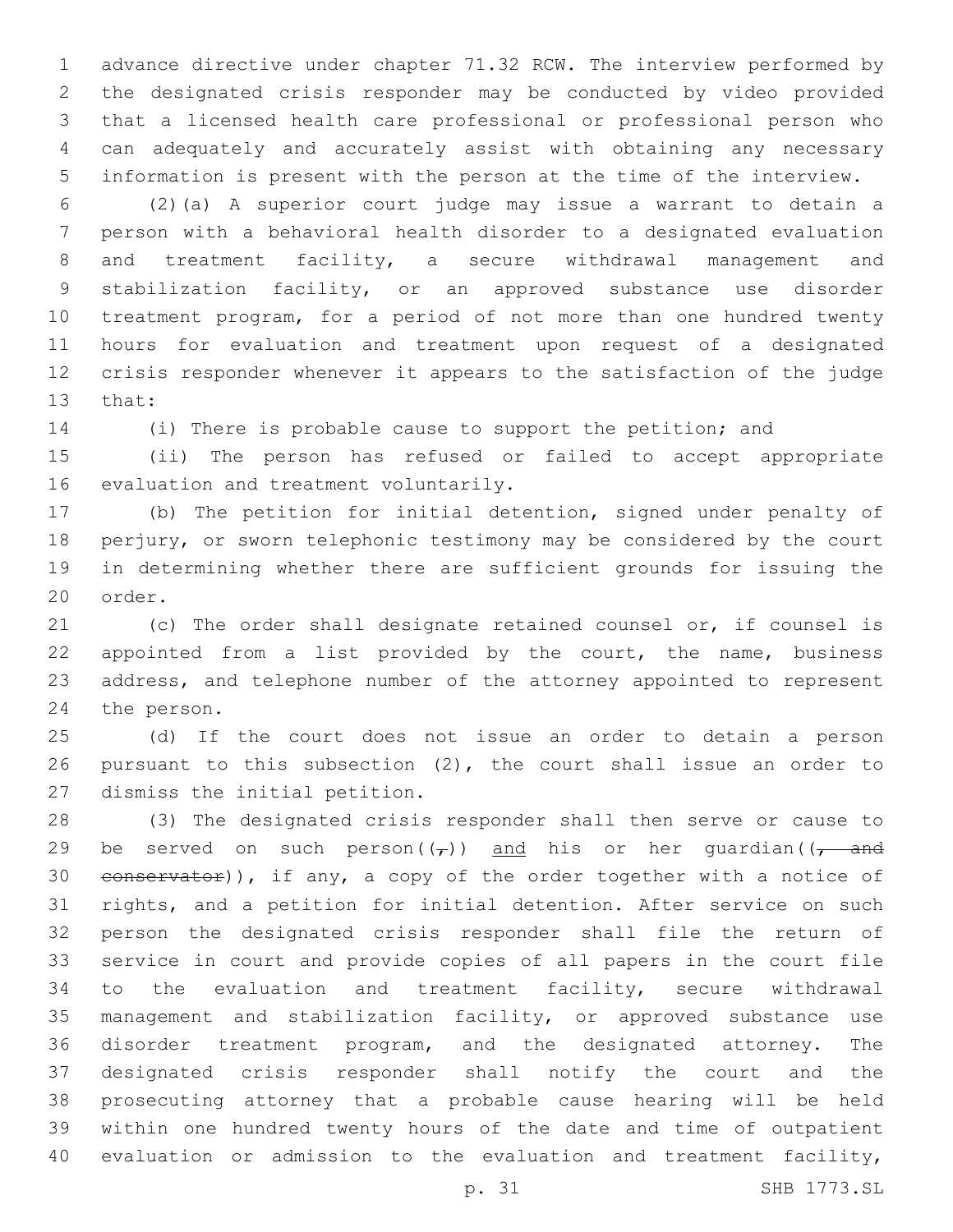secure withdrawal management and stabilization facility, or approved substance use disorder treatment program. The person shall be permitted to be accompanied by one or more of his or her relatives, friends, an attorney, a personal physician, or other professional or religious advisor to the place of evaluation. An attorney accompanying the person to the place of evaluation shall be permitted to be present during the admission evaluation. Any other individual accompanying the person may be present during the admission evaluation. The facility may exclude the individual if his or her presence would present a safety risk, delay the proceedings, or 11 otherwise interfere with the evaluation.

 (4) The designated crisis responder may notify a peace officer to take such person or cause such person to be taken into custody and placed in an evaluation and treatment facility, secure withdrawal 15 management and stabilization facility, or approved substance use disorder treatment program. At the time such person is taken into custody there shall commence to be served on such person, his or her guardian, and conservator, if any, a copy of the original order together with a notice of rights and a petition for initial 20 detention.

 (5) Tribal court orders for involuntary commitment shall be recognized and enforced in accordance with superior court civil rule 23 82.5.

 (6) In any investigation and evaluation of an individual under 25 ((RCW 71.05.150)) this section or RCW 71.05.153 in which the designated crisis responder knows, or has reason to know, that the individual is an American Indian or Alaska Native who receives medical or behavioral health services from a tribe within this state, the designated crisis responder shall notify the tribe and Indian health care provider regarding whether or not a petition for initial detention or involuntary outpatient treatment will be filed. Notification shall be made in person or by telephonic or electronic communication to the tribal contact listed in the authority's tribal crisis coordination plan as soon as possible but no later than three hours subject to the requirements in RCW 70.02.230(2)(ee) and (3). A designated crisis responder may restrict the release of information 37 as necessary to comply with 42 C.F.R. Part 2.

 **Sec. 7.** RCW 71.05.156 and 2018 c 291 s 12 are each amended to 39 read as follows: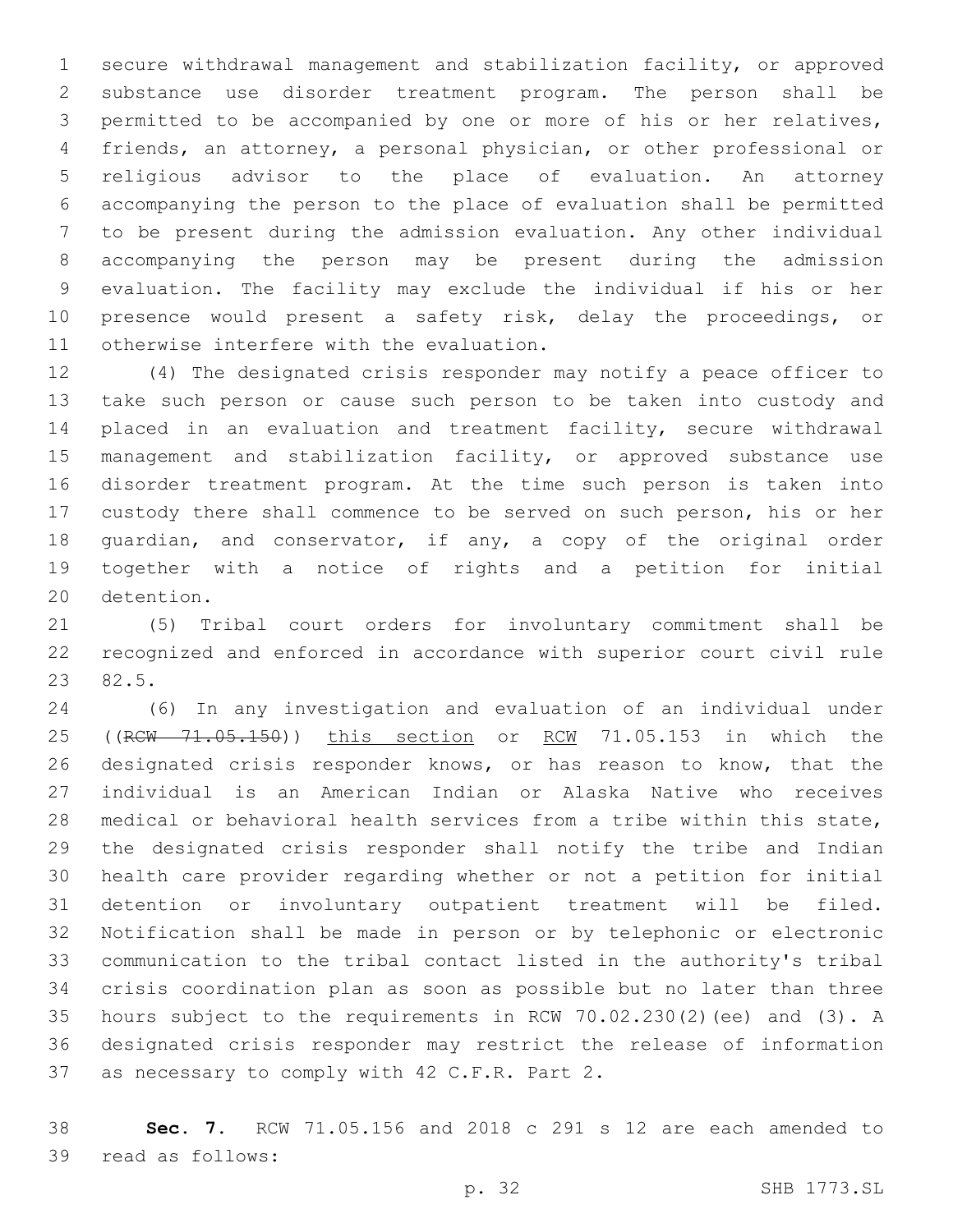A designated crisis responder who conducts an evaluation for imminent likelihood of serious harm or imminent danger because of being gravely disabled under RCW 71.05.153 must also evaluate the person under RCW 71.05.150 for likelihood of serious harm or grave disability that does not meet the imminent standard for emergency 6 detention( $\sqrt{t}$  and to determine whether the person is in need of assisted outpatient behavioral health treatment)).7

 **Sec. 8.** RCW 71.05.201 and 2020 c 302 s 24 and 2020 c 256 s 304 9 are each reenacted and amended to read as follows:

 (1) If a designated crisis responder decides not to detain a person for evaluation and treatment under RCW 71.05.150 or 71.05.153 or forty-eight hours have elapsed since a designated crisis responder received a request for investigation and the designated crisis 14 responder has not taken action to have the person detained, an 15 immediate family member or quardian ((or conservator)) of the person, or a federally recognized Indian tribe if the person is a member of such tribe, may petition the superior court for the person's initial 18 detention.

 (2) A petition under this section must be filed within ten calendar days following the designated crisis responder investigation or the request for a designated crisis responder investigation. If more than ten days have elapsed, the immediate family member, guardian, or conservator may request a new designated crisis 24 responder investigation.

 (3)(a) The petition must be filed in the county in which the designated crisis responder investigation occurred or was requested to occur and must be submitted on forms developed by the administrative office of the courts for this purpose. The petition must be accompanied by a sworn declaration from the petitioner, and other witnesses if desired, describing why the person should be detained for evaluation and treatment. The description of why the person should be detained may contain, but is not limited to, the 33 information identified in RCW 71.05.212.

34 (b) The petition must contain:

 (i) A description of the relationship between the petitioner and 36 the person; and

 (ii) The date on which an investigation was requested from the 38 designated crisis responder.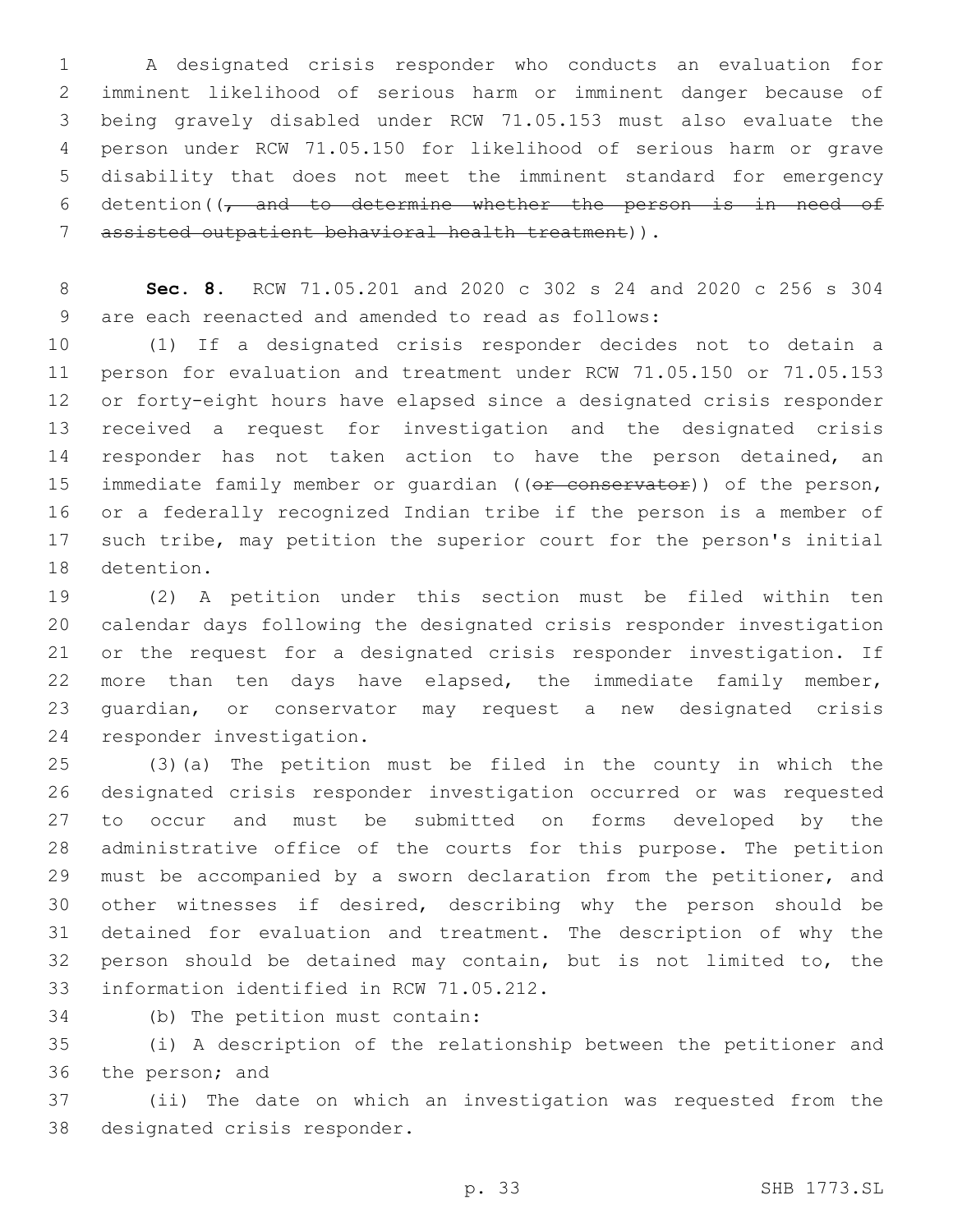(4) The court shall, within one judicial day, review the petition to determine whether the petition raises sufficient evidence to support the allegation. If the court so finds, it shall provide a copy of the petition to the designated crisis responder agency with an order for the agency to provide the court, within one judicial day, with a written sworn statement describing the basis for the decision not to seek initial detention and a copy of all information material to the designated crisis responder's current decision.

 (5) Following the filing of the petition and before the court reaches a decision, any person, including a mental health professional, may submit a sworn declaration to the court in support 12 of or in opposition to initial detention.

 (6) The court shall dismiss the petition at any time if it finds that a designated crisis responder has filed a petition for the person's initial detention under RCW 71.05.150 or 71.05.153 or that the person has voluntarily accepted appropriate treatment.

 (7) The court must issue a final ruling on the petition within five judicial days after it is filed. After reviewing all of the information provided to the court, the court may enter an order for 20 initial detention ((or an order instructing the designated crisis responder to file a petition for assisted outpatient behavioral 22 health treatment)) if the court finds that: (a) There is probable 23 cause to support a petition for detention ((or assisted outpatient 24 behavioral health treatment)); and (b) the person has refused or failed to accept appropriate evaluation and treatment voluntarily. The court shall transmit its final decision to the petitioner.

 (8) If the court enters an order for initial detention, it shall provide the order to the designated crisis responder agency and issue 29 a ((written order for apprehension)) warrant. The designated crisis responder agency serving the jurisdiction of the court must collaborate and coordinate with law enforcement regarding apprehensions and detentions under this subsection, including sharing of information relating to risk and which would assist in locating the person. A person may not be detained to jail pursuant to a 35 ((written order)) warrant issued under this subsection. An order for detention under this section should contain the advisement of rights which the person would receive if the person were detained by a designated crisis responder. An order for initial detention under this section expires one hundred eighty days from issuance.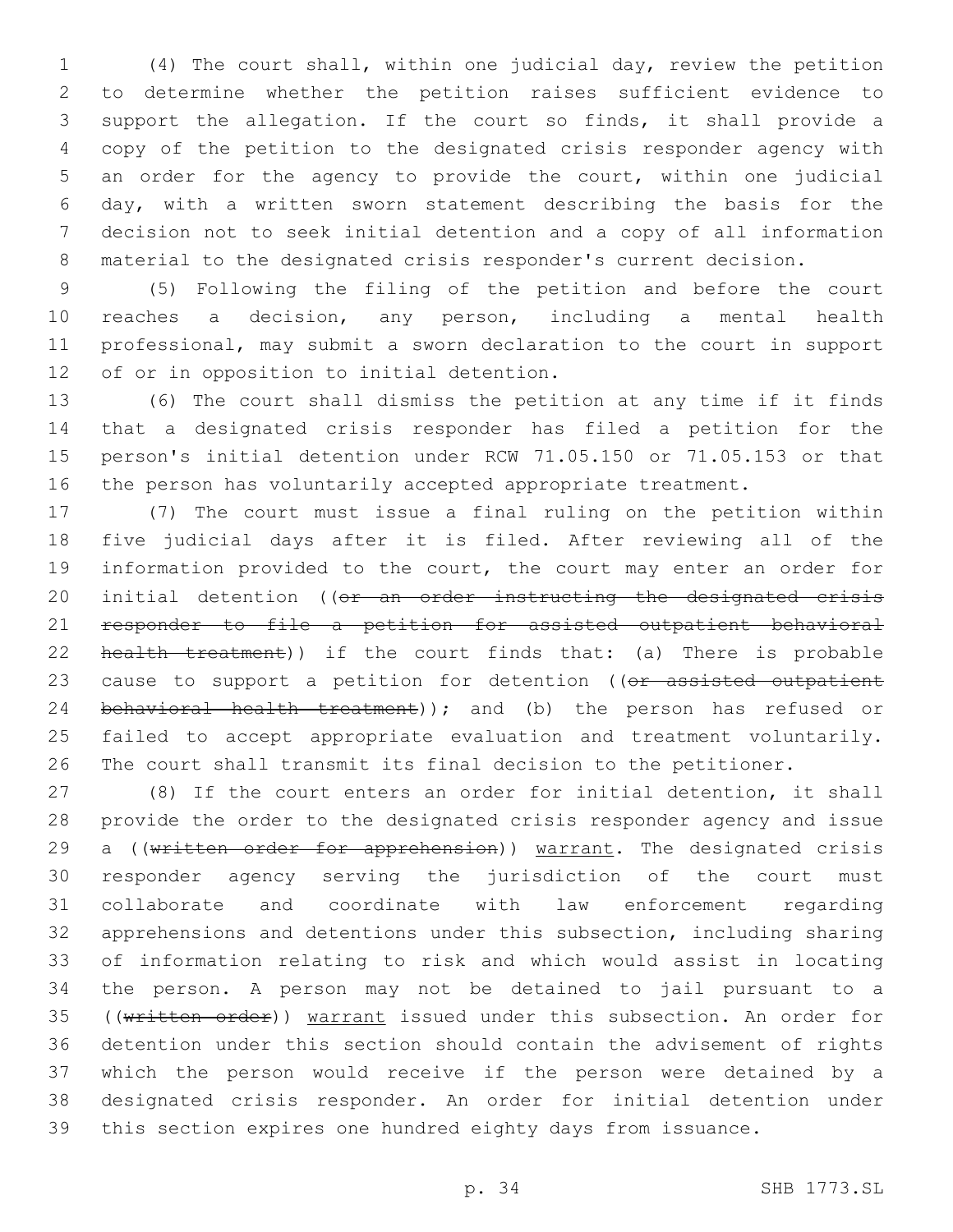(9) Except as otherwise expressly stated in this chapter, all procedures must be followed as if the order had been entered under RCW 71.05.150. RCW 71.05.160 does not apply if detention was initiated under the process set forth in this section.

 (10) For purposes of this section, "immediate family member" means a spouse, domestic partner, child, stepchild, parent, 7 stepparent, grandparent, or sibling.

 **Sec. 9.** RCW 71.05.212 and 2020 c 256 s 305 are each amended to 9 read as follows:

 (1) Whenever a designated crisis responder or professional person is conducting an evaluation under this chapter, consideration shall include all reasonably available information from credible witnesses 13 and records regarding:

 (a) Prior recommendations for evaluation of the need for civil commitments when the recommendation is made pursuant to an evaluation 16 conducted under chapter 10.77 RCW;

 (b) Historical behavior, including history of one or more violent 18 acts;

 (c) Prior determinations of incompetency or insanity under 20 chapter 10.77 RCW; and

21 (d) Prior commitments under this chapter.

 (2) Credible witnesses may include family members, landlords, neighbors, or others with significant contact and history of involvement with the person. If the designated crisis responder relies upon information from a credible witness in reaching his or her decision to detain the individual, then he or she must provide contact information for any such witness to the prosecutor. The designated crisis responder or prosecutor shall provide notice of the date, time, and location of the probable cause hearing to such a 30 witness.

 (3) Symptoms and behavior of the respondent which standing alone would not justify civil commitment may support a finding of grave disability or likelihood of serious harm, or a finding that the 34 person is in need of assisted outpatient ((behavioral health)) 35 treatment, when:

 (a) Such symptoms or behavior are closely associated with symptoms or behavior which preceded and led to a past incident of involuntary hospitalization, severe deterioration, or one or more 39 violent acts;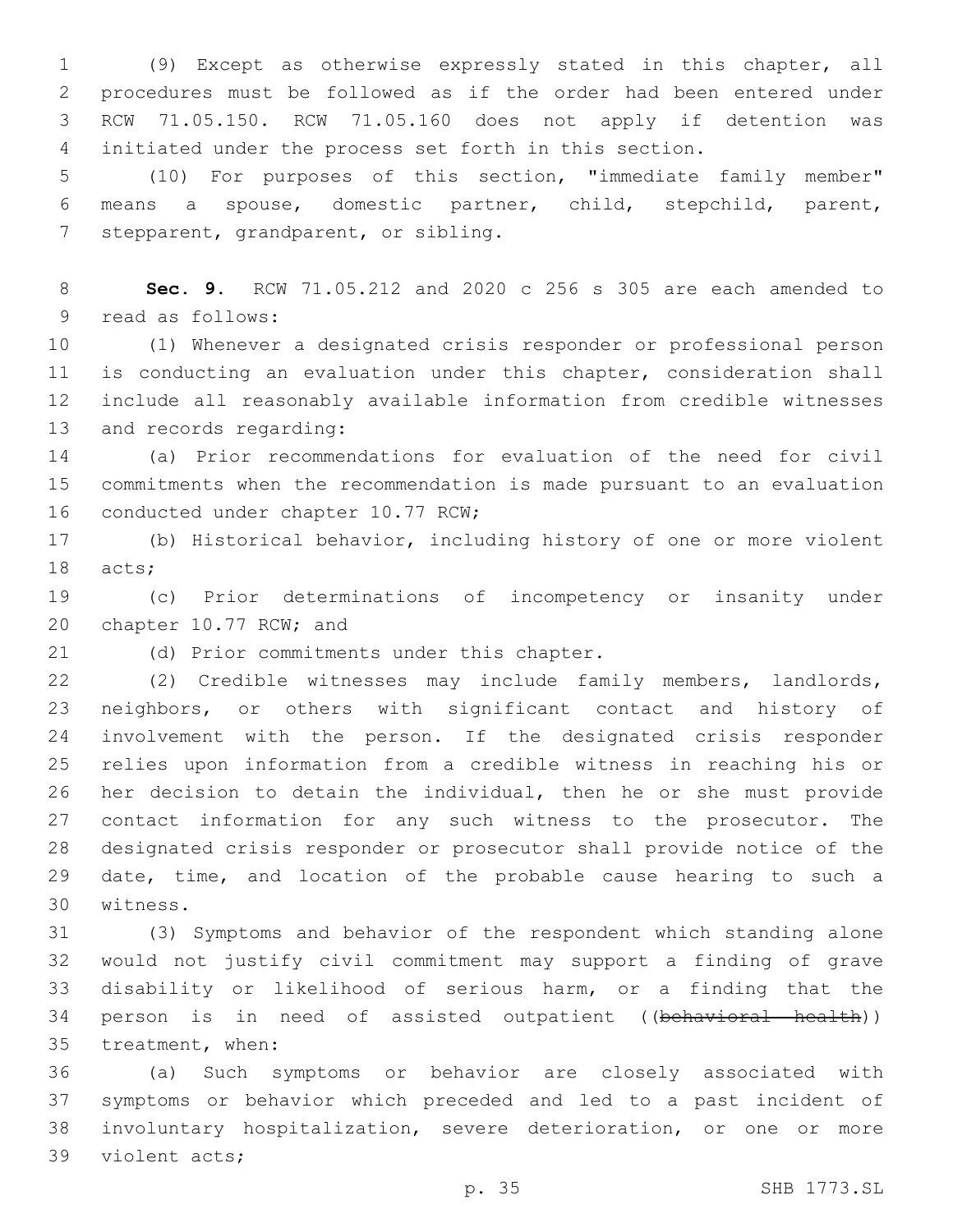(b) These symptoms or behavior represent a marked and concerning change in the baseline behavior of the respondent; and

 (c) Without treatment, the continued deterioration of the 4 respondent is probable.

 (4) When conducting an evaluation for offenders identified under RCW 72.09.370, the designated crisis responder or professional person shall consider an offender's history of judicially required or administratively ordered antipsychotic medication while in 9 confinement.

10 ((45) The authority, in consultation with tribes and coordination with Indian health care providers and the American Indian health commission for Washington state, shall establish written guidelines 13 by June 30, 2021, for conducting culturally appropriate evaluations 14 of American Indians or Alaska Natives.))

 **Sec. 10.** RCW 71.05.212 and 2020 c 302 s 28 and 2020 c 256 s 305 are each reenacted and amended to read as follows:

 (1) Whenever a designated crisis responder or professional person is conducting an evaluation under this chapter, consideration shall include all reasonably available information from credible witnesses 20 and records regarding:

 (a) Prior recommendations for evaluation of the need for civil commitments when the recommendation is made pursuant to an evaluation 23 conducted under chapter 10.77 RCW;

 (b) Historical behavior, including history of one or more violent 25 acts;

 (c) Prior determinations of incompetency or insanity under 27 chapter 10.77 RCW; and

28 (d) Prior commitments under this chapter.

 (2) Credible witnesses may include family members, landlords, neighbors, or others with significant contact and history of involvement with the person. If the designated crisis responder relies upon information from a credible witness in reaching his or her decision to detain the individual, then he or she must provide contact information for any such witness to the prosecutor. The designated crisis responder or prosecutor shall provide notice of the date, time, and location of the probable cause hearing to such a 37 witness.

 (3) Symptoms and behavior of the respondent which standing alone would not justify civil commitment may support a finding of grave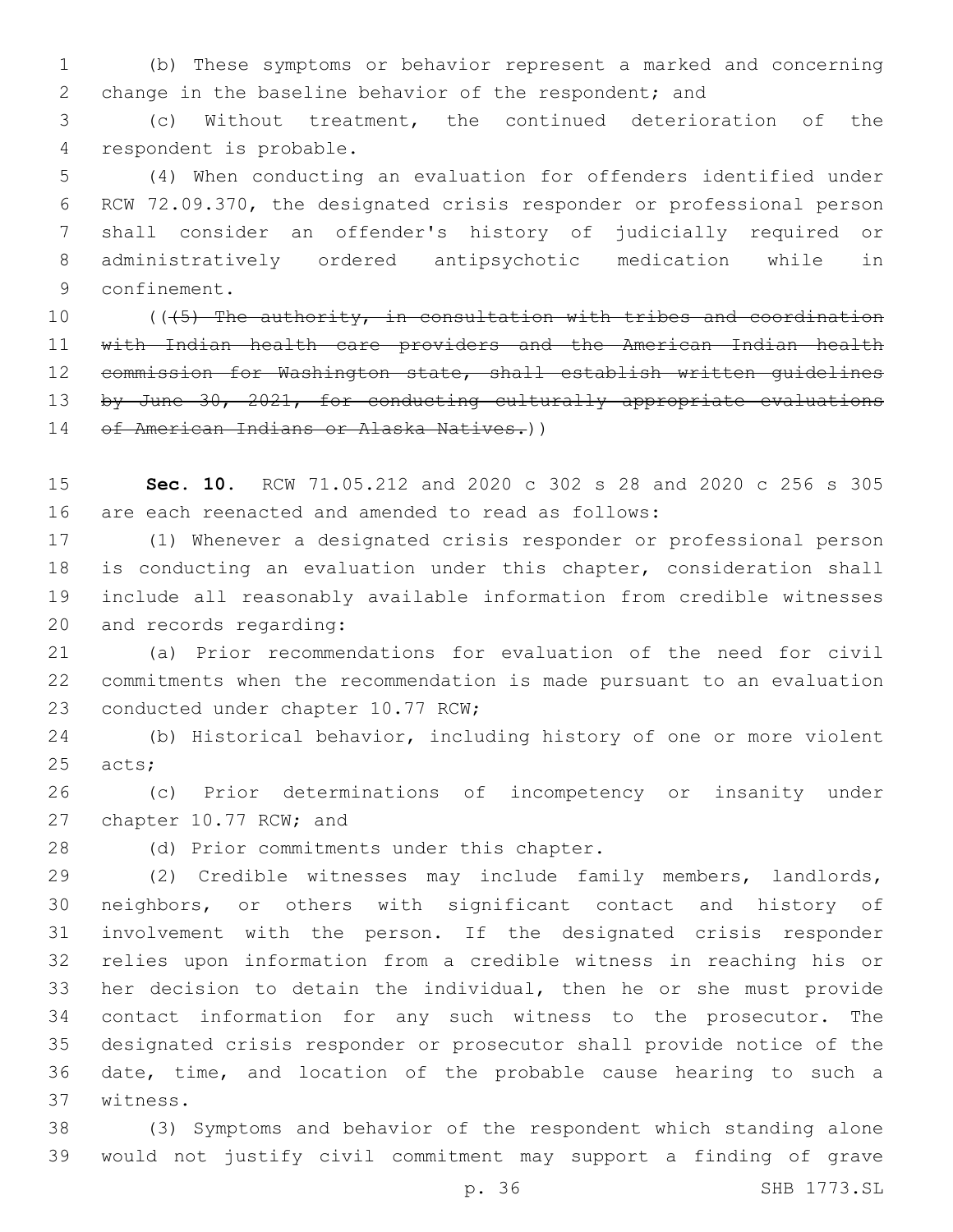disability or likelihood of serious harm, or a finding that the person is in need of assisted outpatient ((behavioral health)) 3 treatment, when:

 (a) Such symptoms or behavior are closely associated with symptoms or behavior which preceded and led to a past incident of involuntary hospitalization, severe deterioration from safe behavior, 7 or one or more violent acts;

 (b) These symptoms or behavior represent a marked and concerning 9 change in the baseline behavior of the respondent; and

 (c) Without treatment, the continued deterioration of the 11 respondent is probable.

 (4) When conducting an evaluation for offenders identified under RCW 72.09.370, the designated crisis responder or professional person shall consider an offender's history of judicially required or administratively ordered antipsychotic medication while in 16 confinement.

17 ((45) The authority, in consultation with tribes and coordination with Indian health care providers and the American Indian health commission for Washington state, shall establish written guidelines by June 30, 2021, for conducting culturally appropriate evaluations 21 of American Indians or Alaska Natives.))

 **Sec. 11.** RCW 71.05.230 and 2020 c 302 s 34 are each amended to 23 read as follows:

24 A person detained for one hundred twenty ((hour)) hours of evaluation and treatment may be committed for not more than fourteen additional days of involuntary intensive treatment or ninety additional days of a less restrictive alternative treatment. A petition may only be filed if the following conditions are met:

 (1) The professional staff of the facility providing evaluation services has analyzed the person's condition and finds that the condition is caused by a behavioral health disorder and results in: 32 (a) A likelihood of serious harm;  $or$  (b) the person being gravely 33 disabled; ((or (c) the person being in need of assisted outpatient 34 behavioral health treatment;)) and are prepared to testify those 35 conditions are met; and

 (2) The person has been advised of the need for voluntary treatment and the professional staff of the facility has evidence that he or she has not in good faith volunteered; and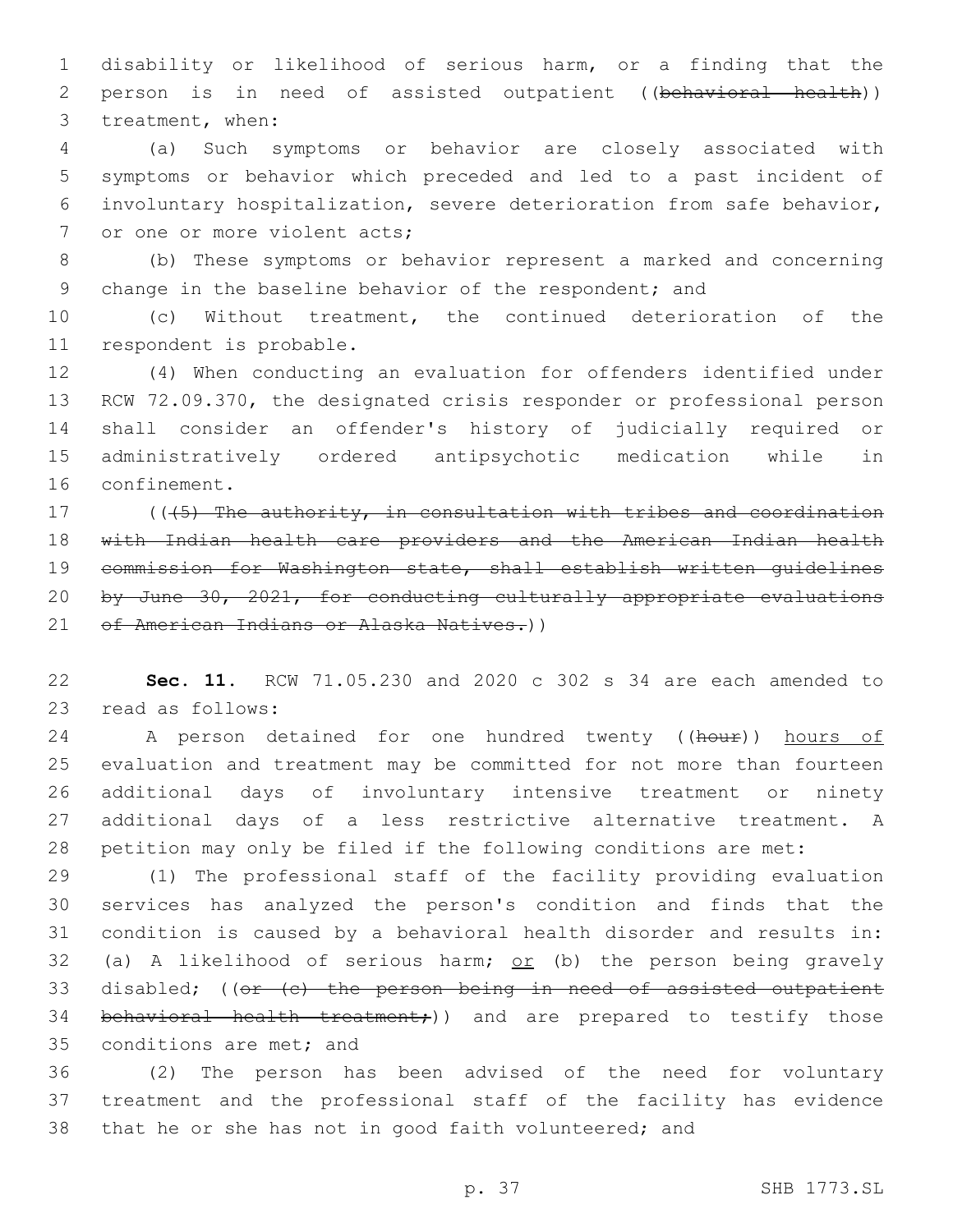(3) The facility providing intensive treatment is certified to provide such treatment by the department or under RCW 71.05.745; and

 (4)(a)(i) The professional staff of the facility or the designated crisis responder has filed a petition with the court for a fourteen day involuntary detention or a ninety day less restrictive alternative. The petition must be signed by:6

 (A) One physician, physician assistant, or psychiatric advanced 8 registered nurse practitioner; and

 (B) One physician, physician assistant, psychiatric advanced registered nurse practitioner, or mental health professional.

 (ii) If the petition is for substance use disorder treatment, the petition may be signed by a substance use disorder professional instead of a mental health professional and by an advanced registered nurse practitioner instead of a psychiatric advanced registered nurse practitioner. The persons signing the petition must have examined the 16 person.

 (b) If involuntary detention is sought the petition shall state facts that support the finding that such person, as a result of a behavioral health disorder, presents a likelihood of serious harm, or is gravely disabled and that there are no less restrictive alternatives to detention in the best interest of such person or others. The petition shall state specifically that less restrictive alternative treatment was considered and specify why treatment less restrictive than detention is not appropriate. If an involuntary less 25 restrictive alternative is sought, the petition shall state facts 26 that support the finding that such person, as a result of a behavioral health disorder, presents a likelihood of serious 28 harm( $(\tau)$ ) or is gravely disabled( $\tau$  or is in need of assisted 29 outpatient behavioral health treatment,)) and shall set forth any recommendations for less restrictive alternative treatment services; 31 and

 (5) A copy of the petition has been served on the detained 33 person, his or her attorney, and his or her quardian ( $(e^+e^-)$ 34 conservator)), if any, prior to the probable cause hearing; and

 (6) The court at the time the petition was filed and before the probable cause hearing has appointed counsel to represent such person 37 if no other counsel has appeared; and

 (7) The petition reflects that the person was informed of the loss of firearm rights if involuntarily committed for mental health 40 treatment; and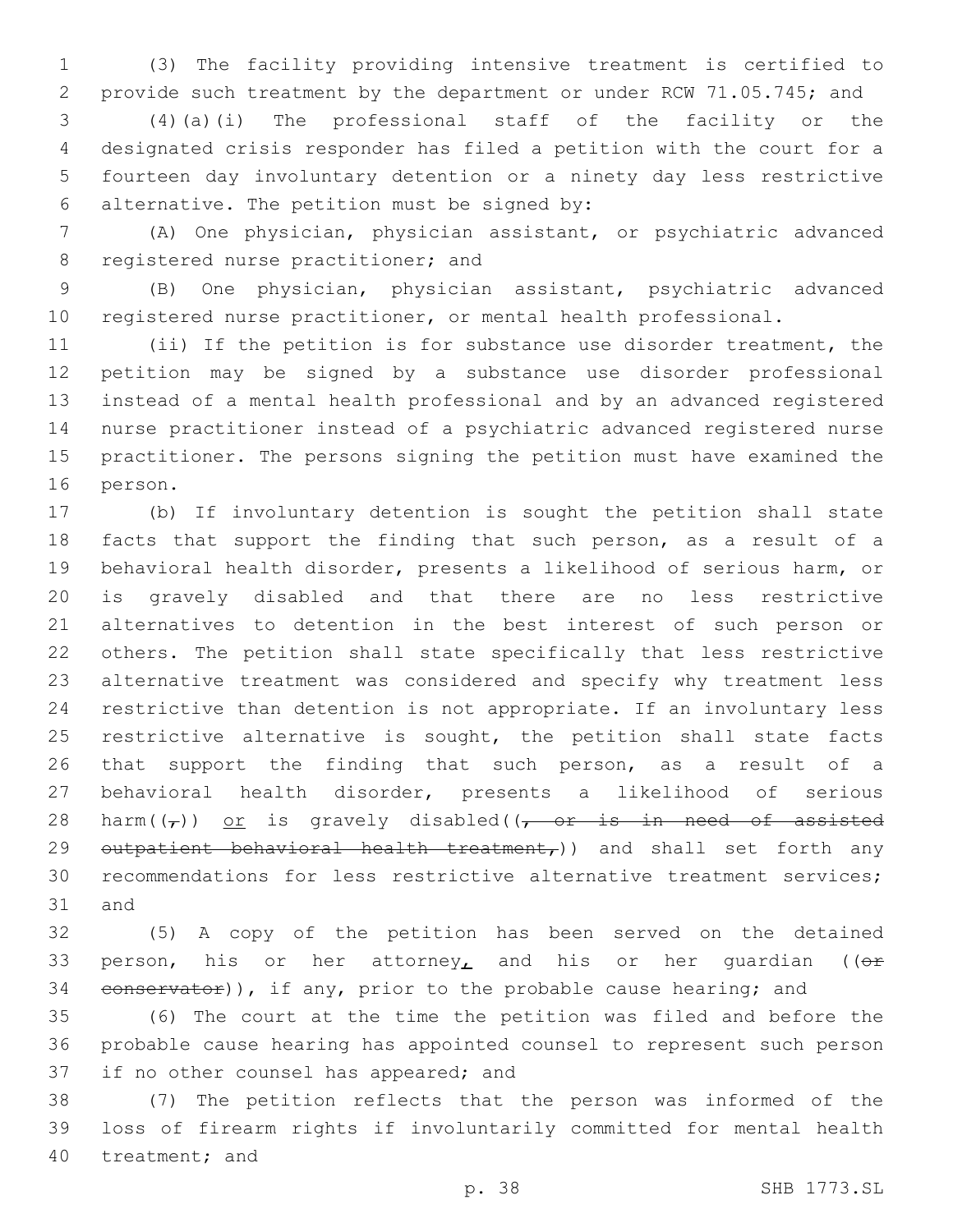(8) At the conclusion of the initial commitment period, the professional staff of the agency or facility or the designated crisis responder may petition for an additional period of either ((ninety)) 4 90 days of less restrictive alternative treatment or ((ninety)) 90 days of involuntary intensive treatment as provided in RCW 71.05.290; 6 and

 (9) If the hospital or facility designated to provide less restrictive alternative treatment is other than the facility providing involuntary treatment, the outpatient facility so designated to provide less restrictive alternative treatment has 11 agreed to assume such responsibility.

 **Sec. 12.** RCW 71.05.240 and 2021 c 264 s 8 are each amended to 13 read as follows:

14 (1) If a petition is filed for ((fourteen day)) up to 14 days of 15 involuntary treatment ((or ninety)), 90 days of less restrictive 16 alternative treatment, or 18 months of less restrictive alternative 17 treatment under RCW 71.05.148, the court shall hold a probable cause 18 hearing within ((one hundred twenty)) 120 hours of the initial 19 detention ((of such person as determined in)) under RCW 71.05.180, or 20 at a time ((determined)) scheduled under RCW 71.05.148.

 (2) If the petition is for mental health treatment, the court or the prosecutor at the time of the probable cause hearing and before an order of commitment is entered shall inform the person both orally and in writing that the failure to make a good faith effort to seek voluntary treatment as provided in RCW 71.05.230 will result in the loss of his or her firearm rights if the person is subsequently detained for involuntary treatment under this section.

 (3) If the person or his or her attorney alleges, prior to the commencement of the hearing, that the person has in good faith volunteered for treatment, the petitioner must show, by preponderance of the evidence, that the person has not in good faith volunteered for appropriate treatment. In order to qualify as a good faith volunteer, the person must abide by procedures and a treatment plan as prescribed by a treatment facility and professional staff.

 (4)(a) Subject to (b) of this subsection, at the conclusion of the probable cause hearing, if the court finds by a preponderance of 37 the evidence that ((such)) a person detained for behavioral health treatment, as the result of a behavioral health disorder, presents a likelihood of serious harm, or is gravely disabled, and, after

p. 39 SHB 1773.SL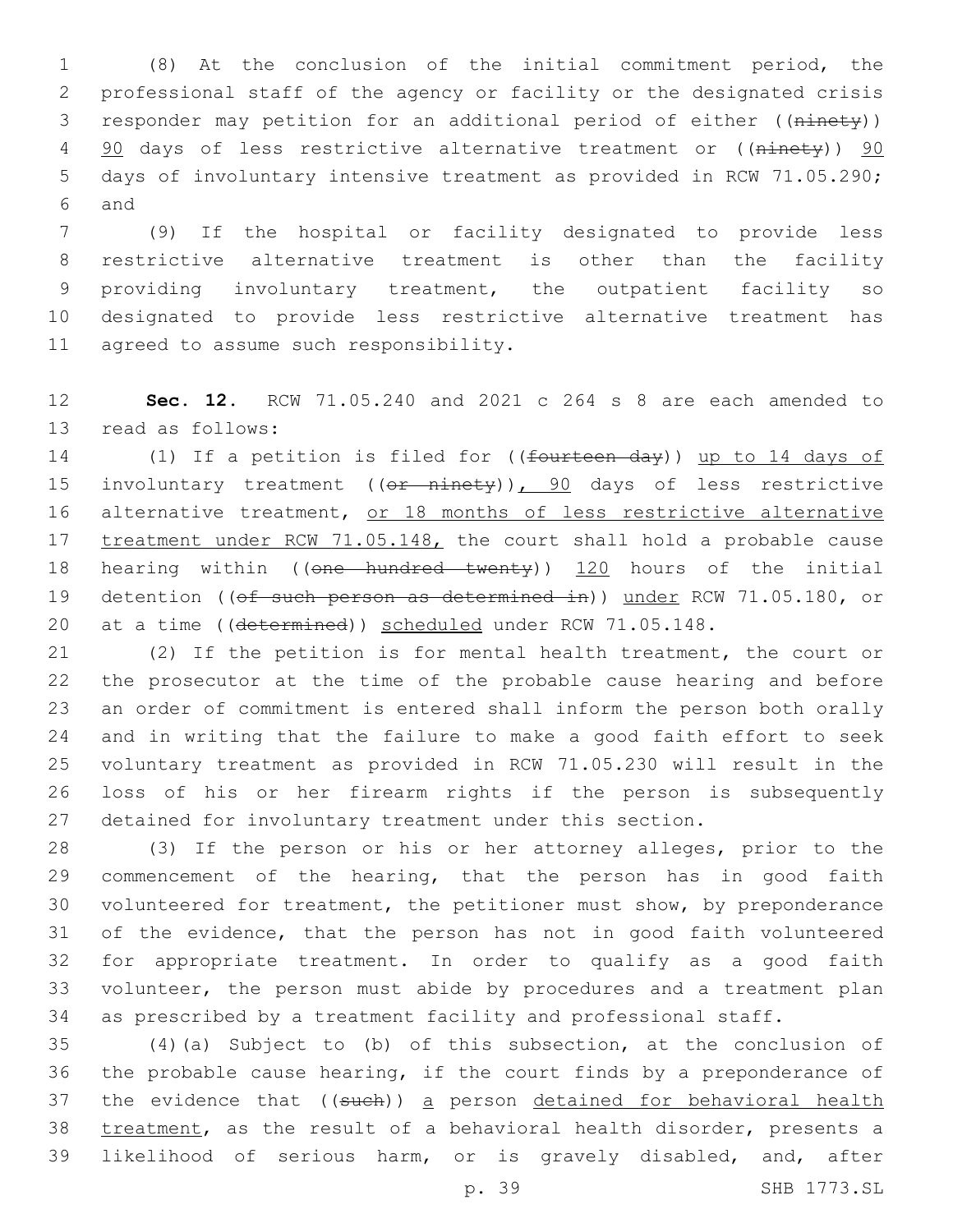considering less restrictive alternatives to involuntary detention and treatment, finds that no such alternatives are in the best interests of such person or others, the court shall order that such person be detained for involuntary treatment not to exceed ((fourteen)) 14 days in a facility licensed or certified to provide treatment by the department or under RCW 71.05.745.

 (b) A court may only order commitment to a secure withdrawal management and stabilization facility or approved substance use disorder treatment program if there is an available facility with 10 adequate space for the person.

 (c) At the conclusion of the probable cause hearing, if the court 12 finds by a preponderance of the evidence that ((such)) a person detained for behavioral health treatment, as the result of a behavioral health disorder, presents a likelihood of serious harm or is gravely disabled, but that treatment in a less restrictive setting than detention is in the best interest of such person or others, the court shall order an appropriate less restrictive alternative course 18 of treatment for up to ninety days.

 (d) If the court finds by a preponderance of the evidence that ((such)) a person subject to a petition under RCW 71.05.148, as the result of a behavioral health disorder, is in need of assisted 22 outpatient ((behavioral health)) treatment( $\sqrt{\tau}$  and that the person does not present a likelihood of serious harm and is not gravely 24 disabled)), the court shall order an appropriate less restrictive 25 alternative course of treatment for up to ((ninety days)) 18 months.

 (5) An order for less restrictive alternative treatment must name the behavioral health service provider responsible for identifying the services the person will receive in accordance with RCW 71.05.585, and must include a requirement that the person cooperate with the treatment recommendations of the behavioral health service 31 provider.

 (6) The court shall notify the person orally and in writing that 33 if involuntary treatment is sought beyond the ((fourteen-day)) 14-day 34 inpatient or ((ninety-day)) 90-day less restrictive treatment period, the person has the right to a full hearing or jury trial under RCW 71.05.310. If the commitment is for mental health treatment, the 37 court shall ((also)) notify the person orally and in writing that the person is barred from the possession of firearms and that the prohibition remains in effect until a court restores his or her right 40 to possess a firearm under RCW 9.41.047.

p. 40 SHB 1773.SL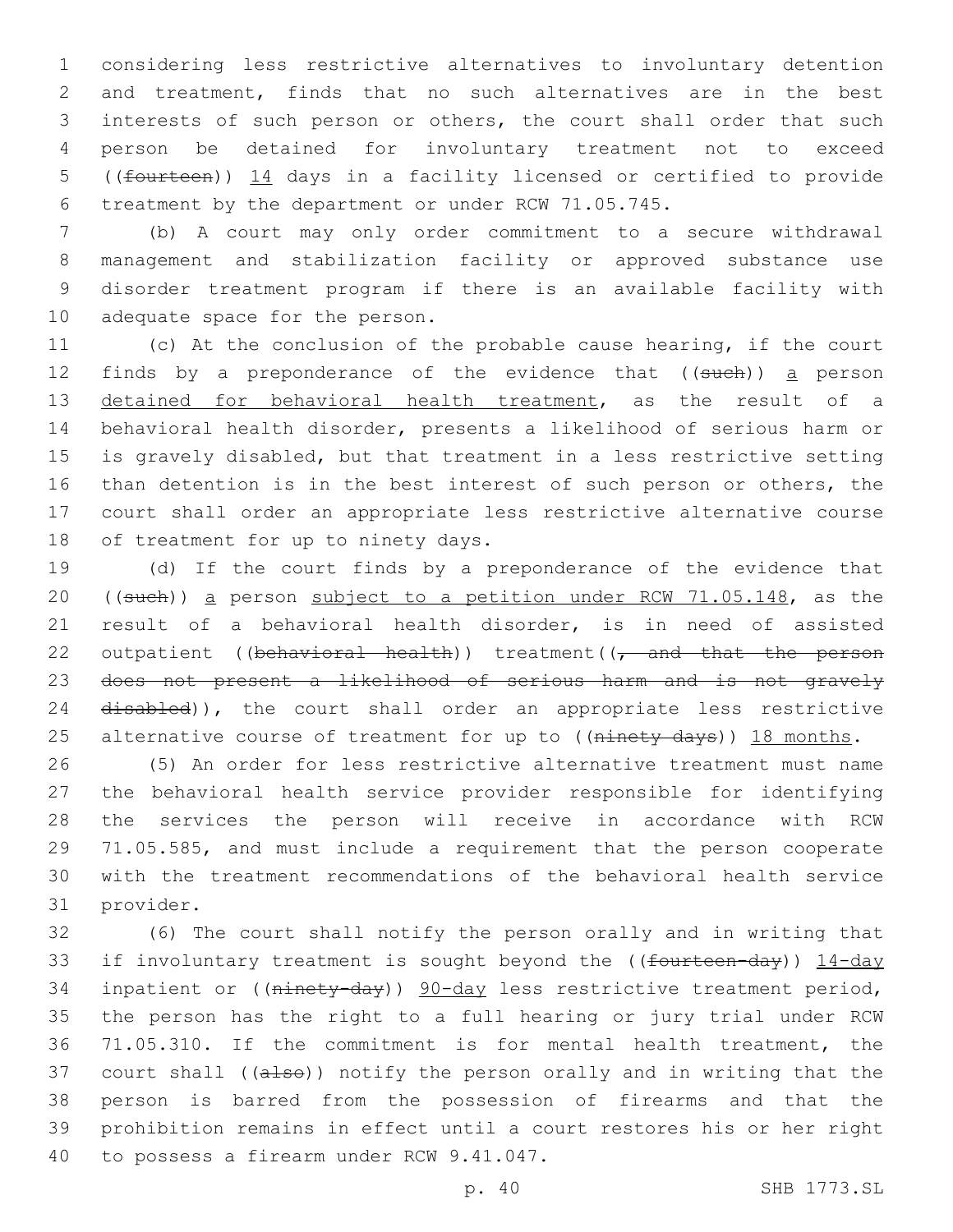(7) If the court does not issue an order to detain or commit a person under this section, the court shall issue an order to dismiss 3 the petition.

 (8) Nothing in this section precludes the court from subsequently modifying the terms of an order for less restrictive alternative treatment under RCW 71.05.590(3).6

 **Sec. 13.** RCW 71.05.240 and 2021 c 264 s 9 are each amended to 8 read as follows:

 (1) If a petition is filed for ((fourteen day)) up to 14 days of 10 involuntary treatment ((or ninety)), 90 days of less restrictive 11 alternative treatment, or 18 months of less restrictive alternative 12 treatment under RCW 71.05.148, the court shall hold a probable cause 13 hearing within ((one hundred twenty)) 120 hours of the initial 14 detention ((of such person as determined in)) under RCW 71.05.180, or 15 at a time ((determined)) scheduled under RCW 71.05.148.

 (2) If the petition is for mental health treatment, the court or the prosecutor at the time of the probable cause hearing and before an order of commitment is entered shall inform the person both orally and in writing that the failure to make a good faith effort to seek voluntary treatment as provided in RCW 71.05.230 will result in the loss of his or her firearm rights if the person is subsequently detained for involuntary treatment under this section.

 (3) If the person or his or her attorney alleges, prior to the 24 commencement of the hearing, that the person has in good faith volunteered for treatment, the petitioner must show, by preponderance of the evidence, that the person has not in good faith volunteered for appropriate treatment. In order to qualify as a good faith volunteer, the person must abide by procedures and a treatment plan as prescribed by a treatment facility and professional staff.

 (4)(a) At the conclusion of the probable cause hearing, if the 31 court finds by a preponderance of the evidence that  $($  (such)) a person detained for behavioral health treatment, as the result of a behavioral health disorder, presents a likelihood of serious harm, or is gravely disabled, and, after considering less restrictive alternatives to involuntary detention and treatment, finds that no such alternatives are in the best interests of such person or others, the court shall order that such person be detained for involuntary treatment not to exceed fourteen days in a facility licensed or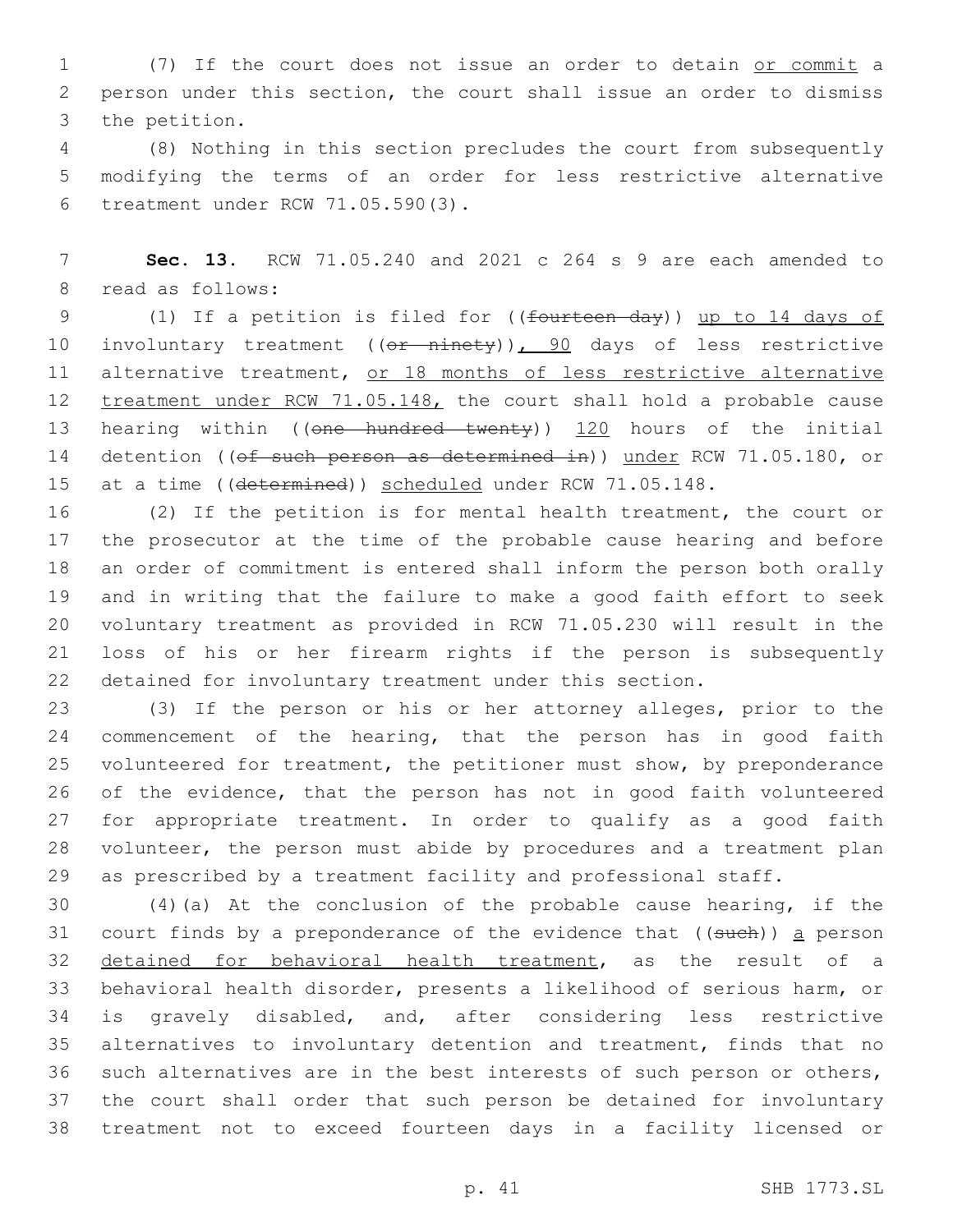certified to provide treatment by the department or under RCW 71.05.745.2

 (b) At the conclusion of the probable cause hearing, if the court 4 finds by a preponderance of the evidence that ((such)) a person detained for behavioral health treatment, as the result of a behavioral health disorder, presents a likelihood of serious harm or is gravely disabled, but that treatment in a less restrictive setting than detention is in the best interest of such person or others, the court shall order an appropriate less restrictive alternative course 10 of treatment for up to ninety days.

 (c) If the court finds by a preponderance of the evidence that 12 ((such)) a person subject to a petition under RCW 71.05.148, as the result of a behavioral health disorder, is in need of assisted 14 outpatient ((behavioral health)) treatment((, and that the person does not present a likelihood of serious harm and is not gravely 16 disabled)), the court shall order an appropriate less restrictive 17 alternative course of treatment for up to ((ninety days)) 18 months.

 (5) An order for less restrictive alternative treatment must name the behavioral health service provider responsible for identifying the services the person will receive in accordance with RCW 71.05.585, and must include a requirement that the person cooperate with the treatment recommendations of the behavioral health service 23 provider.

 (6) The court shall notify the person orally and in writing that 25 if involuntary treatment is sought beyond the ((fourteen-day)) 14-day 26 inpatient or ((ninety-day)) 90-day less restrictive treatment period, such person has the right to a full hearing or jury trial under RCW 71.05.310. If the commitment is for mental health treatment, the court shall also notify the person orally and in writing that the person is barred from the possession of firearms and that the prohibition remains in effect until a court restores his or her right 32 to possess a firearm under RCW 9.41.047.

 (7) If the court does not issue an order to detain or commit a person under this section, the court shall issue an order to dismiss 35 the petition.

 (8) Nothing in this section precludes the court from subsequently modifying the terms of an order for less restrictive alternative 38 treatment under RCW 71.05.590(3).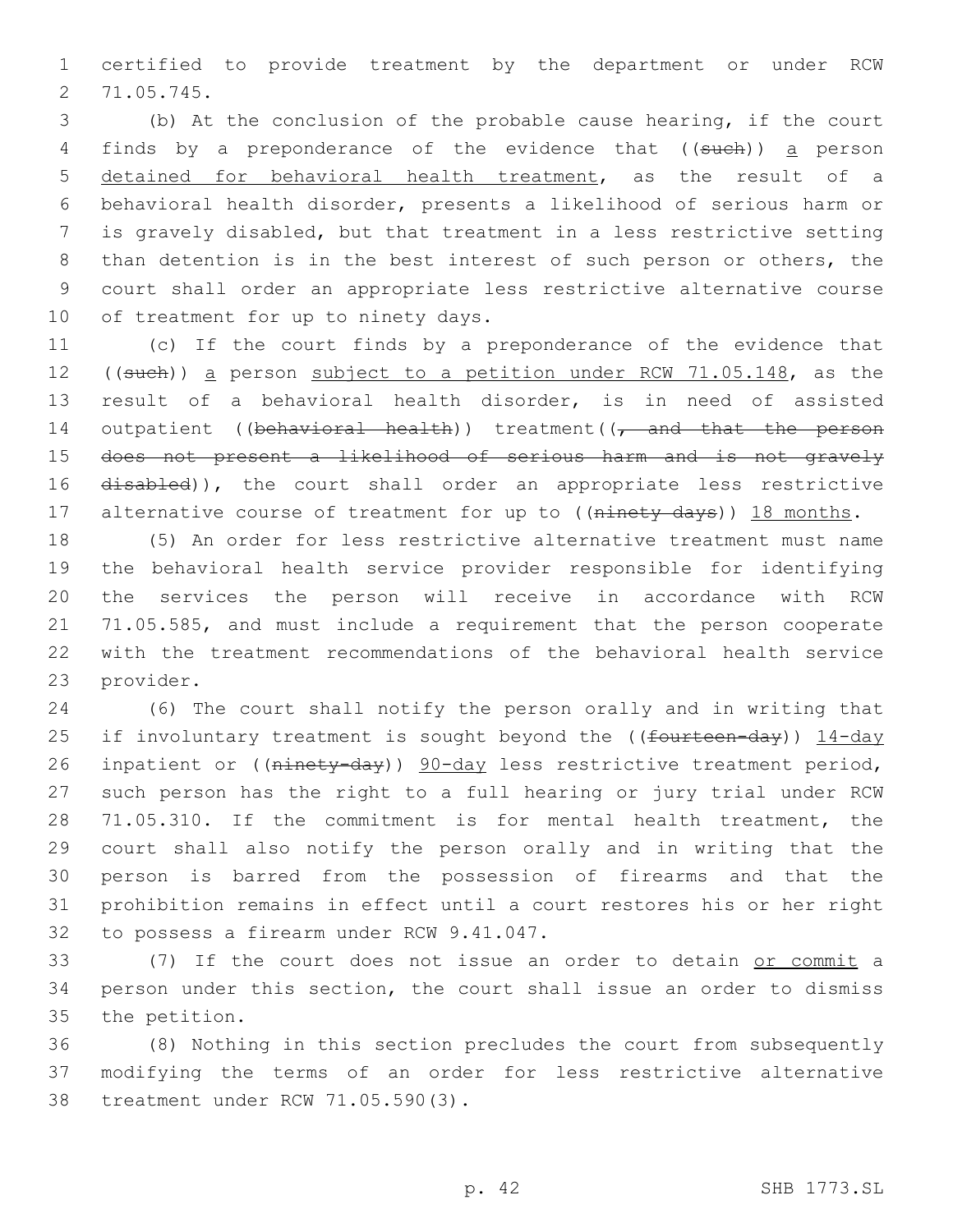**Sec. 14.** RCW 71.05.245 and 2018 c 291 s 14 are each amended to 2 read as follows:

 (1) In making a determination of whether a person is gravely disabled, presents a likelihood of serious harm, or is in need of assisted outpatient ((behavioral health)) treatment in a hearing conducted under RCW 71.05.240 or 71.05.320, the court must consider the symptoms and behavior of the respondent in light of all available evidence concerning the respondent's historical behavior.

 (2) Symptoms or behavior which standing alone would not justify civil commitment may support a finding of grave disability or likelihood of serious harm, or a finding that the person is in need 12 of assisted outpatient ((behavioral health)) treatment, when: (a) Such symptoms or behavior are closely associated with symptoms or behavior which preceded and led to a past incident of involuntary hospitalization, severe deterioration, or one or more violent acts; (b) these symptoms or behavior represent a marked and concerning change in the baseline behavior of the respondent; and (c) without treatment, the continued deterioration of the respondent is probable.

 (3) In making a determination of whether there is a likelihood of serious harm in a hearing conducted under RCW 71.05.240 or 71.05.320, the court shall give great weight to any evidence before the court regarding whether the person has: (a) A recent history of one or more violent acts; or (b) a recent history of one or more commitments under this chapter or its equivalent provisions under the laws of another state which were based on a likelihood of serious harm. The existence of prior violent acts or commitments under this chapter or its equivalent shall not be the sole basis for determining whether a 28 person presents a likelihood of serious harm.

 For the purposes of this subsection "recent" refers to the period of time not exceeding three years prior to the current hearing.

 **Sec. 15.** RCW 71.05.280 and 2020 c 302 s 41 are each amended to 32 read as follows:

 At the expiration of the fourteen-day period of intensive treatment, a person may be committed for further treatment pursuant 35 to RCW 71.05.320 if:

 (1) Such person after having been taken into custody for evaluation and treatment has threatened, attempted, or inflicted: (a) Physical harm upon the person of another or himself or herself, or substantial damage upon the property of another, and (b) as a result

p. 43 SHB 1773.SL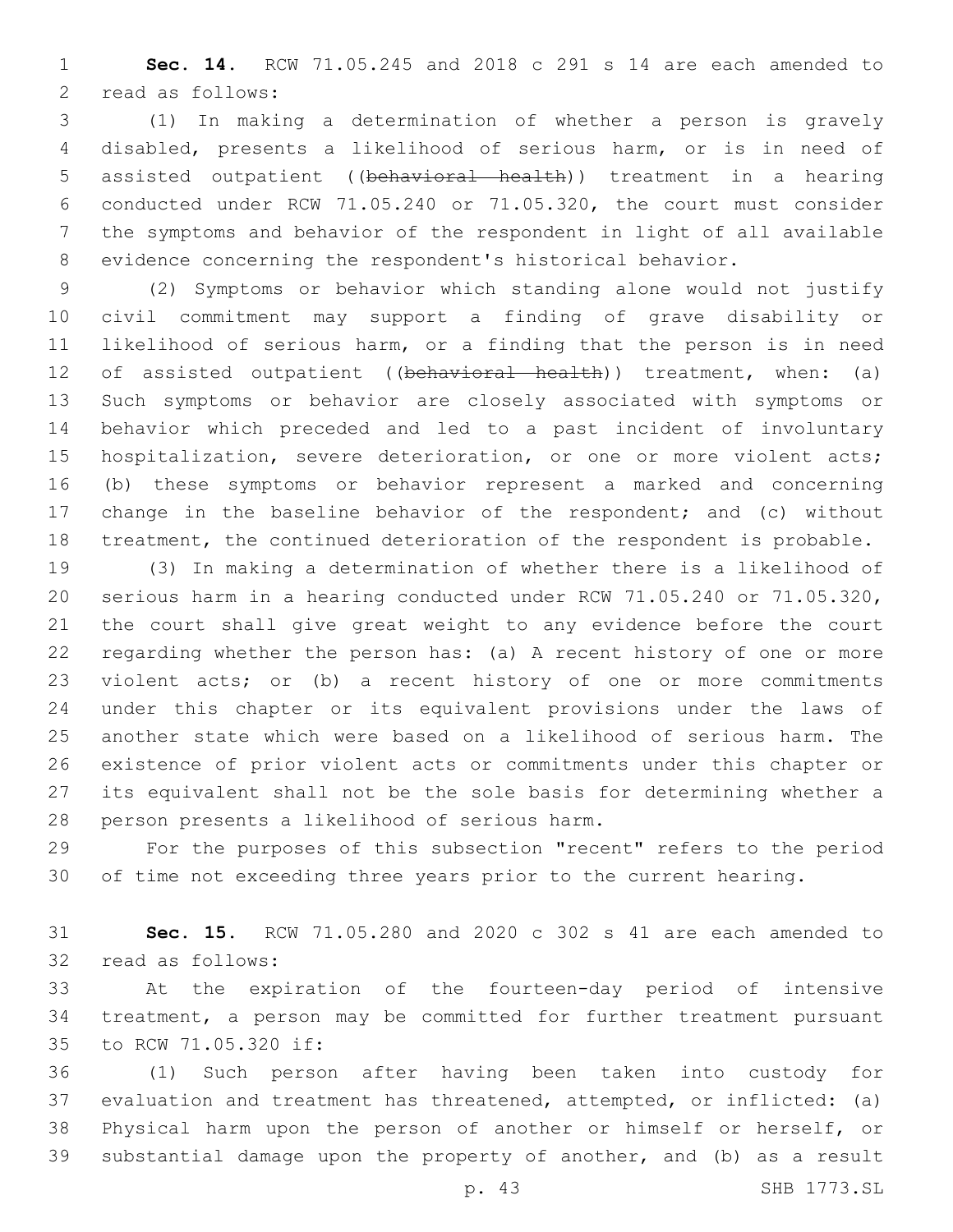of a behavioral health disorder presents a likelihood of serious 2 harm; or

 (2) Such person was taken into custody as a result of conduct in which he or she attempted or inflicted physical harm upon the person of another or himself or herself, or substantial damage upon the property of others, and continues to present, as a result of a behavioral health disorder, a likelihood of serious harm; or

 (3) Such person has been determined to be incompetent and criminal charges have been dismissed pursuant to RCW 10.77.086(4), and has committed acts constituting a felony, and as a result of a behavioral health disorder, presents a substantial likelihood of 12 repeating similar acts.

 (a) In any proceeding pursuant to this subsection it shall not be necessary to show intent, willfulness, or state of mind as an element 15 of the crime:

 (b) For any person subject to commitment under this subsection where the charge underlying the finding of incompetence is for a felony classified as violent under RCW 9.94A.030, the court shall determine whether the acts the person committed constitute a violent 20 offense under RCW 9.94A.030; or

21 (4) Such person is gravely disabled((; or

22 (5) Such person is in need of assisted outpatient behavioral 23 health treatment)).

 **Sec. 16.** RCW 71.05.290 and 2020 c 302 s 42 are each amended to 25 read as follows:

26 (1) At any time during a person's ((fourteen)) 14-day intensive treatment period, the professional person in charge of a treatment facility or his or her professional designee or the designated crisis responder may petition the superior court for an order requiring such person to undergo an additional period of treatment. Such petition must be based on one or more of the grounds set forth in RCW 71.05.280.32

 (2)(a)(i) The petition shall summarize the facts which support the need for further commitment and shall be supported by affidavits based on an examination of the patient and signed by:

 (A) One physician, physician assistant, or psychiatric advanced 37 registered nurse practitioner; and

 (B) One physician, physician assistant, psychiatric advanced registered nurse practitioner, or mental health professional.

p. 44 SHB 1773.SL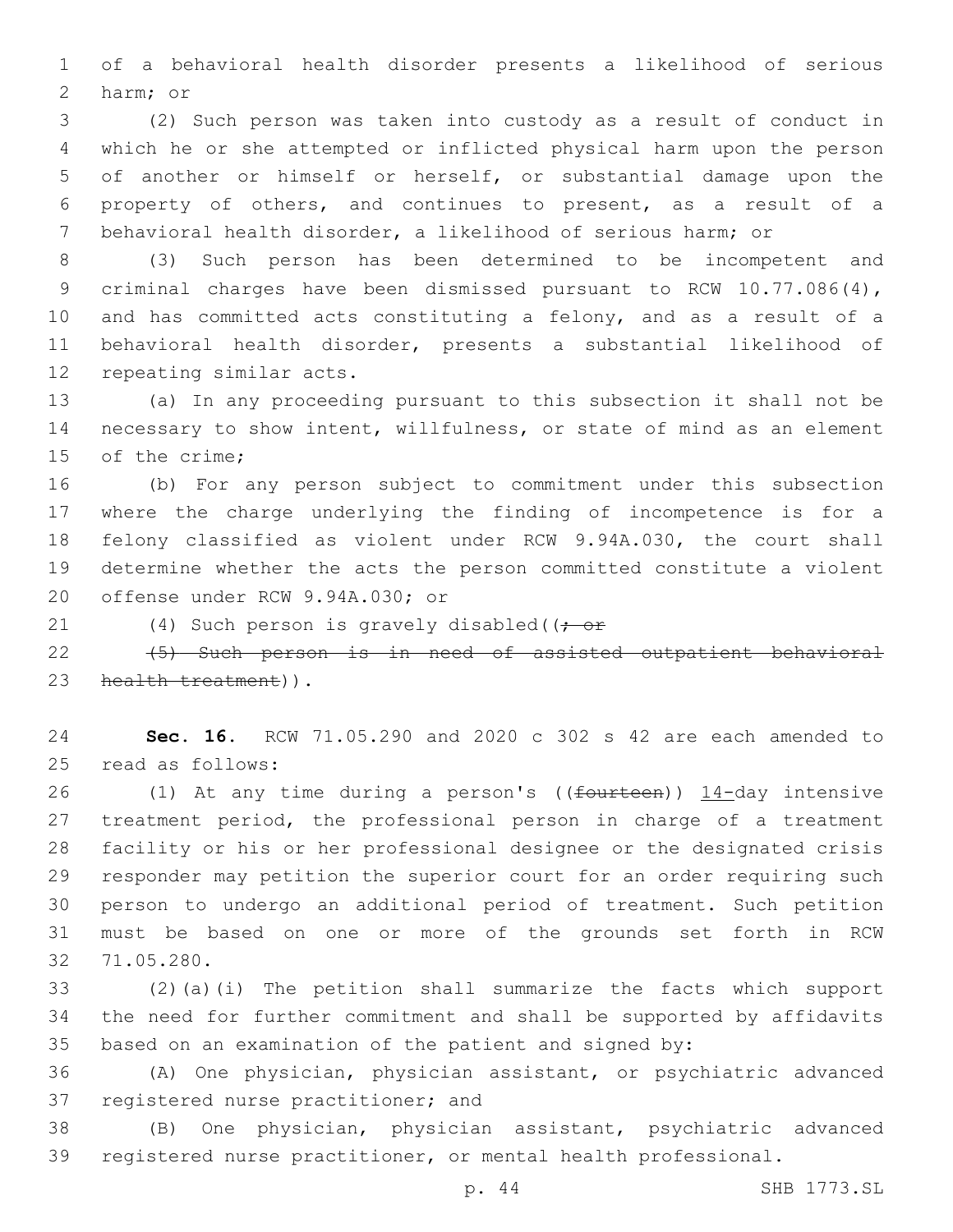(ii) If the petition is for substance use disorder treatment, the petition may be signed by a substance use disorder professional instead of a mental health professional and by an advanced registered nurse practitioner instead of a psychiatric advanced registered nurse 5 practitioner.

 (b) The affidavits shall describe in detail the behavior of the detained person which supports the petition and shall explain what, if any, less restrictive treatments which are alternatives to detention are available to such person, and shall state the willingness of the affiant to testify to such facts in subsequent judicial proceedings under this chapter. If less restrictive 12 alternative treatment is sought, the petition shall set forth any recommendations for less restrictive alternative treatment services.

 (3) If a person has been determined to be incompetent pursuant to RCW 10.77.086(4), then the professional person in charge of the treatment facility or his or her professional designee or the 17 designated crisis responder may directly file a petition for ((one 18 hundred eighty-day)) 180-day treatment under RCW 71.05.280(3), or for ((ninety-day)) 90-day treatment under RCW 71.05.280 (1), (2), or (4) 20 ( $(-$  or  $(5)$ )). No petition for initial detention or ((fourteen)) 14-day detention is required before such a petition may be filed.

 **Sec. 17.** RCW 71.05.320 and 2021 c 264 s 10 and 2021 c 263 s 2 are each reenacted and amended to read as follows:

 (1)(a) Subject to (b) of this subsection, if the court or jury finds that grounds set forth in RCW 71.05.280 have been proven and that the best interests of the person or others will not be served by a less restrictive treatment which is an alternative to detention, the court shall remand him or her to the custody of the department of social and health services or to a facility certified for ninety day treatment by the department for a further period of intensive treatment not to exceed ninety days from the date of judgment.

 (b) If the order for inpatient treatment is based on a substance use disorder, treatment must take place at an approved substance use disorder treatment program. The court may only enter an order for commitment based on a substance use disorder if there is an available approved substance use disorder treatment program with adequate space 37 for the person.

 (c) If the grounds set forth in RCW 71.05.280(3) are the basis of commitment, then the period of treatment may be up to but not exceed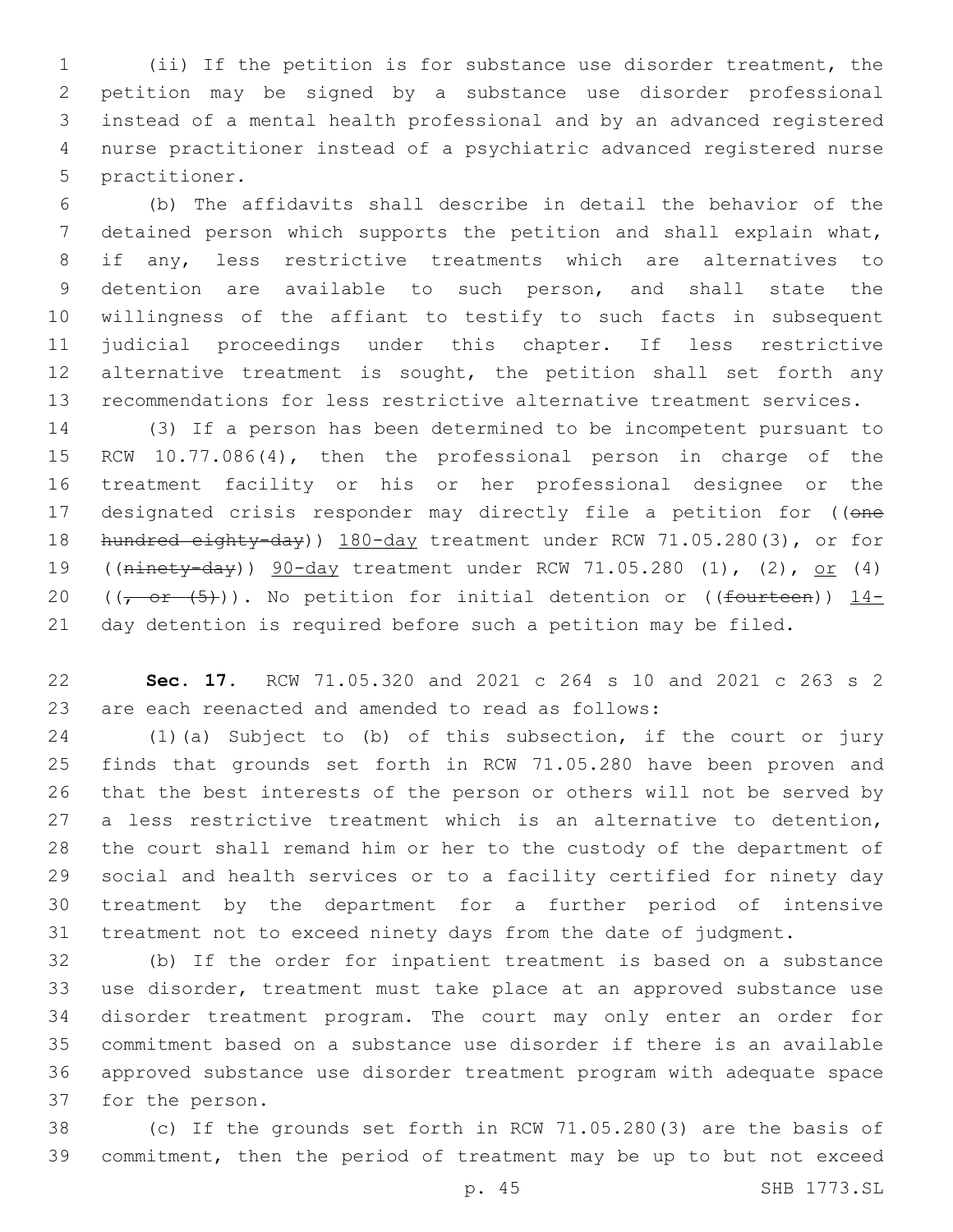one hundred eighty days from the date of judgment to the custody of the department of social and health services or to a facility 3 certified for ((one hundred eighty-day)) 180-day treatment by the 4 department or under RCW 71.05.745.

 (2) If the court or jury finds that grounds set forth in RCW 71.05.280 have been proven, but finds that treatment less restrictive than detention will be in the best interest of the person or others, then the court shall remand him or her to the custody of the department of social and health services or to a facility certified for ninety day treatment by the department or to a less restrictive alternative for a further period of less restrictive treatment not to 12 exceed ((ninety)) 90 days from the date of judgment. If the grounds set forth in RCW 71.05.280(3) are the basis of commitment, then the 14 period of treatment may be up to but not exceed ((one hundred 15 eighty)) 180 days from the date of judgment. If the court has made an affirmative special finding under RCW 71.05.280(3)(b), the court shall appoint a multidisciplinary transition team as provided in 18 subsection (6)(a)(i) of this section. ((If the court or jury finds 19 that the grounds set forth in RCW 71.05.280(5) have been proven, and 20 provide the only basis for commitment, the court must enter an order for less restrictive alternative treatment for up to ninety days from 22 the date of judgment and may not order inpatient treatment.))

 (3) An order for less restrictive alternative treatment entered under subsection (2) of this section must name the behavioral health service provider responsible for identifying the services the person will receive in accordance with RCW 71.05.585, and must include a requirement that the person cooperate with the services planned by 28 the behavioral health service provider.

 (4) The person shall be released from involuntary treatment at the expiration of the period of commitment imposed under subsection (1) or (2) of this section unless the superintendent or professional person in charge of the facility in which he or she is confined, or in the event of a less restrictive alternative, the designated crisis responder, files a new petition for involuntary treatment on the 35 grounds that the committed person:

 (a) During the current period of court ordered treatment: (i) Has threatened, attempted, or inflicted physical harm upon the person of another, or substantial damage upon the property of another, and (ii) as a result of a behavioral health disorder or developmental disability presents a likelihood of serious harm; or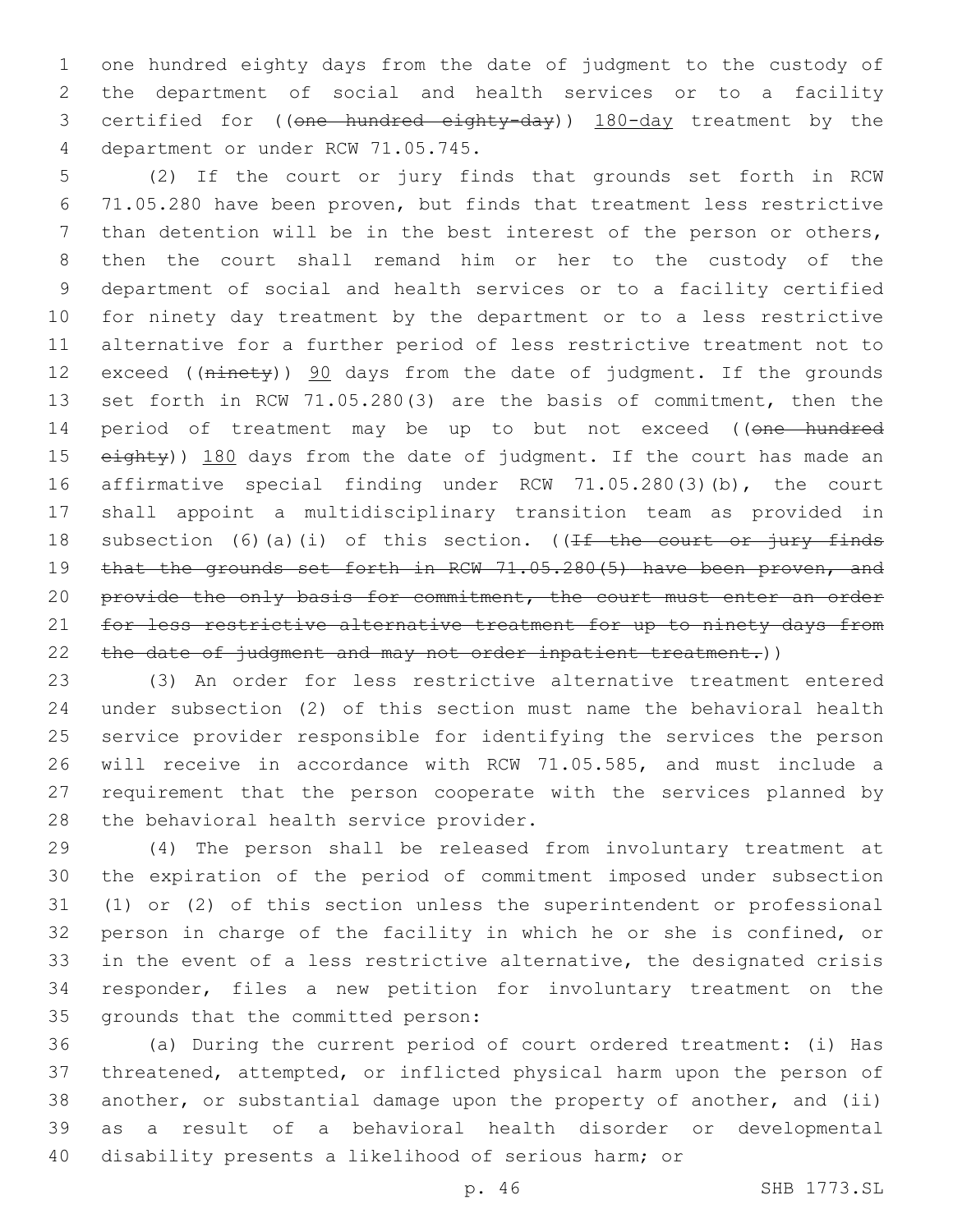(b) Was taken into custody as a result of conduct in which he or she attempted or inflicted serious physical harm upon the person of another, and continues to present, as a result of a behavioral health disorder or developmental disability, a likelihood of serious harm; or5

 (c)(i) Is in custody pursuant to RCW 71.05.280(3) and as a result of a behavioral health disorder or developmental disability continues to present a substantial likelihood of repeating acts similar to the charged criminal behavior, when considering the person's life history, progress in treatment, and the public safety.

 (ii) In cases under this subsection where the court has made an affirmative special finding under RCW 71.05.280(3)(b), the commitment shall continue for up to an additional one hundred eighty-day period whenever the petition presents prima facie evidence that the person continues to suffer from a behavioral health disorder or developmental disability that results in a substantial likelihood of committing acts similar to the charged criminal behavior, unless the person presents proof through an admissible expert opinion that the person's condition has so changed such that the behavioral health disorder or developmental disability no longer presents a substantial likelihood of the person committing acts similar to the charged criminal behavior. The initial or additional commitment period may include transfer to a specialized program of intensive support and treatment, which may be initiated prior to or after discharge from 25 the state hospital; or

26 (d) Continues to be gravely disabled( $(-e^+e^-)$ 

 (e) Is in need of assisted outpatient behavioral health 28 treatment)).

 If the conduct required to be proven in (b) and (c) of this subsection was found by a judge or jury in a prior trial under this chapter, it shall not be necessary to prove such conduct again.

 If less restrictive alternative treatment is sought, the petition shall set forth any recommendations for less restrictive alternative 34 treatment services.

 (5) A new petition for involuntary treatment filed under subsection (4) of this section shall be filed and heard in the superior court of the county of the facility which is filing the new petition for involuntary treatment unless good cause is shown for a change of venue. The cost of the proceedings shall be borne by the 40 state.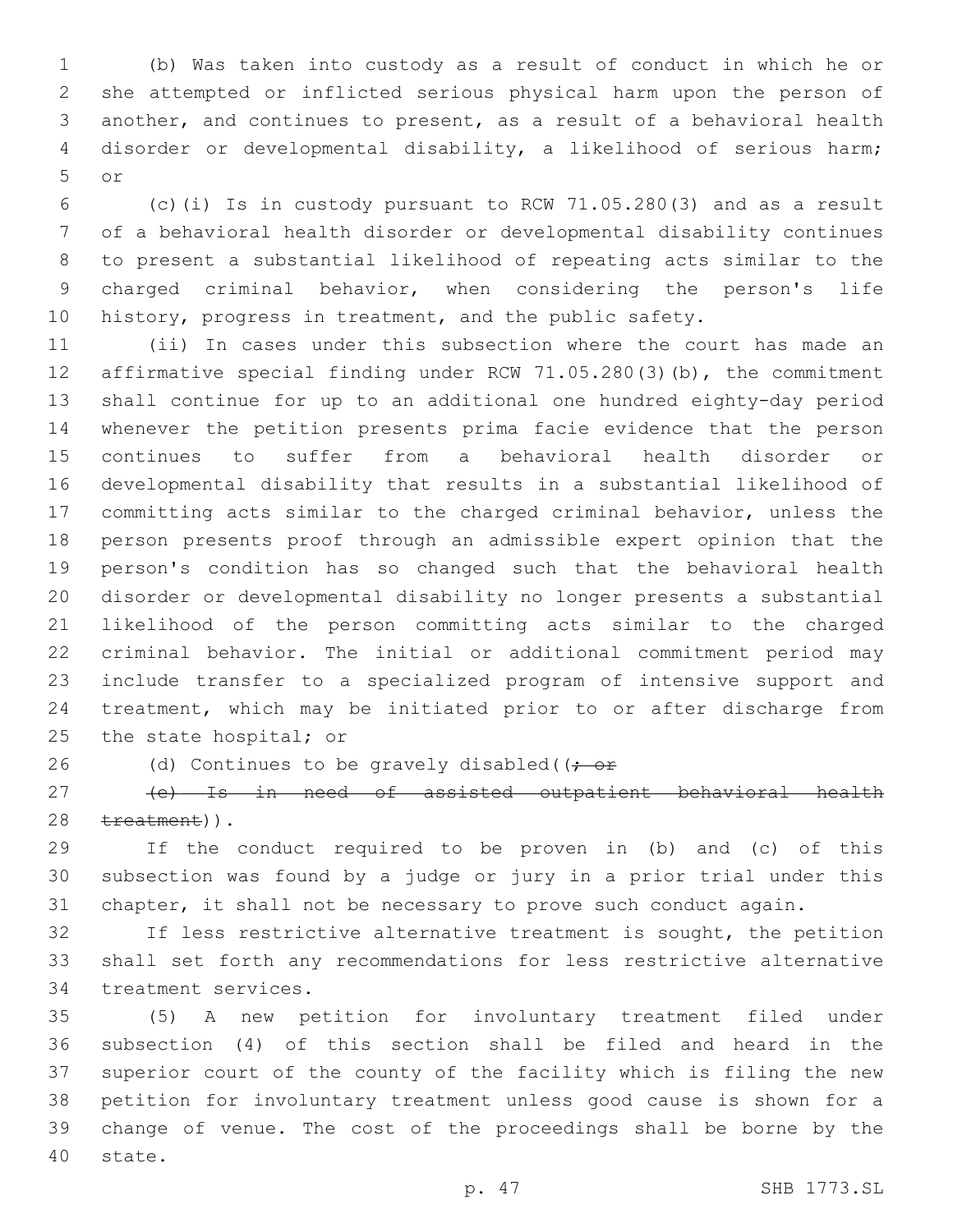(6)(a) The hearing shall be held as provided in RCW 71.05.310, and if the court or jury finds that the grounds for additional confinement as set forth in this section are present, subject to subsection (1)(b) of this section, the court may order the committed person returned for an additional period of treatment not to exceed ((one hundred eighty)) 180 days from the date of judgment, except as 7 provided in subsection (7) of this section. ((If the court's order is 8 based solely on the grounds identified in subsection (4) (e) of this 9 section, the court may enter an order for less restrictive 10 alternative treatment not to exceed one hundred eighty days from the 11 date of judgment, and may not enter an order for inpatient 12 treatment.)) An order for less restrictive alternative treatment must name the behavioral health service provider responsible for identifying the services the person will receive in accordance with RCW 71.05.585, and must include a requirement that the person cooperate with the services planned by the behavioral health service 17 provider.

 (i) In cases where the court has ordered less restrictive alternative treatment and has previously made an affirmative special finding under RCW 71.05.280(3)(b), the court shall appoint a multidisciplinary transition team to supervise and assist the person on the order for less restrictive treatment, which shall include a representative of the community behavioral health agency providing treatment under RCW 71.05.585, and a specially trained supervising community corrections officer. The court may omit the appointment of a community corrections officer if it makes a special finding that the appointment of a community corrections officer would not facilitate the success of the person, or the safety of the person and 29 the community under (a)(ii) of this subsection.

 (ii) The role of the transition team shall be to facilitate the success of the person on the less restrictive alternative order by monitoring the person's progress in treatment, compliance with court- ordered conditions, and to problem solve around extra support the person may need or circumstances which may arise that threaten the safety of the person or the community. The transition team may develop a monitoring plan which may be carried out by any member of the team. The transition team shall meet according to a schedule developed by the team, and shall communicate as needed if issues arise that require the immediate attention of the team.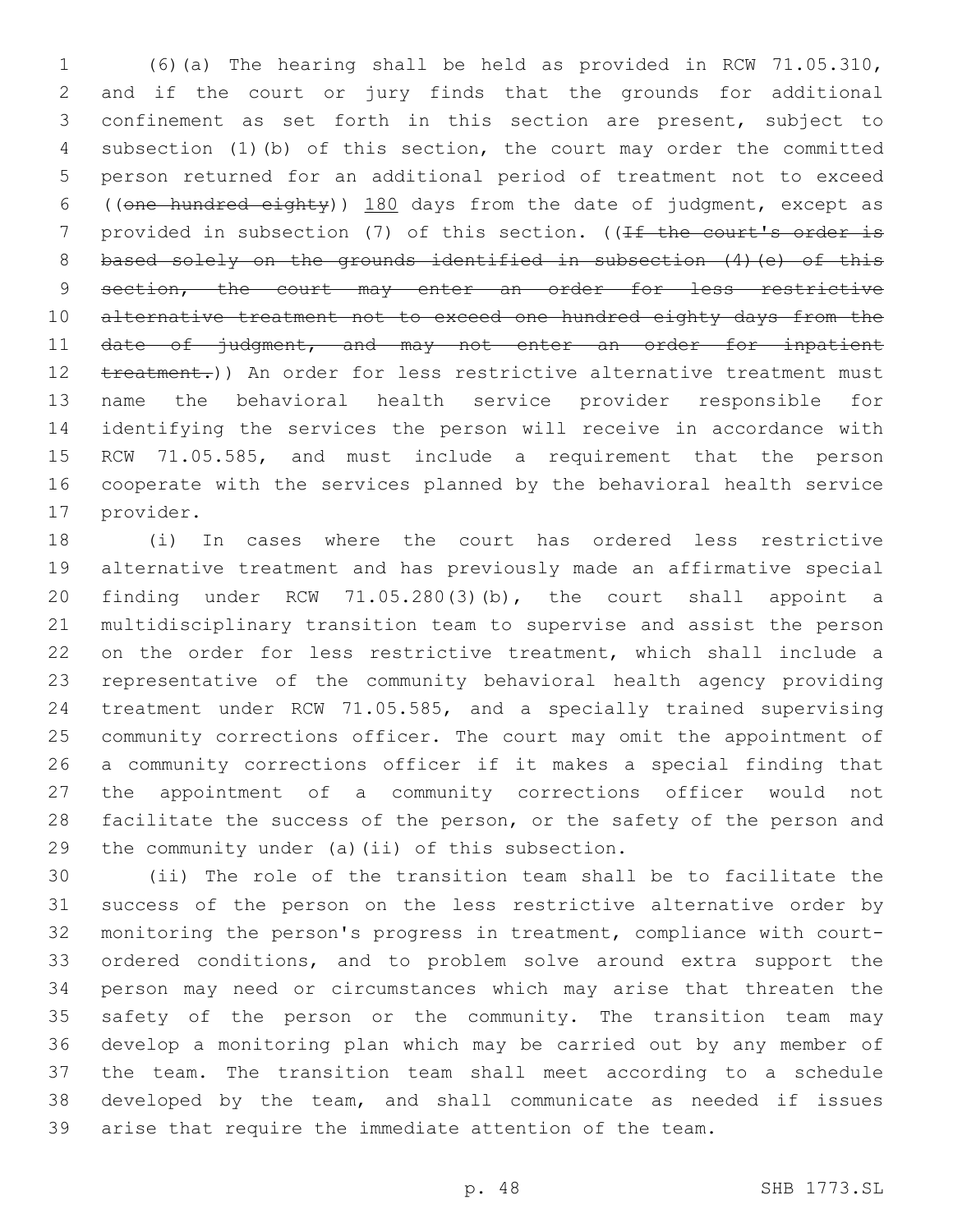(iii) The department of corrections shall collaborate with the department to develop specialized training for community corrections officers under this section. The lack of a trained community corrections officer must not be the cause of delay to entry of a less 5 restrictive alternative order.

 (b) At the end of the ((one hundred eighty-day)) 180-day period of commitment, or one-year period of commitment if subsection (7) of this section applies, the committed person shall be released unless a 9 petition for an additional ((one hundred eighty-day)) 180-day period of continued treatment is filed and heard in the same manner as 11 provided in this section. Successive ((one hundred eighty-day)) 180-12 day commitments are permissible on the same grounds and pursuant to 13 the same procedures as the original ((one hundred eighty-day)) 180-14 day commitment.

 (7) An order for less restrictive treatment entered under subsection (6) of this section may be for up to one year when the person's previous commitment term was for intensive inpatient 18 treatment in a state hospital.

19 (8) No person committed ((as provided in)) under this section may be detained unless a valid order of commitment is in effect. No order 21 of commitment ((can)) under this section may exceed ((one hundred 22 eighty)) 180 days in length except as provided in subsection (7) of 23 this section.

 (9) Nothing in this section precludes the court from subsequently modifying the terms of an order for less restrictive alternative 26 treatment under RCW 71.05.590(3).

 **Sec. 18.** RCW 71.05.320 and 2021 c 264 s 11 and 2021 c 263 s 3 are each reenacted and amended to read as follows:

 (1) If the court or jury finds that grounds set forth in RCW 71.05.280 have been proven and that the best interests of the person or others will not be served by a less restrictive treatment which is an alternative to detention, the court shall remand him or her to the custody of the department of social and health services or to a facility certified for ninety day treatment by the department for a further period of intensive treatment not to exceed ninety days from 36 the date of judgment.

 If the order for inpatient treatment is based on a substance use disorder, treatment must take place at an approved substance use disorder treatment program. If the grounds set forth in RCW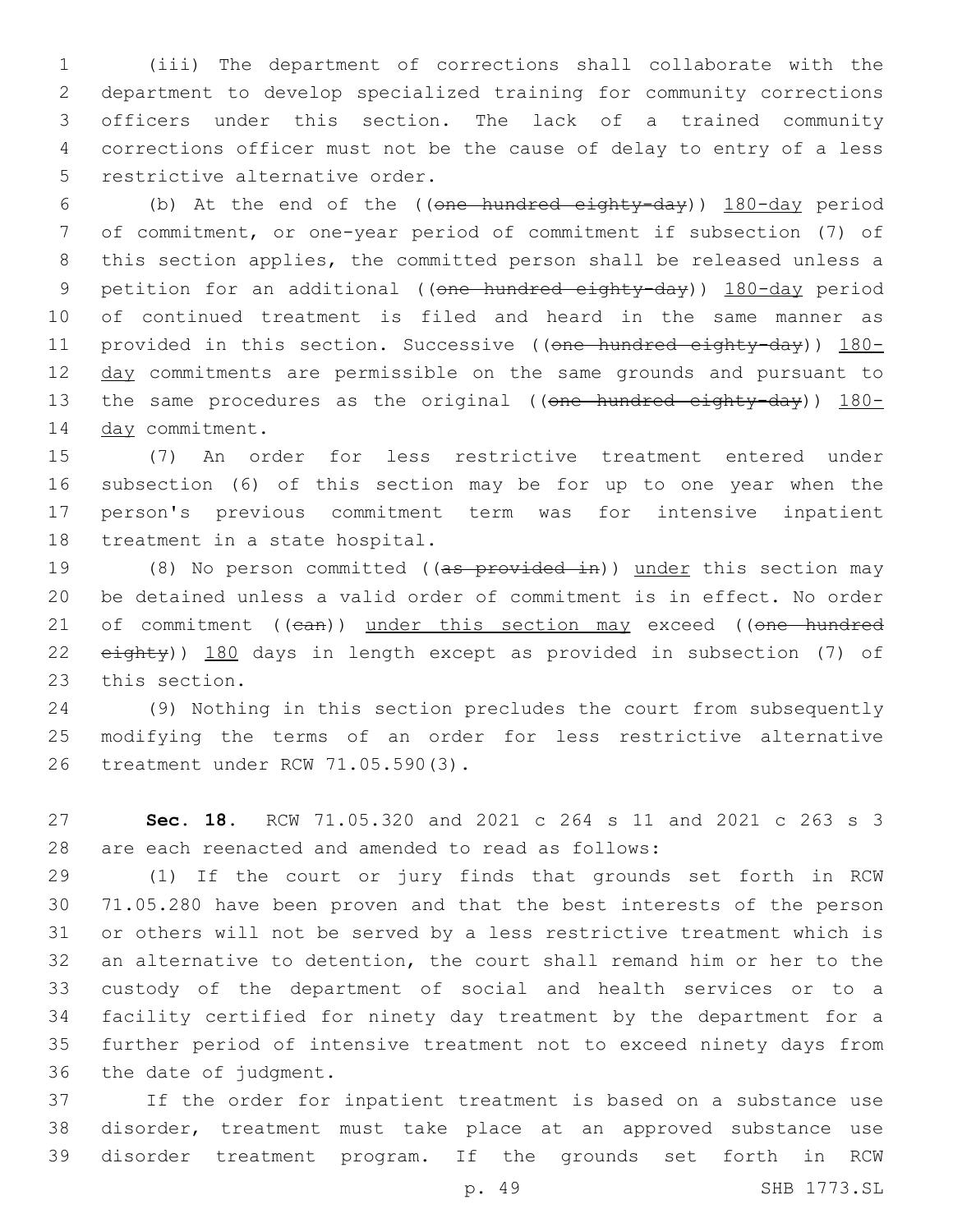71.05.280(3) are the basis of commitment, then the period of treatment may be up to but not exceed one hundred eighty days from the date of judgment to the custody of the department of social and 4 health services or to a facility certified for ((one hundred eighty-day)) 180-day treatment by the department or under RCW 71.05.745.

 (2) If the court or jury finds that grounds set forth in RCW 71.05.280 have been proven, but finds that treatment less restrictive than detention will be in the best interest of the person or others, then the court shall remand him or her to the custody of the department of social and health services or to a facility certified for ninety day treatment by the department or to a less restrictive alternative for a further period of less restrictive treatment not to 13 exceed ((ninety)) 90 days from the date of judgment. If the grounds set forth in RCW 71.05.280(3) are the basis of commitment, then the 15 period of treatment may be up to but not exceed ((one hundred 16 eighty)) 180 days from the date of judgment. If the court has made an affirmative special finding under RCW 71.05.280(3)(b), the court shall appoint a multidisciplinary transition team as provided in 19 subsection (6)(a)(i) of this section.( $(-If$  the court or jury finds that the grounds set forth in RCW 71.05.280(5) have been proven, and 21 provide the only basis for commitment, the court must enter an order 22 for less restrictive alternative treatment for up to ninety days from 23 the date of judgment and may not order inpatient treatment.))

 (3) An order for less restrictive alternative treatment entered under subsection (2) of this section must name the behavioral health service provider responsible for identifying the services the person will receive in accordance with RCW 71.05.585, and must include a requirement that the person cooperate with the services planned by 29 the behavioral health service provider.

 (4) The person shall be released from involuntary treatment at the expiration of the period of commitment imposed under subsection (1) or (2) of this section unless the superintendent or professional person in charge of the facility in which he or she is confined, or in the event of a less restrictive alternative, the designated crisis responder, files a new petition for involuntary treatment on the 36 grounds that the committed person:

 (a) During the current period of court ordered treatment: (i) Has threatened, attempted, or inflicted physical harm upon the person of another, or substantial damage upon the property of another, and (ii)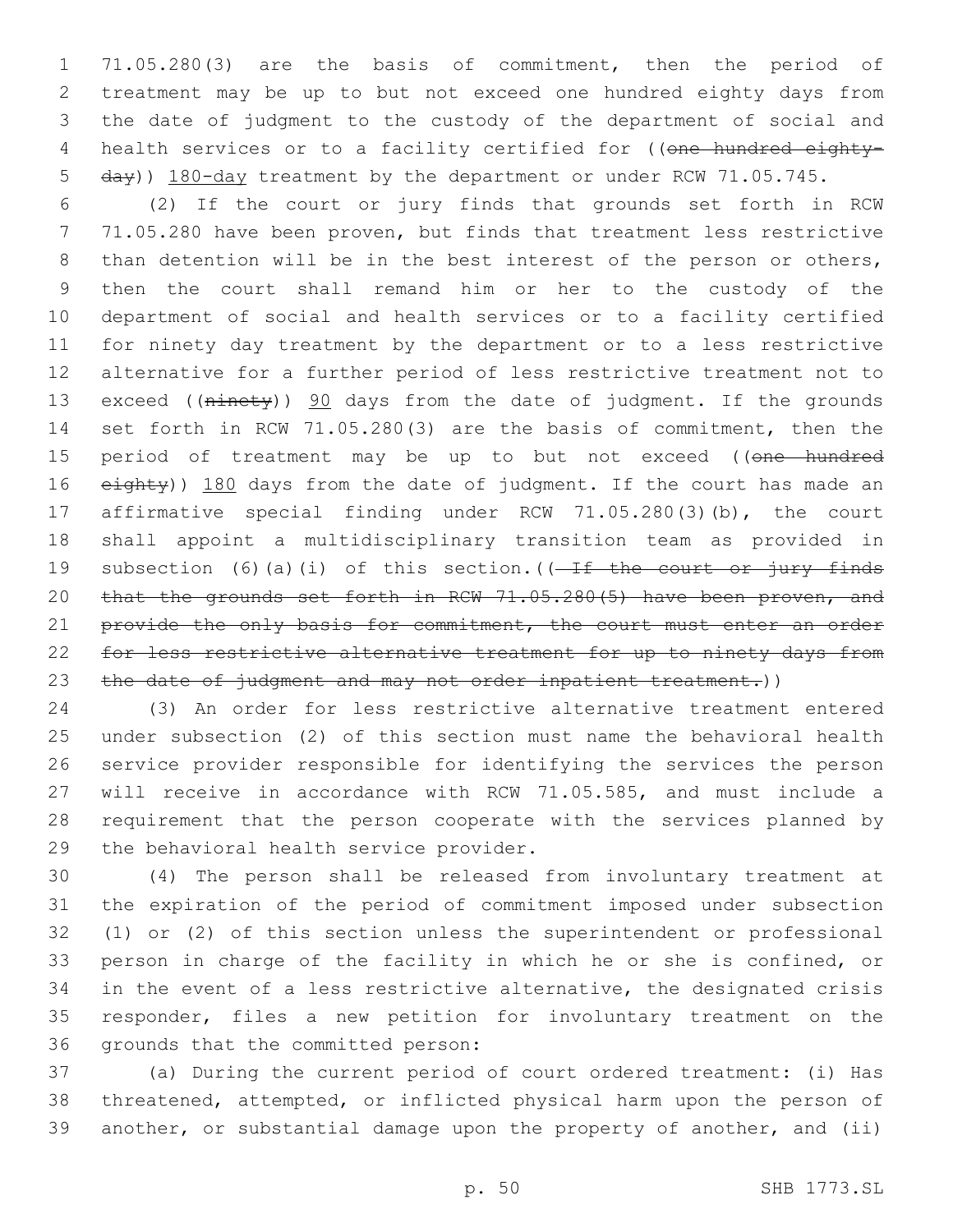as a result of a behavioral health disorder or developmental disability presents a likelihood of serious harm; or

 (b) Was taken into custody as a result of conduct in which he or she attempted or inflicted serious physical harm upon the person of another, and continues to present, as a result of a behavioral health disorder or developmental disability, a likelihood of serious harm; 7 or

 (c)(i) Is in custody pursuant to RCW 71.05.280(3) and as a result of a behavioral health disorder or developmental disability continues to present a substantial likelihood of repeating acts similar to the charged criminal behavior, when considering the person's life history, progress in treatment, and the public safety.

 (ii) In cases under this subsection where the court has made an affirmative special finding under RCW 71.05.280(3)(b), the commitment shall continue for up to an additional one hundred eighty-day period whenever the petition presents prima facie evidence that the person continues to suffer from a behavioral health disorder or developmental disability that results in a substantial likelihood of committing acts similar to the charged criminal behavior, unless the person presents proof through an admissible expert opinion that the person's condition has so changed such that the behavioral health disorder or developmental disability no longer presents a substantial likelihood of the person committing acts similar to the charged criminal behavior. The initial or additional commitment period may include transfer to a specialized program of intensive support and treatment, which may be initiated prior to or after discharge from 27 the state hospital; or

28 (d) Continues to be gravely disabled( $(-e^+e^-)$ 

 (e) Is in need of assisted outpatient behavioral health 30 treatment)).

 If the conduct required to be proven in (b) and (c) of this subsection was found by a judge or jury in a prior trial under this chapter, it shall not be necessary to prove such conduct again.

 If less restrictive alternative treatment is sought, the petition shall set forth any recommendations for less restrictive alternative 36 treatment services.

 (5) A new petition for involuntary treatment filed under subsection (4) of this section shall be filed and heard in the superior court of the county of the facility which is filing the new petition for involuntary treatment unless good cause is shown for a

p. 51 SHB 1773.SL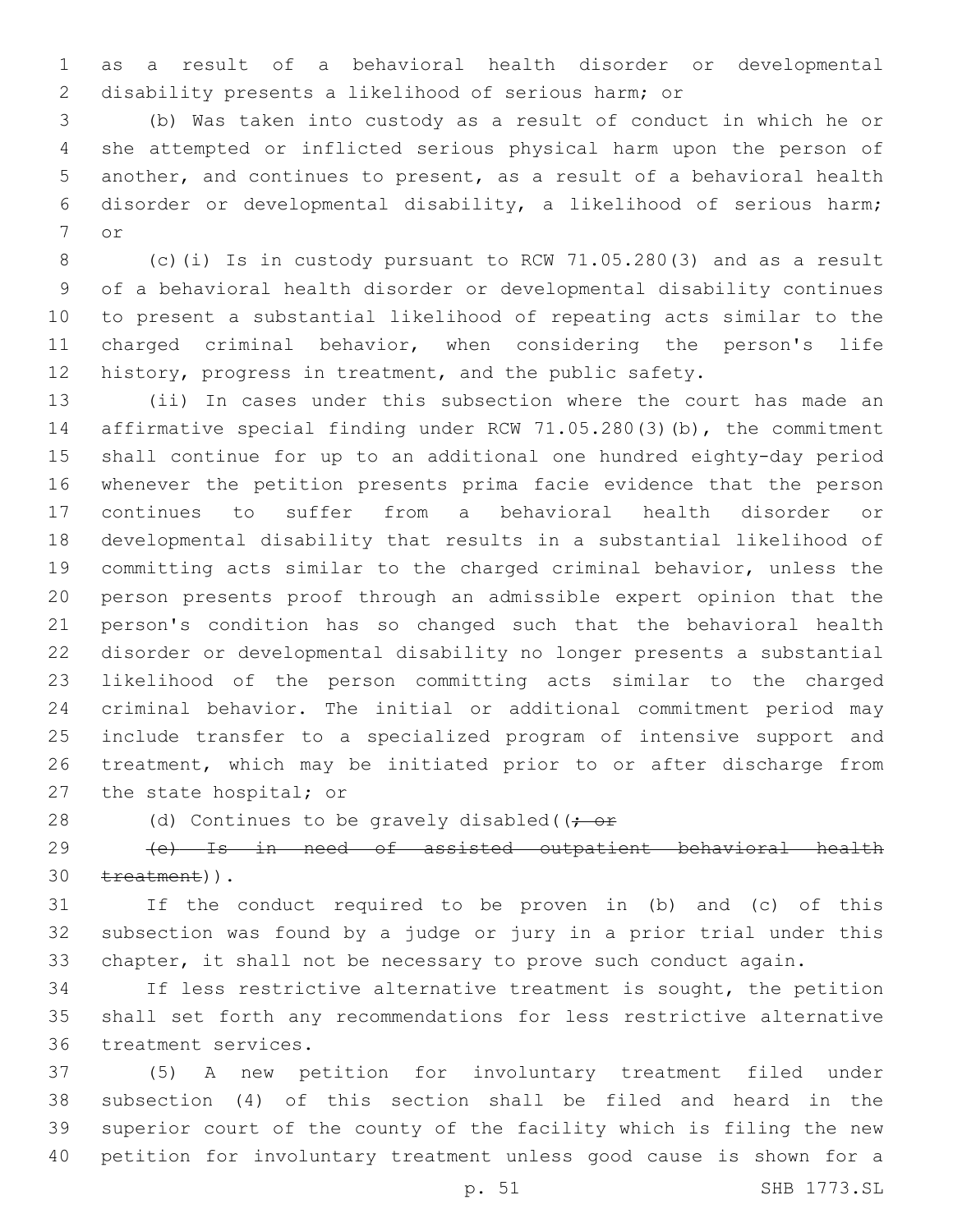change of venue. The cost of the proceedings shall be borne by the 2 state.

 (6)(a) The hearing shall be held as provided in RCW 71.05.310, and if the court or jury finds that the grounds for additional confinement as set forth in this section are present, the court may order the committed person returned for an additional period of 7 treatment not to exceed ((one hundred eighty)) 180 days from the date of judgment, except as provided in subsection (7) of this section. ((If the court's order is based solely on the grounds identified in 10 subsection (4) (e) of this section, the court may enter an order for less restrictive alternative treatment not to exceed one hundred 12 eighty days from the date of judgment, and may not enter an order for inpatient treatment.)) An order for less restrictive alternative treatment must name the behavioral health service provider responsible for identifying the services the person will receive in accordance with RCW 71.05.585, and must include a requirement that the person cooperate with the services planned by the behavioral 18 health service provider.

 (i) In cases where the court has ordered less restrictive alternative treatment and has previously made an affirmative special finding under RCW 71.05.280(3)(b), the court shall appoint a multidisciplinary transition team to supervise and assist the person on the order for less restrictive treatment, which shall include a representative of the community behavioral health agency providing treatment under RCW 71.05.585, and a specially trained supervising community corrections officer. The court may omit the appointment of a community corrections officer if it makes a special finding that the appointment of a community corrections officer would not facilitate the success of the person, or the safety of the person and 30 the community under (a)(ii) of this subsection.

 (ii) The role of the transition team shall be to facilitate the success of the person on the less restrictive alternative order by monitoring the person's progress in treatment, compliance with court- ordered conditions, and to problem solve around extra support the person may need or circumstances which may arise that threaten the safety of the person or the community. The transition team may develop a monitoring plan which may be carried out by any member of the team. The transition team shall meet according to a schedule developed by the team, and shall communicate as needed if issues arise that require the immediate attention of the team.

p. 52 SHB 1773.SL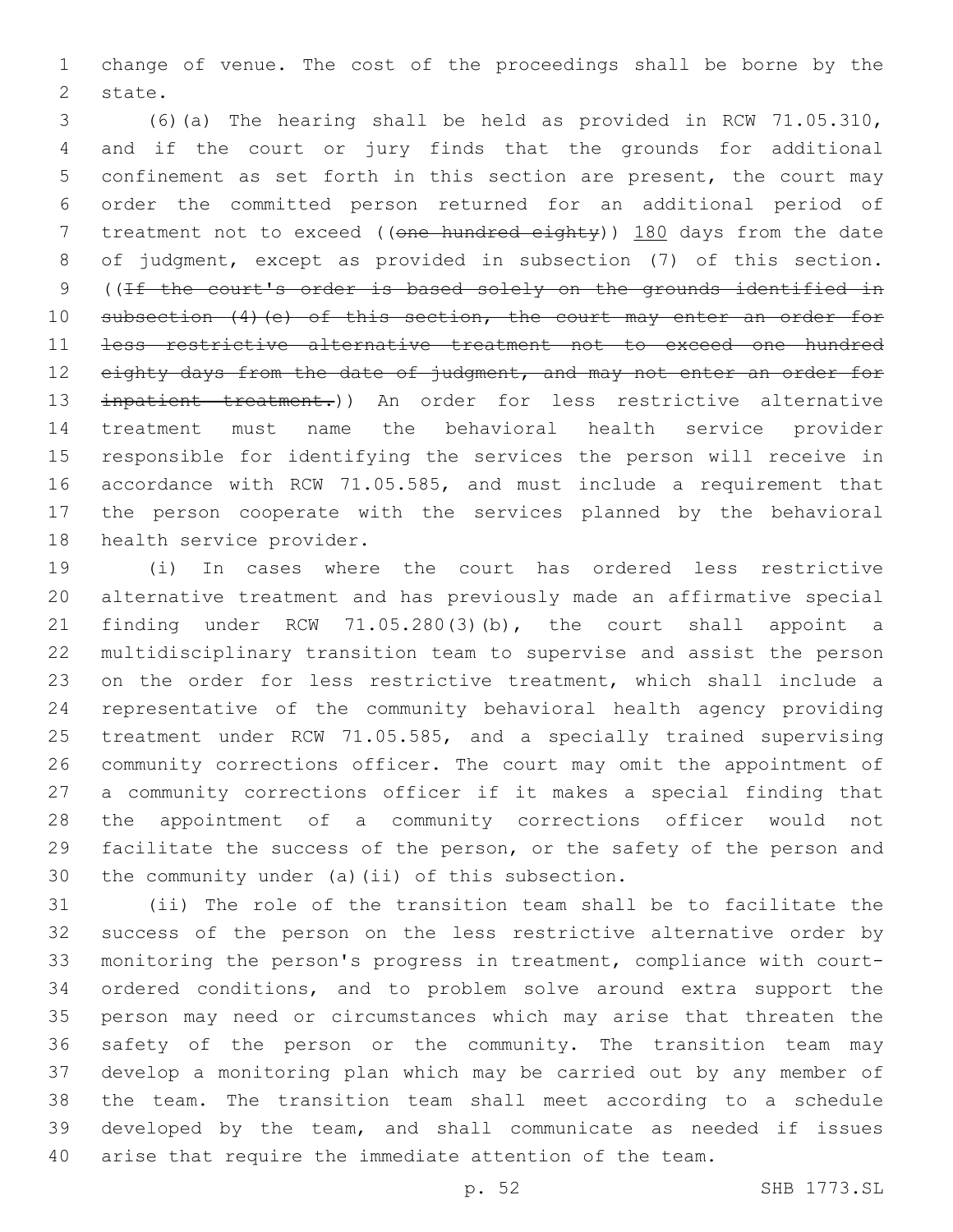(iii) The department of corrections shall collaborate with the department to develop specialized training for community corrections officers under this section. The lack of a trained community corrections officer must not be the cause of delay to entry of a less 5 restrictive alternative order.

 (b) At the end of the ((one hundred eighty-day)) 180-day period of commitment, or one-year period of commitment if subsection (7) of this section applies, the committed person shall be released unless a 9 petition for an additional ((one hundred eighty-day)) 180-day period of continued treatment is filed and heard in the same manner as 11 provided in this section. Successive ((one hundred eighty-day)) 180-12 day commitments are permissible on the same grounds and pursuant to 13 the same procedures as the original ((one hundred eighty-day)) 180-14 day commitment.

 (7) An order for less restrictive treatment entered under subsection (6) of this section may be for up to one year when the person's previous commitment term was for intensive inpatient 18 treatment in a state hospital.

19 (8) No person committed ((as provided in)) under this section may be detained unless a valid order of commitment is in effect. No order 21 of commitment ((can)) under this section may exceed ((one hundred eighty)) 180 days in length except as provided in subsection (7) of 23 this section.

 (9) Nothing in this section precludes the court from subsequently modifying the terms of an order for less restrictive alternative 26 treatment under RCW 71.05.590(3).

 **Sec. 19.** RCW 71.05.365 and 2019 c 325 s 3008 are each amended to read as follows:28

 When a person has been involuntarily committed for treatment to a 30 hospital for a period of ((ninety)) 90 or ((one hundred eighty)) 180 days, and the superintendent or professional person in charge of the hospital determines that the person no longer requires active psychiatric treatment at an inpatient level of care, the behavioral health administrative services organization, managed care organization, or agency providing oversight of long-term care or developmental disability services that is responsible for resource management services for the person must work with the hospital to develop an individualized discharge plan, including whether a petition should be filed for less restrictive alternative treatment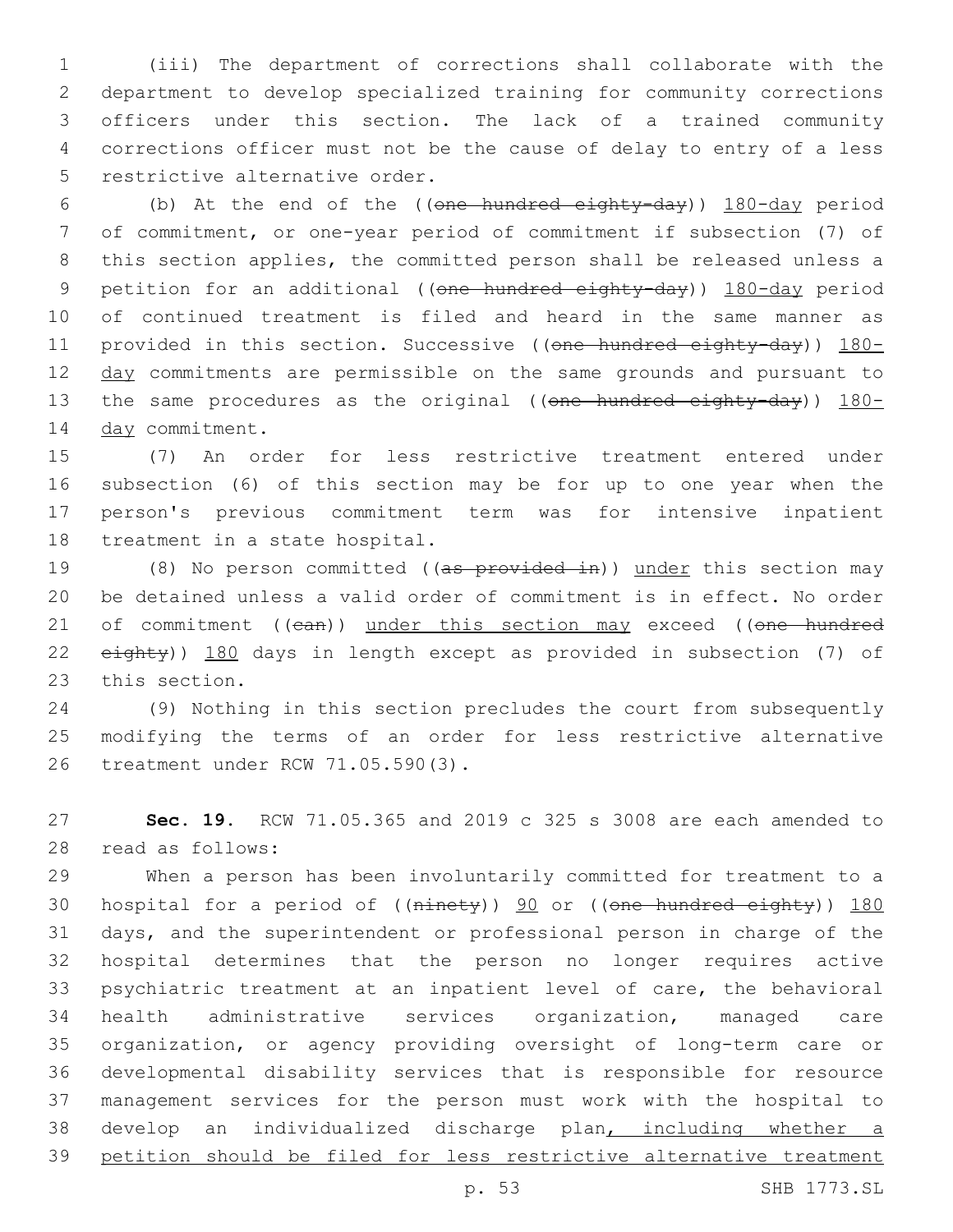1 on the basis that the person is in need of assisted outpatient 2 treatment, and arrange for a transition to the community in 3 accordance with the person's individualized discharge plan within 4 ((fourteen)) 14 days of the determination. 5 **Sec. 20.** RCW 71.05.585 and 2021 c 264 s 13 are each amended to read as follows:6 7 (1) Less restrictive alternative treatment, at a minimum, 8 includes the following services: (a) Assignment of a care coordinator;9 10 (b) An intake evaluation with the provider of the less 11 restrictive alternative treatment; 12 (c) A psychiatric evaluation, a substance use disorder 13 evaluation, or both; 14 (d) A schedule of regular contacts with the provider of the 15 treatment services for the duration of the order;

16 (e) A transition plan addressing access to continued services at 17 the expiration of the order;

18 (f) An individual crisis plan;

19 (g) Consultation about the formation of a mental health advance 20 directive under chapter 71.32 RCW; and

21 (h) Notification to the care coordinator assigned in (a) of this 22 subsection if reasonable efforts to engage the client fail to produce 23 substantial compliance with court-ordered treatment conditions.

24 (2) Less restrictive alternative treatment may additionally 25 include requirements to participate in the following services:

- 26 (a) Medication management;
- (b) Psychotherapy;27
- (c) Nursing;28
- (d) Substance use disorder counseling;29
- 30 (e) Residential treatment;
- 31 (f) Partial hospitalization;
- 32 (g) Intensive outpatient treatment;

33 (h) Support for housing, benefits, education, and employment; and  $($   $((\neg \rightarrow))$   $(i)$  Periodic court review.

 (3) If the person was provided with involuntary medication under RCW 71.05.215 or pursuant to a judicial order during the involuntary commitment period, the less restrictive alternative treatment order may authorize the less restrictive alternative treatment provider or its designee to administer involuntary antipsychotic medication to

p. 54 SHB 1773.SL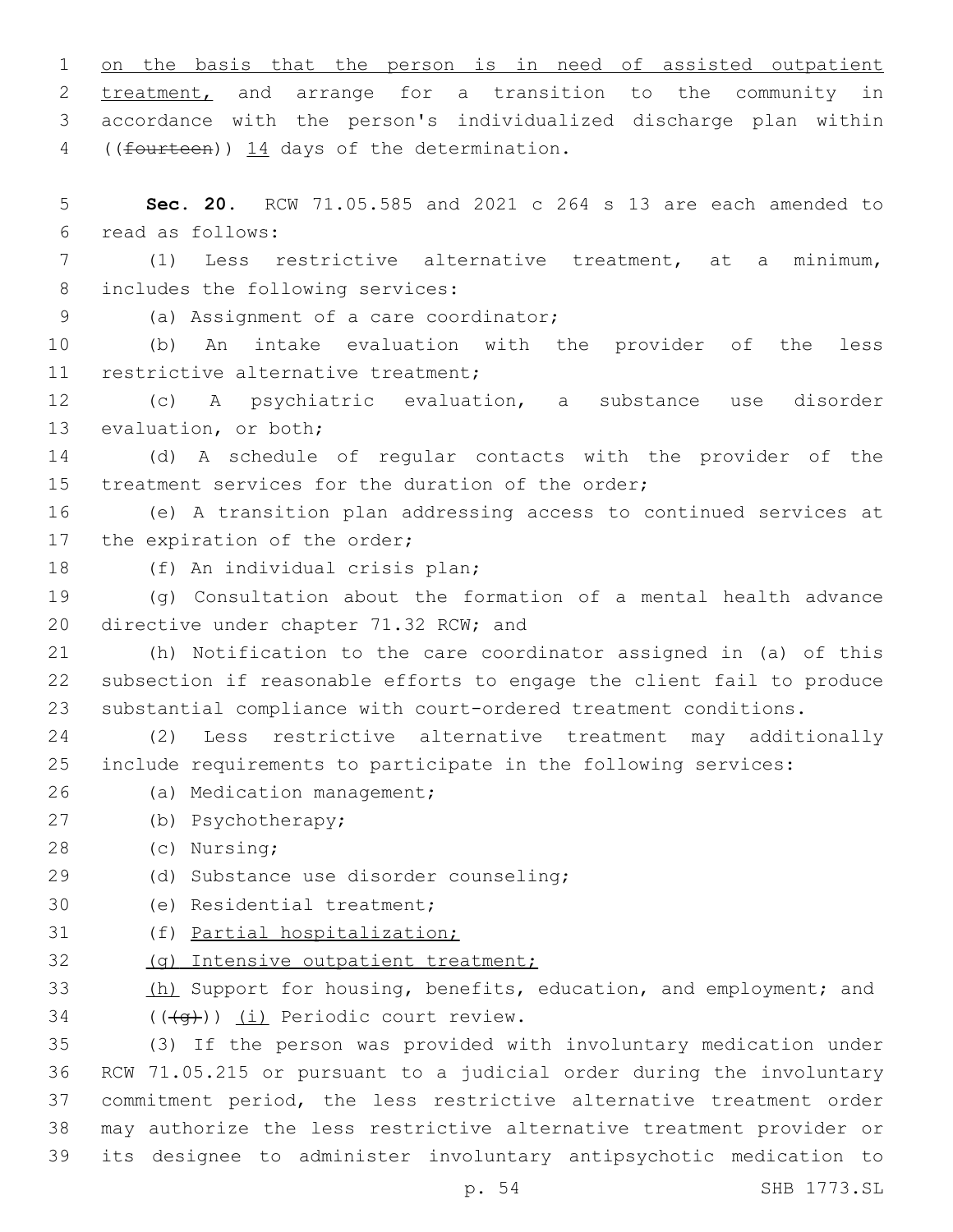the person if the provider has attempted and failed to obtain the informed consent of the person and there is a concurring medical opinion approving the medication by a psychiatrist, physician assistant working with a supervising psychiatrist, psychiatric advanced registered nurse practitioner, or physician or physician assistant in consultation with an independent mental health 7 professional with prescribing authority.

 (4) Less restrictive alternative treatment must be administered by a provider that is certified or licensed to provide or coordinate the full scope of services required under the less restrictive alternative order and that has agreed to assume this responsibility.

 (5) The care coordinator assigned to a person ordered to less restrictive alternative treatment must submit an individualized plan for the person's treatment services to the court that entered the order. An initial plan must be submitted as soon as possible following the intake evaluation and a revised plan must be submitted upon any subsequent modification in which a type of service is 18 removed from or added to the treatment plan.

 (6) A care coordinator may disclose information and records related to mental health services pursuant to RCW 70.02.230(2)(k) for purposes of implementing less restrictive alternative treatment.

 (7) For the purpose of this section, "care coordinator" means a clinical practitioner who coordinates the activities of less restrictive alternative treatment. The care coordinator coordinates activities with the designated crisis responders that are necessary for enforcement and continuation of less restrictive alternative orders and is responsible for coordinating service activities with other agencies and establishing and maintaining a therapeutic relationship with the individual on a continuing basis.

 **Sec. 21.** RCW 71.34.755 and 2021 c 287 s 21 and 2021 c 264 s 16 are each reenacted and amended to read as follows:

 (1) Less restrictive alternative treatment, at a minimum, must 33 include the following services:

34 (a) Assignment of a care coordinator;

 (b) An intake evaluation with the provider of the less 36 restrictive alternative treatment;

 (c) A psychiatric evaluation, a substance use disorder 38 evaluation, or both;

p. 55 SHB 1773.SL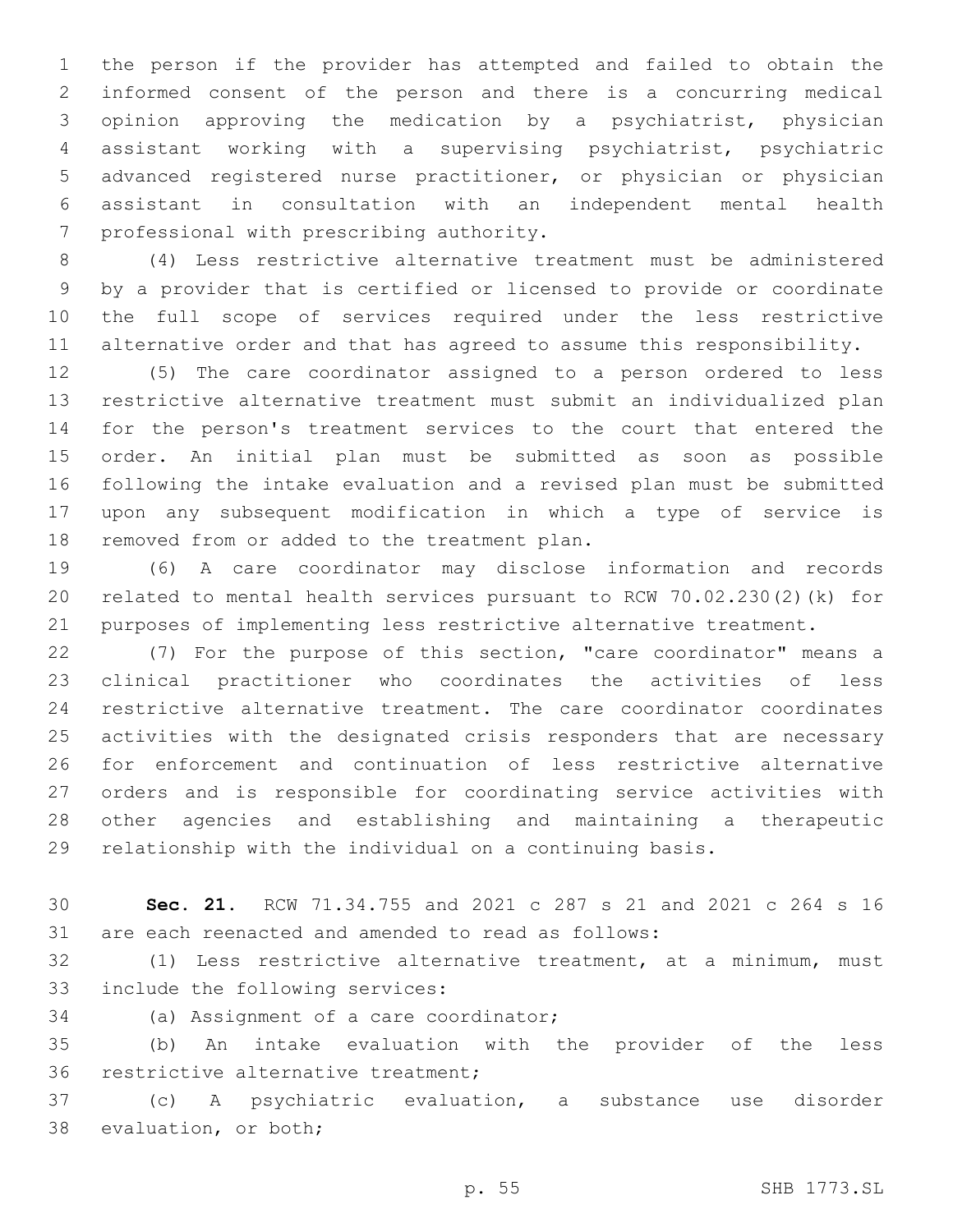(d) A schedule of regular contacts with the provider of the less restrictive alternative treatment services for the duration of the 3 order;

 (e) A transition plan addressing access to continued services at 5 the expiration of the order;

(f) An individual crisis plan;6

 (g) Consultation about the formation of a mental health advance 8 directive under chapter 71.32 RCW; and

 (h) Notification to the care coordinator assigned in (a) of this subsection if reasonable efforts to engage the client fail to produce substantial compliance with court-ordered treatment conditions.

 (2) Less restrictive alternative treatment may include the 13 following additional services:

14 (a) Medication management;

15 (b) Psychotherapy;

16 (c) Nursing;

(d) Substance use disorder counseling;17

18 (e) Residential treatment;

(f) Partial hospitalization;

20 (g) Intensive outpatient treatment;

21 (h) Support for housing, benefits, education, and employment; and  $(4a)$ ) (i) Periodic court review.

 (3) If the minor was provided with involuntary medication during the involuntary commitment period, the less restrictive alternative treatment order may authorize the less restrictive alternative treatment provider or its designee to administer involuntary antipsychotic medication to the person if the provider has attempted and failed to obtain the informed consent of the person and there is a concurring medical opinion approving the medication by a psychiatrist, physician assistant working with a supervising psychiatrist, psychiatric advanced registered nurse practitioner, or physician or physician assistant in consultation with an independent mental health professional with prescribing authority.

 (4) Less restrictive alternative treatment must be administered by a provider that is certified or licensed to provide or coordinate the full scope of services required under the less restrictive alternative order and that has agreed to assume this responsibility.

 (5) The care coordinator assigned to a minor ordered to less restrictive alternative treatment must submit an individualized plan for the minor's treatment services to the court that entered the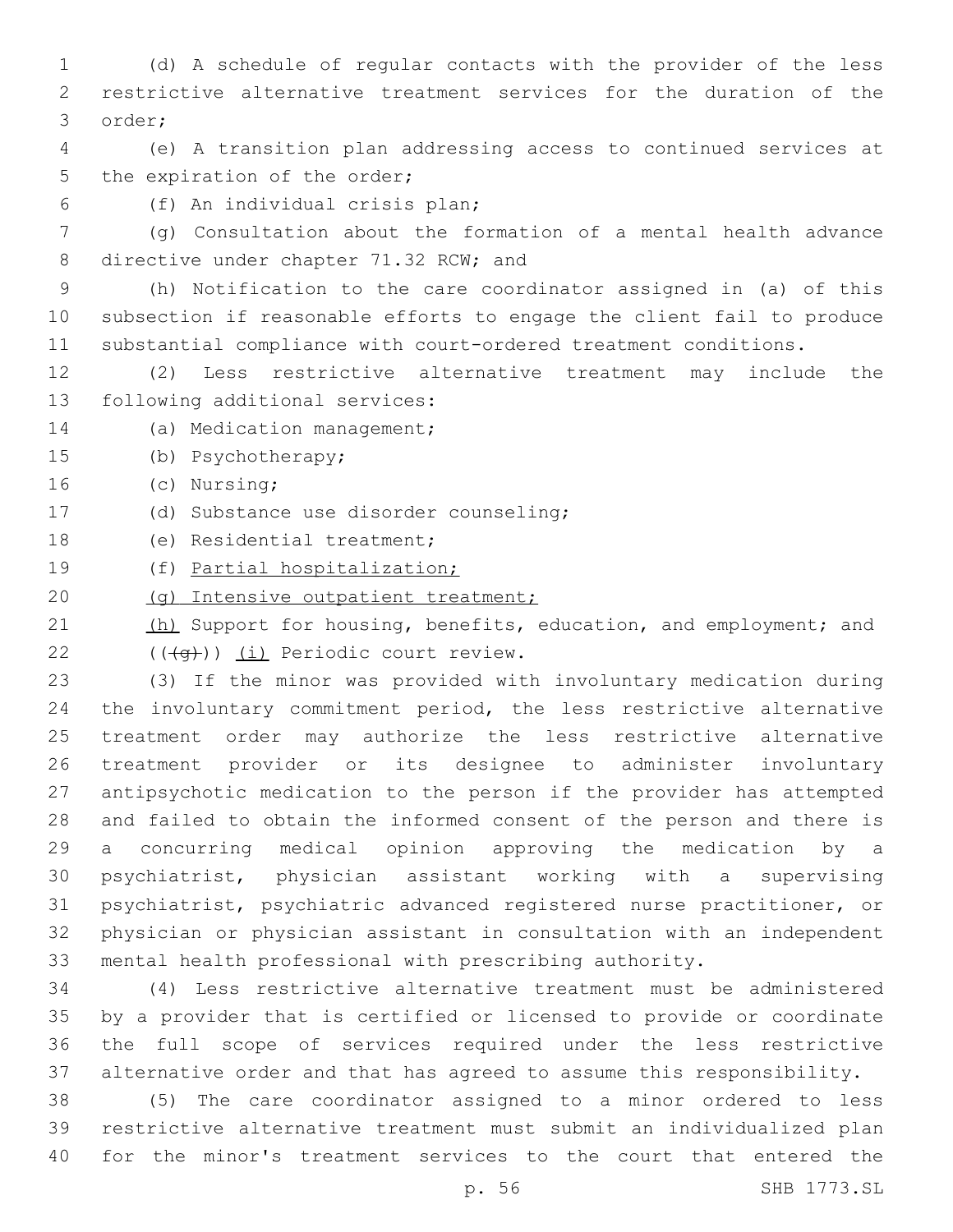order. An initial plan must be submitted as soon as possible following the intake evaluation and a revised plan must be submitted upon any subsequent modification in which a type of service is removed from or added to the treatment plan.4

 (6) A care coordinator may disclose information and records related to mental health services pursuant to RCW 70.02.230(2)(k) for purposes of implementing less restrictive alternative treatment.

 (7) For the purpose of this section, "care coordinator" means a clinical practitioner who coordinates the activities of less restrictive alternative treatment. The care coordinator coordinates activities with the designated crisis responders that are necessary for enforcement and continuation of less restrictive alternative treatment orders and is responsible for coordinating service activities with other agencies and establishing and maintaining a therapeutic relationship with the individual on a continuing basis.

 **Sec. 22.** RCW 10.77.175 and 2021 c 263 s 4 are each amended to 17 read as follows:

 (1) Conditional release planning should start at admission and proceed in coordination between the department and the person's managed care organization, or behavioral health administrative services organization if the person is not eligible for medical assistance under chapter 74.09 RCW. If needed, the department shall assist the person to enroll in medical assistance in suspense status under RCW 74.09.670. The state hospital liaison for the managed care organization or behavioral health administrative services organization shall facilitate conditional release planning in 27 collaboration with the department.

 (2) Less restrictive alternative treatment pursuant to a conditional release order, at a minimum, includes the following 30 services:

31 (a) Assignment of a care coordinator;

 (b) An intake evaluation with the provider of the conditional 33 treatment;

 (c) A psychiatric evaluation or a substance use disorder 35 evaluation, or both;

 (d) A schedule of regular contacts with the provider of the less restrictive alternative treatment services for the duration of the 38 order;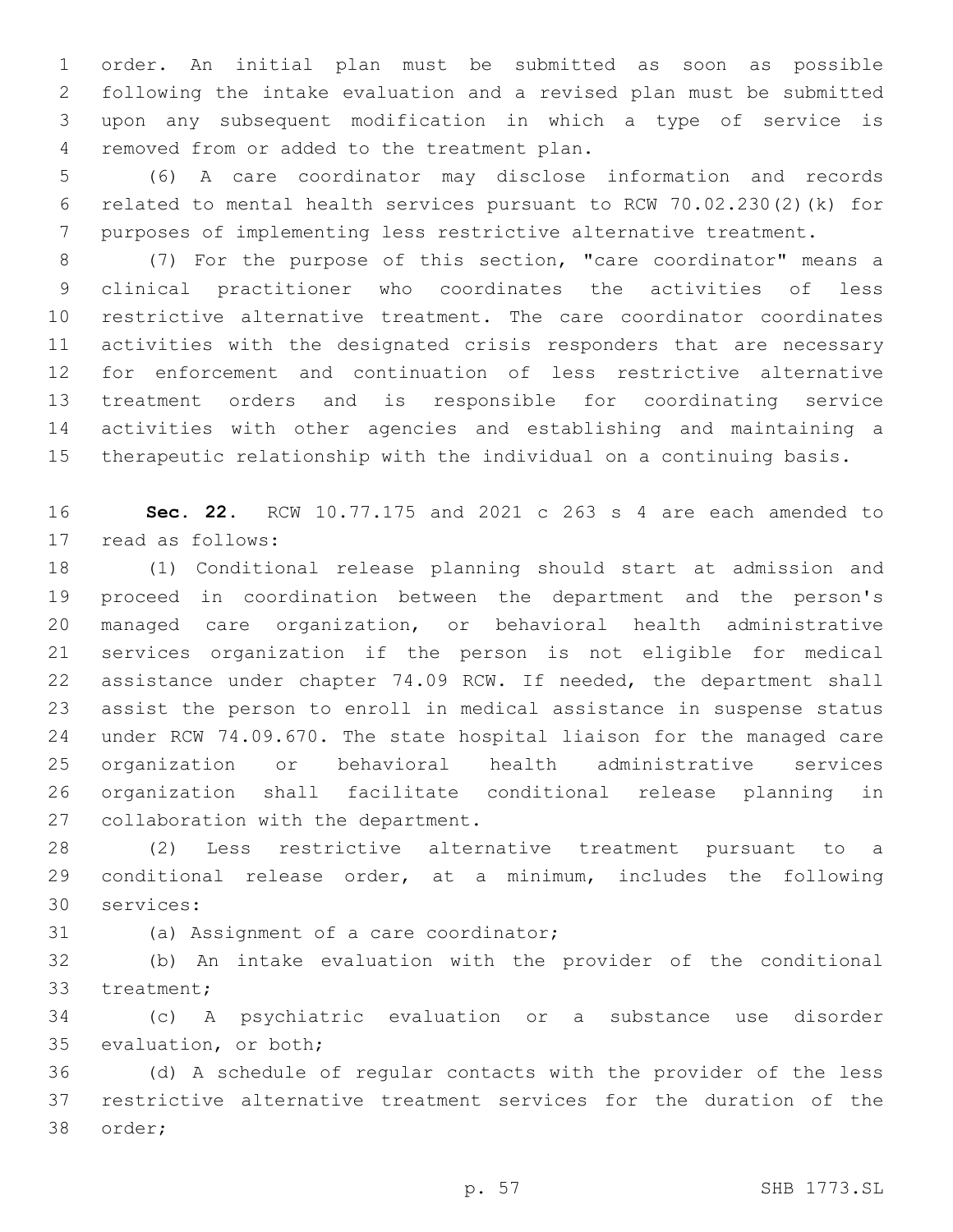- (e) A transition plan addressing access to continued services at 2 the expiration of the order;
- (f) An individual crisis plan;3

 (g) Consultation about the formation of a mental health advance 5 directive under chapter 71.32 RCW; ((and))

 (h) Appointment of a transition team under RCW 10.77.150; ( $(Hand+)$ ) and

 (i) Notification to the care coordinator assigned in (a) of this subsection and to the transition team as provided in RCW 10.77.150 if reasonable efforts to engage the client fail to produce substantial compliance with court-ordered treatment conditions.

- (3) Less restrictive alternative treatment pursuant to a conditional release order may additionally include requirements to 14 participate in the following services:
- 15 (a) Medication management;
- 16 (b) Psychotherapy;
- 17 (c) Nursing;
- (d) Substance use disorder counseling;18
- 19 (e) Residential treatment;
- (f) Partial hospitalization;

21 (g) Intensive outpatient treatment;

- 22 (h) Support for housing, benefits, education, and employment; and  $(4a)$ ) (i) Periodic court review.
- (4) Nothing in this section prohibits items in subsection (2) of this section from beginning before the conditional release of the 26 individual.

 (5) If the person was provided with involuntary medication under RCW 10.77.094 or pursuant to a judicial order during the involuntary commitment period, the less restrictive alternative treatment pursuant to the conditional release order may authorize the less restrictive alternative treatment provider or its designee to administer involuntary antipsychotic medication to the person if the provider has attempted and failed to obtain the informed consent of the person and there is a concurring medical opinion approving the medication by a psychiatrist, physician assistant working with a supervising psychiatrist, psychiatric advanced registered nurse practitioner, or physician or physician assistant in consultation with an independent mental health professional with prescribing 39 authority.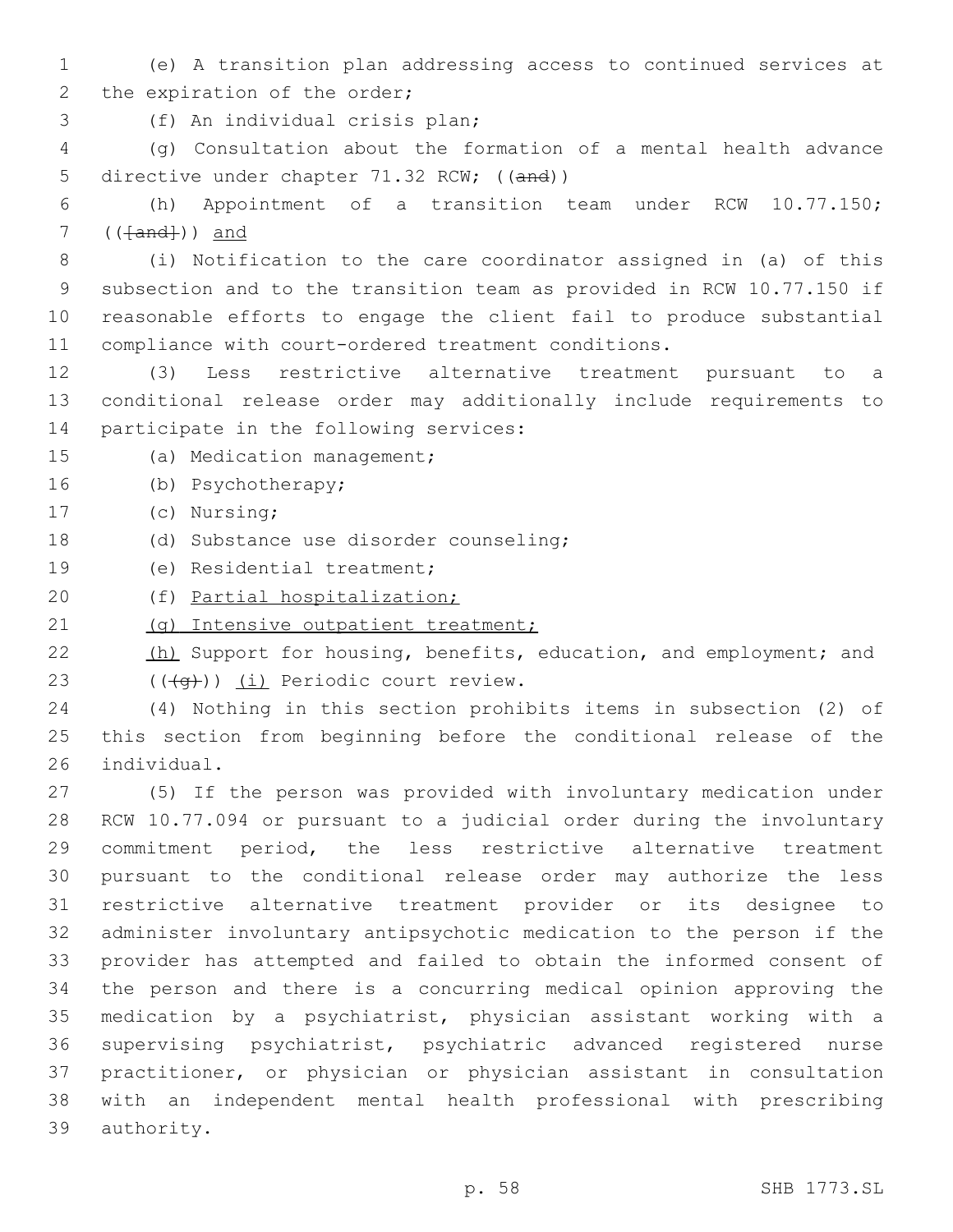(6) Less restrictive alternative treatment pursuant to a conditional release order must be administered by a provider that is certified or licensed to provide or coordinate the full scope of services required under the less restrictive alternative order and 5 that has agreed to assume this responsibility.

 (7) The care coordinator assigned to a person ordered to less restrictive alternative treatment pursuant to a conditional release order must submit an individualized plan for the person's treatment services to the court that entered the order. An initial plan must be submitted as soon as possible following the intake evaluation and a revised plan must be submitted upon any subsequent modification in which a type of service is removed from or added to the treatment 13 plan.

 (8) A care coordinator may disclose information and records related to mental health treatment under RCW 70.02.230(2)(k) for purposes of implementing less restrictive alternative treatment 17 pursuant to a conditional release order.

 (9) For the purpose of this section, "care coordinator" means a representative from the department of social and health services who coordinates the activities of less restrictive alternative treatment pursuant to a conditional release order. The care coordinator coordinates activities with the person's transition team that are necessary for enforcement and continuation of the conditional release order and is responsible for coordinating service activities with other agencies and establishing and maintaining a therapeutic relationship with the individual on a continuing basis.

 **Sec. 23.** RCW 71.05.590 and 2021 c 264 s 14 are each amended to read as follows:28

 (1) Either an agency or facility designated to monitor or provide services under a less restrictive alternative order or conditional release, or a designated crisis responder, may take action to 32 enforce, modify, or revoke a less restrictive alternative treatment 33 order or conditional release order. The agency, facility, or 34 designated crisis responder must determine that:

 (a) The person is failing to adhere to the terms and conditions 36 of the ((court)) order;

 (b) Substantial deterioration in the person's functioning has 38 occurred;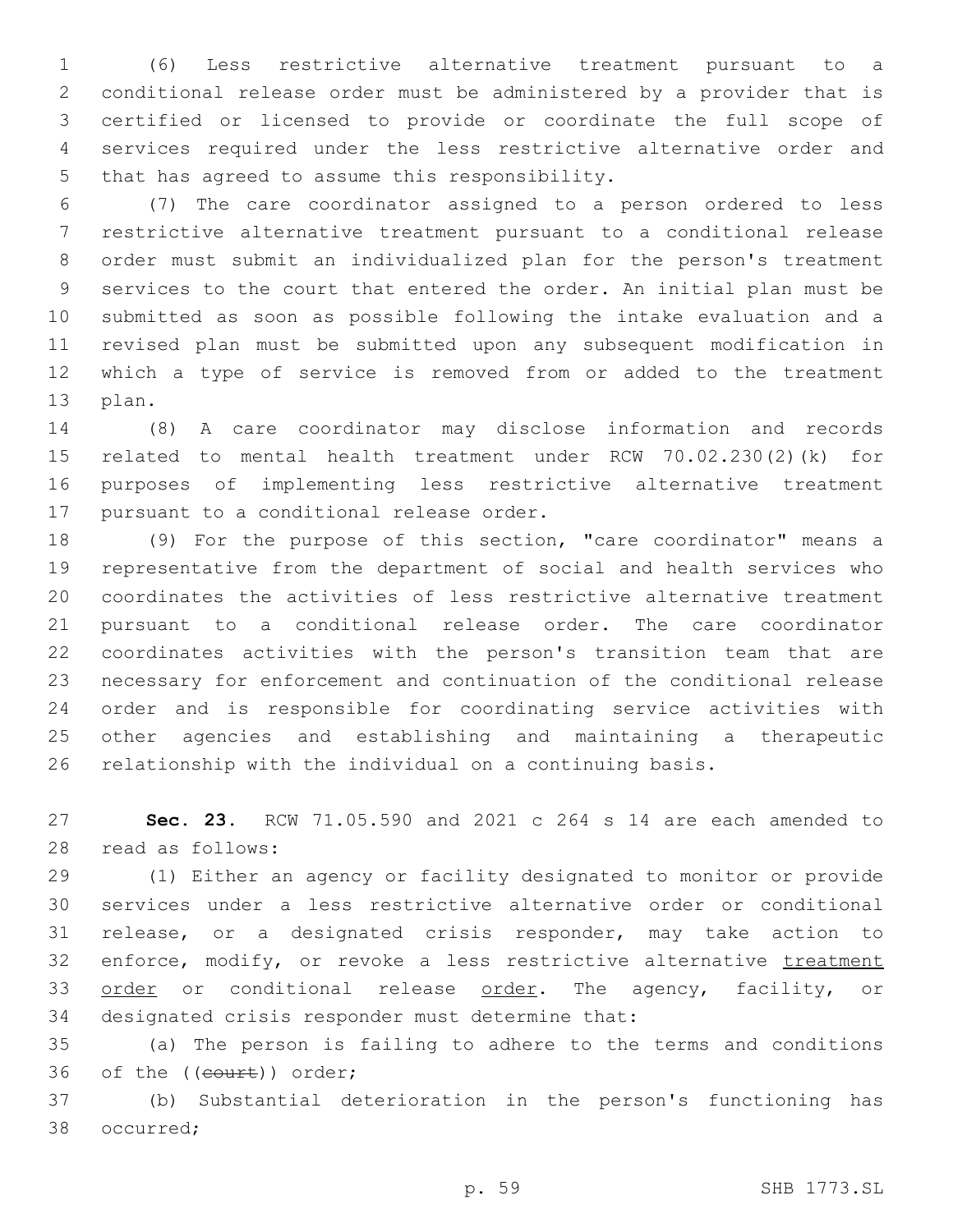1 (c) There is evidence of substantial decompensation with a 2 reasonable probability that the decompensation can be reversed by 3 further evaluation, intervention, or treatment; or

4 (d) The person poses a likelihood of serious harm.

 (2) Actions taken under this section must include a flexible range of responses of varying levels of intensity appropriate to the circumstances and consistent with the interests of the individual and 8 the public in personal autonomy, safety, recovery, and compliance. Available actions may include, but are not limited to, any of the 10 following:

11 (a) To counsel or advise the person as to their rights and 12 responsibilities under the court order, and to offer ((appropriate)) 13 incentives to motivate compliance;

14 (b) To increase the intensity of outpatient services provided to 15 the person by increasing the frequency of contacts with the provider, 16 referring the person for an assessment for assertive community 17 services, or by other means;

 (c) To request a court hearing for review and modification of the 19 court order. The request must be ((made to or by)) directed to the court with jurisdiction over the order and specify the circumstances that give rise to the request and what modification is being sought. 22 The county prosecutor shall assist the ((ageney or facility in)) 23 entity requesting (( $\frac{1}{2}$ ) the hearing and (( $\frac{1}{3}$ suing)) issue an appropriate summons to the person. This subsection does not limit the inherent authority of a treatment provider to alter conditions of treatment for clinical reasons, and is intended to be used only when court intervention is necessary or advisable to secure the person's compliance and prevent decompensation or deterioration;

 $(d)$  To ((eause)) detain the person ((to be transported by a peace 30 officer, designated crisis responder, or other means to the)) for up 31 to 12 hours for evaluation at an agency  $((\theta \cdot \hat{r}))_L$  facility ((monitoring  $e^{\pm}$ ) providing services under the court order, (( $e^{\pm}$  to a)) triage facility, crisis stabilization unit, emergency department, evaluation and treatment facility, secure withdrawal management and stabilization facility with available space, or an approved substance 36 use disorder treatment program with available space. The ((person may be detained at the facility for up to twelve hours for the)) purpose 38 of  $((an))$  the evaluation is to determine whether modification, revocation, or commitment proceedings are necessary and appropriate to stabilize the person and prevent decompensation, deterioration, or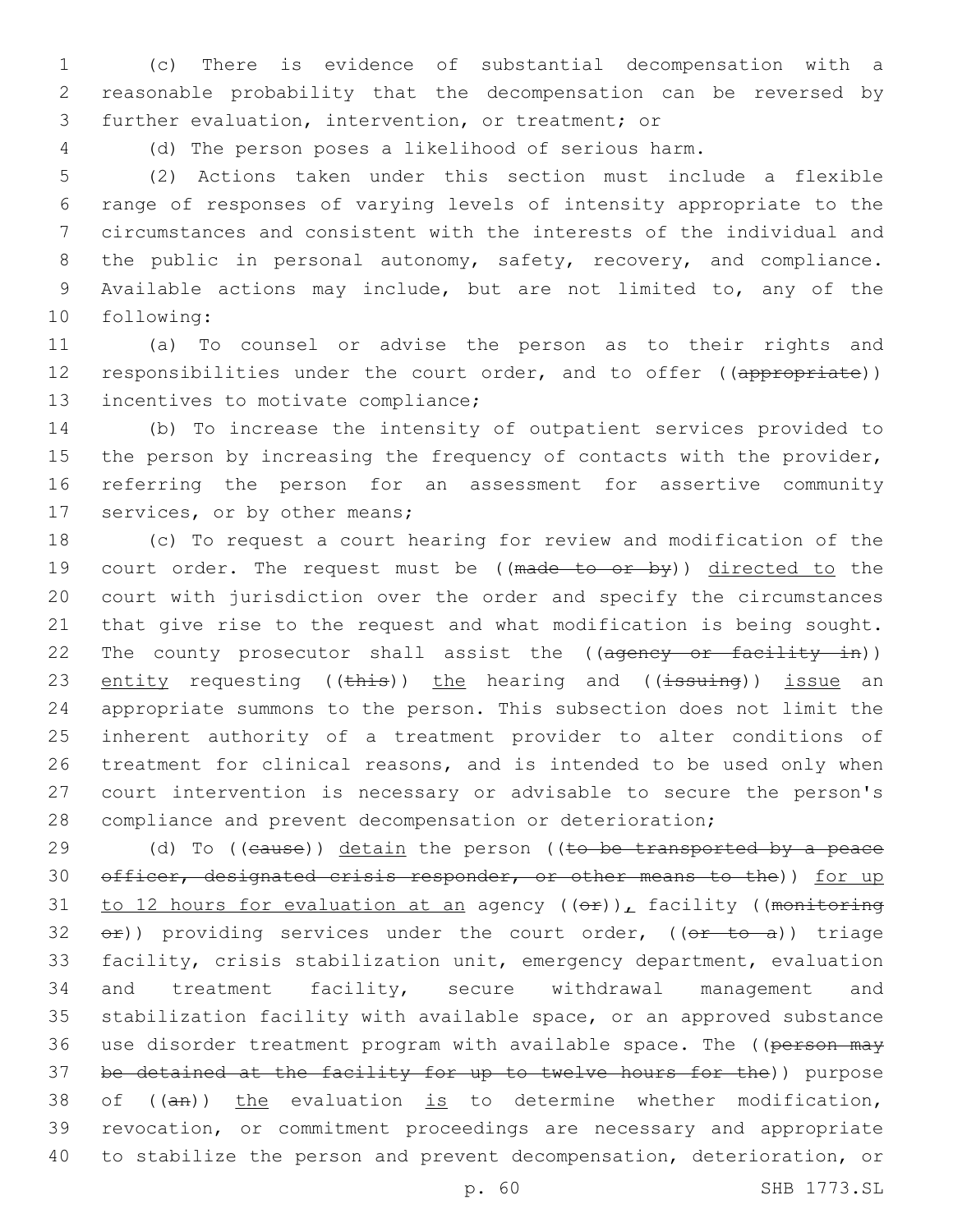physical harm. Temporary detention for evaluation under this subsection is intended to occur only following a pattern of noncompliance or the failure of reasonable attempts at outreach and 4 engagement, and may occur only when ((in the)), based on clinical judgment ((of a designated crisis responder or the professional person in charge of an agency or facility designated to monitor less 7 restrictive alternative services)), temporary detention is 8 appropriate. The agency, facility, or designated crisis responder may 9 request assistance from a peace officer for the purposes of temporary 10 detention under this subsection (2)(d). This subsection does not 11 limit the ability or obligation of the agency, facility, or designated crisis responder to pursue revocation procedures under subsection (5) of this section in appropriate circumstances; and

 (e) To initiate revocation procedures under subsection (5) of 15 this section ((or, if the current commitment is solely based on the person being in need of assisted outpatient behavioral health treatment as defined in RCW 71.05.020, initiate initial inpatient detention procedures under subsection (7) of this section)).

 (3) A court may supervise a person on an order for less restrictive alternative treatment or a conditional release. While the 21 person is under the order, the court may:

(a) Require appearance in court for periodic reviews; and

 (b) Modify the order after considering input from the agency or facility designated to provide or facilitate services. The court may not remand the person into inpatient treatment except as provided under subsection (5) of this section, but may take actions under 27 subsection  $(2)$  (a) through  $(d)$  of this section.

 (4) The facility or agency designated to provide outpatient treatment shall notify the secretary of the department of social and health services or designated crisis responder when a person fails to adhere to terms and conditions of court ordered treatment or experiences substantial deterioration in his or her condition and, as a result, presents an increased likelihood of serious harm.

34 (5)(a) ((Except as provided in subsection  $(7)$  of this section, a))  $A$  designated crisis responder or the secretary of the department 36 of social and health services may, upon their own motion or 37 ((notification by)) upon request of the facility or agency designated 38 to provide outpatient care ((order)), cause a person ((subject to a court order under this chapter)) to be ((apprehended and taken into 40 eustody and temporary detention)) detained in an evaluation and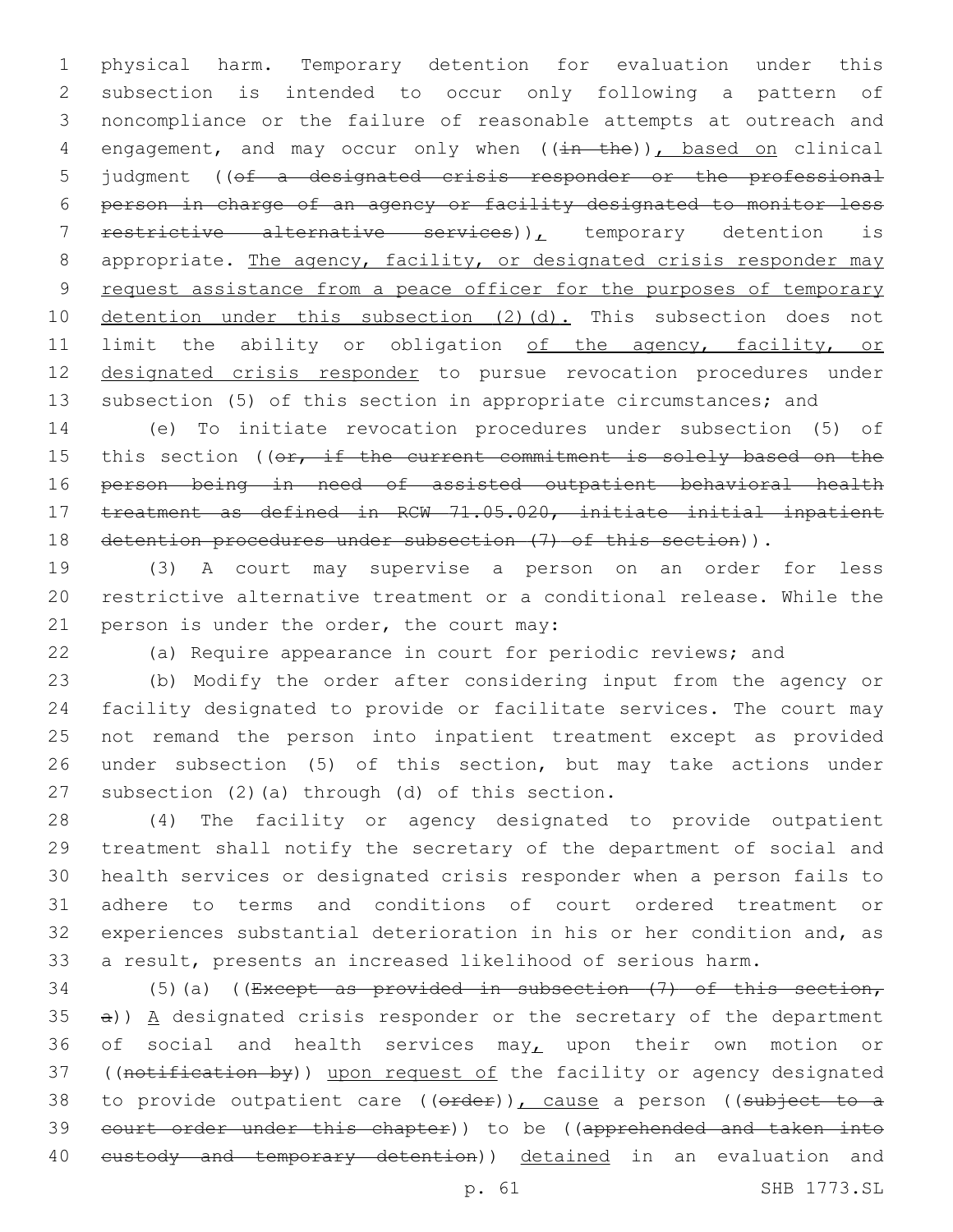1 treatment facility, ((an)) available secure withdrawal management and 2 stabilization facility with adequate space, or ((an)) available 3 approved substance use disorder treatment program with adequate 4 space( $(\tau)$ ) in or near the county in which he or she is receiving 5 outpatient treatment ((. Proceedings under this subsection (5) may be 6 initiated without ordering the apprehension and)) for the purpose of 7 a hearing for revocation of a less restrictive alternative treatment 8 order or conditional release order under this chapter. The designated 9 crisis responder or secretary of the department of social and health 10 services shall file a petition for revocation within 24 hours and 11 serve the person, their quardian, if any, and their attorney. A 12 hearing for revocation of a less restrictive alternative treatment 13 order or conditional release order may be scheduled without detention 14 of the person.

15 (b) ((Except as provided in subsection  $(7)$  of this section, a))  $\underline{A}$ 16 person detained under this subsection (5) must be held until such 17 time, not exceeding five days, as a hearing can be scheduled to 18 determine whether or not the ((person should be returned to the 19 hospital or facility from which he or she had been released)) order 20 for less restrictive alternative treatment or conditional release 21 should be revoked, modified, or retained. If the person is not 22 detained, the hearing must be scheduled within five days of service 23 on the person. The designated crisis responder or the secretary of 24 the department of social and health services may ((modify or rescind 25 the order at any time prior to commencement of)) withdraw its 26 petition for revocation at any time before the court hearing.

27 (c) ((The designated crisis responder or secretary of the department of social and health services shall file a revocation petition and order of apprehension and detention with the court of 30 the county where the person is currently located or being detained. The designated crisis responder shall serve the person and their 32 attorney, quardian, and conservator, if any. The))  $A$  person detained under this subsection (5) has the same rights with respect to notice, hearing, and counsel as in any involuntary treatment proceeding, except as specifically set forth in this section. There is no right to jury trial. The venue for proceedings is the county where the petition is filed. Notice of the filing must be provided to the court that originally ordered commitment, if different from the court where the petition for revocation is filed, within two judicial days of the 40 person's detention.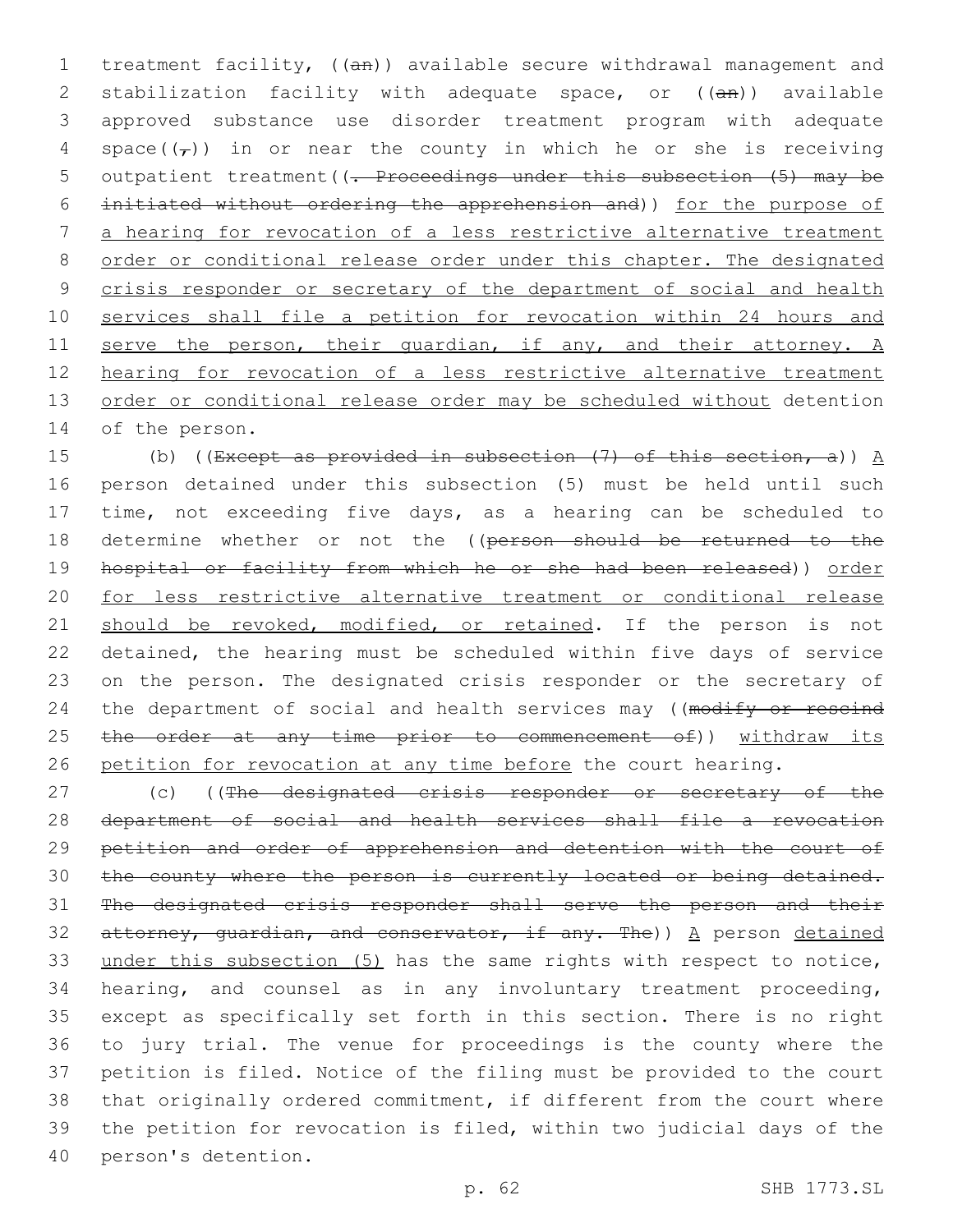1 (d) ((Except as provided in subsection (7) of this section, the)) 2 The issues for the court to determine are whether: (i) The person 3 adhered to the terms and conditions of the ((court)) order; (ii) 4 substantial deterioration in the person's functioning has occurred; 5 (iii) there is evidence of substantial decompensation with a 6 reasonable probability that the decompensation can be reversed by 7 further inpatient treatment; or (iv) there is a likelihood of serious 8 harm; and, if any of the above conditions apply, whether it is 9 appropriate for the court ((should)) to reinstate or modify the 10 person's less restrictive alternative treatment order or conditional 11 release order or order the person's detention for inpatient 12 treatment. The person may waive the court hearing and allow the court 13 to enter a stipulated order upon the agreement of all parties. If the 14 court orders detention for inpatient treatment, the treatment period 15 must be for ((fourteen)) 14 days from the revocation hearing if the 16 ((outpatient)) less restrictive alternative treatment order or 17 conditional release order was based on a petition under RCW 18 71.05.148, 71.05.160, or 71.05.230. If the court orders detention for 19 inpatient treatment and the ((outpatient)) less restrictive 20 alternative treatment order or conditional release order was based on 21 a petition under RCW 71.05.290 or 71.05.320, the number of days 22 remaining on the ((outpatient)) order must be converted to days of 23 inpatient treatment ((authorized in the original court order)). A 24 court may not  $((\frac{1}{15} + \frac{1}{15})$  detain a person for inpatient 25 treatment ( $(i+n)$ ) to a secure withdrawal management and stabilization 26 facility or approved substance use disorder treatment program under 27 this subsection unless there is a ((secure withdrawal management and 28 stabilization)) facility or ((approved substance use disorder 29 treatment)) program available ((and)) with adequate space for the 30 person.

31 (6) In determining whether or not to take action under this 32 section the designated crisis responder, agency, or facility must 33 consider the factors specified under RCW 71.05.212 and the court must 34 consider the factors specified under RCW 71.05.245 as they apply to 35 the question of whether to enforce, modify, or revoke a court order 36 for involuntary treatment.

37 (((7)(a) If the current commitment is solely based on the person 38 being in need of assisted outpatient behavioral health treatment as 39 defined in RCW 71.05.020, a designated crisis responder may initiate 40 inpatient detention procedures under RCW 71.05.150 or 71.05.153 when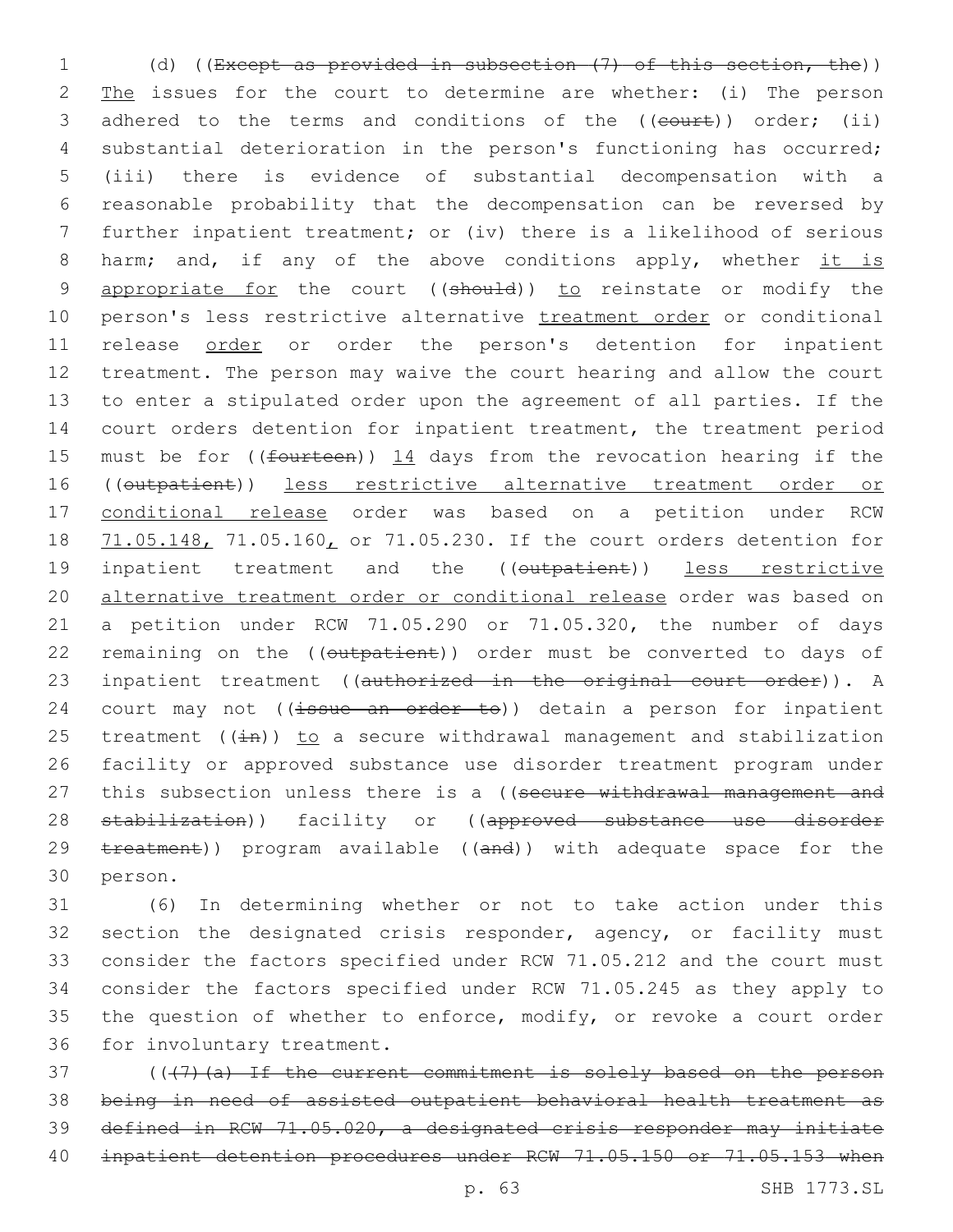1 appropriate. A designated crisis responder or the secretary may, upon 2 their own motion or notification by the facility or agency designated 3 to provide outpatient care to a person subject to a less restrictive 4 alternative treatment order under RCW 71.05.320 subsequent to an 5 order for assisted outpatient behavioral health treatment entered 6 under RCW 71.05.148, order the person to be apprehended and taken 7 into custody and temporary detention for inpatient evaluation in an 8 evaluation and treatment facility, secure withdrawal management and 9 stabilization facility, or in an approved substance use disorder 10 treatment program, in or near the county in which he or she is 11 receiving outpatient treatment. Proceedings under this subsection may 12 be initiated without ordering the apprehension and detention of the 13 person.

14 (b) A person detained under this subsection may be held for 15 evaluation for up to one hundred twenty hours, excluding weekends and 16 holidays, pending a court hearing. If the person is not detained, the 17 hearing must be scheduled within one hundred twenty hours of service 18 on the person. The designated crisis responder or the secretary may 19 modify or rescind the order at any time prior to commencement of the 20 court hearing.

21 (e) The issues for the court to determine are whether to continue 22 the detention of the person for inpatient treatment or whether the 23 court should reinstate or modify the person's less restrictive 24 alternative order or order the person's detention for inpatient 25 treatment. To continue detention after the one hundred twenty hour 26 period, the court must find that the person, as a result of a 27 behavioral health disorder, presents a likelihood of serious harm or 28 is gravely disabled and, after considering less restrictive 29 alternatives to involuntary detention and treatment, that no such 30 alternatives are in the best interest of the person or others.

 (d) A court may not issue an order to detain a person for inpatient treatment in a secure withdrawal management and stabilization facility or approved substance use disorder program under this subsection unless there is a secure withdrawal management and stabilization facility or approved substance use disorder treatment program available and with adequate space for the person.))

37 **Sec. 24.** RCW 71.05.590 and 2021 c 264 s 15 are each amended to read as follows:38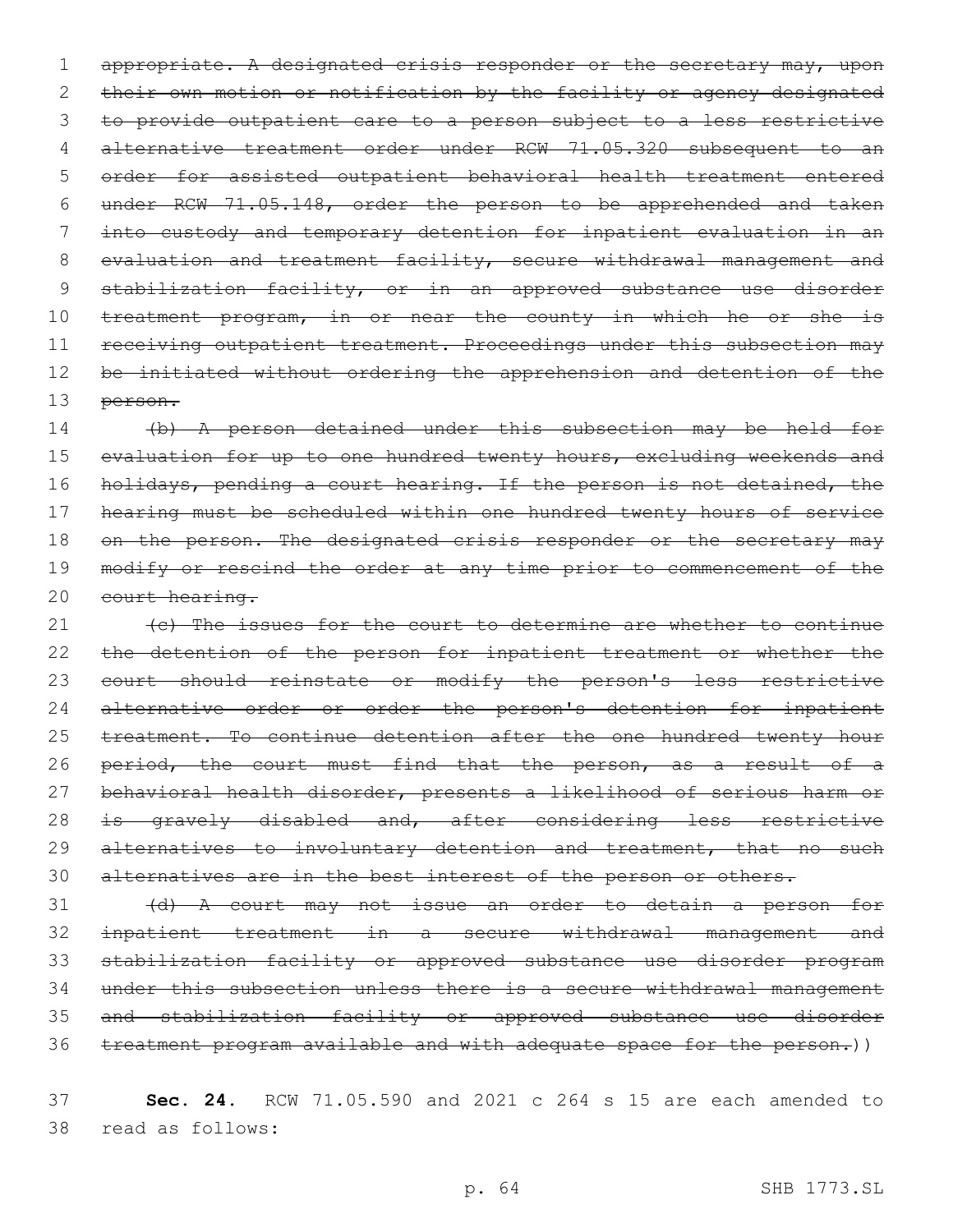(1) Either an agency or facility designated to monitor or provide services under a less restrictive alternative order or conditional release, or a designated crisis responder, may take action to 4 enforce, modify, or revoke a less restrictive alternative treatment 5 order or conditional release order. The agency, facility, or 6 designated crisis responder must determine that:

 (a) The person is failing to adhere to the terms and conditions 8 of the ((court)) order;

 (b) Substantial deterioration in the person's functioning has 10 occurred:

 (c) There is evidence of substantial decompensation with a reasonable probability that the decompensation can be reversed by further evaluation, intervention, or treatment; or

(d) The person poses a likelihood of serious harm.

 (2) Actions taken under this section must include a flexible range of responses of varying levels of intensity appropriate to the circumstances and consistent with the interests of the individual and the public in personal autonomy, safety, recovery, and compliance. Available actions may include, but are not limited to, any of the 20 following:

 (a) To counsel or advise the person as to their rights and 22 responsibilities under the court order, and to offer ((appropriate)) 23 incentives to motivate compliance;

 (b) To increase the intensity of outpatient services provided to 25 the person by increasing the frequency of contacts with the provider, referring the person for an assessment for assertive community 27 services, or by other means;

 (c) To request a court hearing for review and modification of the 29 court order. The request must be ((made to or by)) directed to the court with jurisdiction over the order and specify the circumstances that give rise to the request and what modification is being sought. 32 The county prosecutor shall assist ((the agency or facility in)) 33 entity requesting ((this)) the hearing and ((issuing)) issue an appropriate summons to the person. This subsection does not limit the inherent authority of a treatment provider to alter conditions of treatment for clinical reasons, and is intended to be used only when court intervention is necessary or advisable to secure the person's compliance and prevent decompensation or deterioration;

39 (d) To ((cause)) detain the person ((to be transported by a peace 40 officer, designated crisis responder, or other means to the)) for up

p. 65 SHB 1773.SL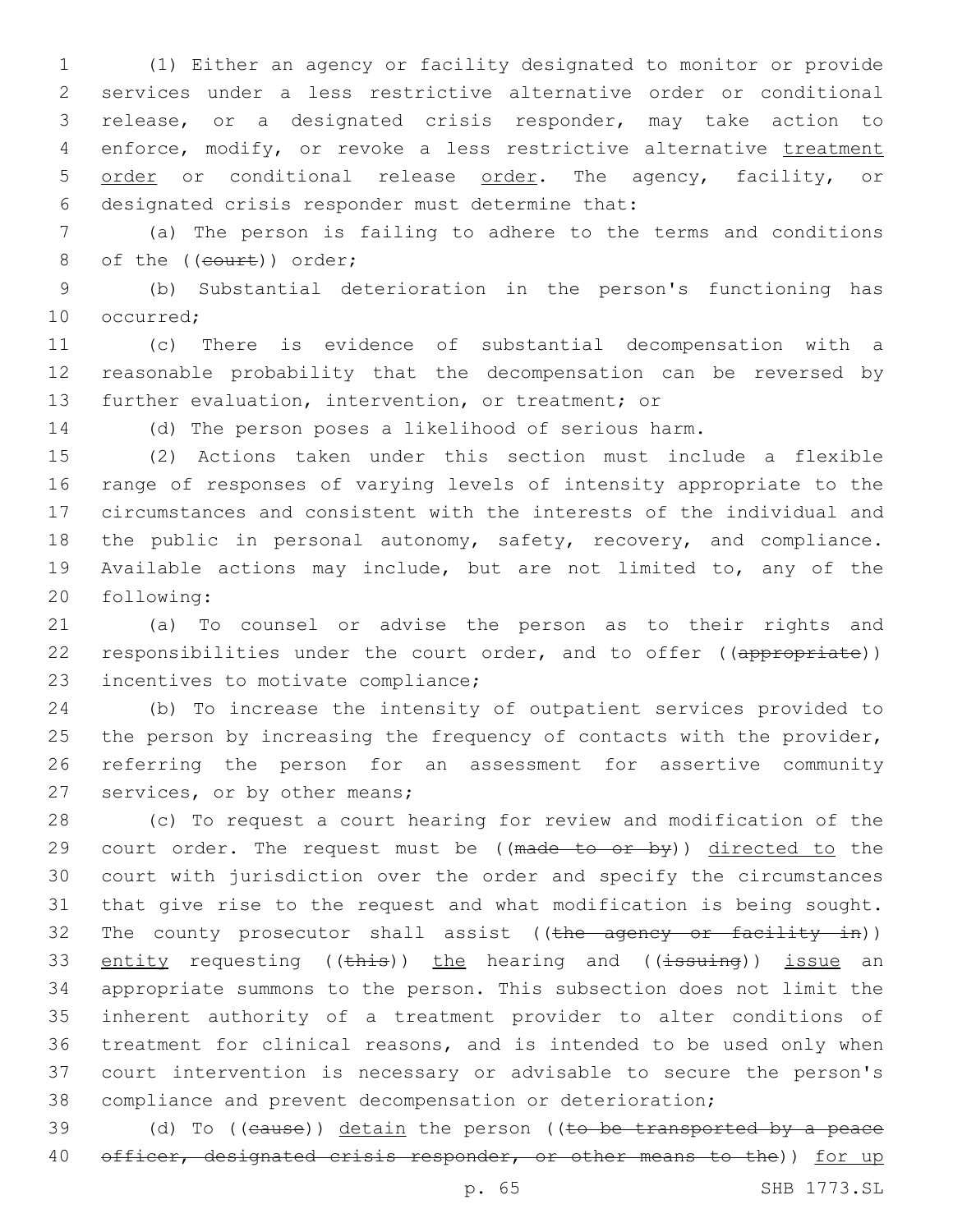1 to 12 hours for evaluation at an agency  $((e f) )$ , facility ((monitoring 2  $e$ )) providing services under the court order, ( $(e<sup>r</sup>$  to a)) triage 3 facility, crisis stabilization unit, emergency department, evaluation 4 and treatment facility, secure withdrawal management and 5 stabilization facility, or an approved substance use disorder 6 treatment program. The ((person may be detained at the facility for 7 up to twelve hours for the)) purpose of ((an)) the evaluation is to 8 determine whether modification, revocation, or commitment proceedings 9 are necessary and appropriate to stabilize the person and prevent 10 decompensation, deterioration, or physical harm. Temporary detention 11 for evaluation under this subsection is intended to occur only 12 following a pattern of noncompliance or the failure of reasonable 13 attempts at outreach and engagement, and may occur only when  $((\pm n)^2)^2$ 14 the)), based on clinical judgment ((of a designated crisis responder 15 or the professional person in charge of an agency or facility 16 designated to monitor less restrictive alternative services)), 17 temporary detention is appropriate. The agency, facility, or 18 designated crisis responder may request assistance from a peace 19 officer for the purposes of temporary detention under this subsection 20  $(2)(d)$ . This subsection does not limit the ability or obligation of 21 the agency, facility, or designated crisis responder to pursue 22 revocation procedures under subsection (5) of this section in 23 appropriate circumstances; and

24 (e) To initiate revocation procedures under subsection (5) of 25 this section ((or, if the current commitment is solely based on the 26 person being in need of assisted outpatient behavioral health 27 treatment as defined in RCW 71.05.020, initial inpatient detention 28 procedures under subsection (7) of this section)).

29 (3) A court may supervise a person on an order for less 30 restrictive alternative treatment or a conditional release. While the 31 person is under the order, the court may:

32 (a) Require appearance in court for periodic reviews; and

 (b) Modify the order after considering input from the agency or facility designated to provide or facilitate services. The court may not remand the person into inpatient treatment except as provided under subsection (5) of this section, but may take actions under 37 subsection  $(2)$  (a) through  $(d)$  of this section.

38 (4) The facility or agency designated to provide outpatient 39 treatment shall notify the secretary of the department of social and 40 health services or designated crisis responder when a person fails to

p. 66 SHB 1773.SL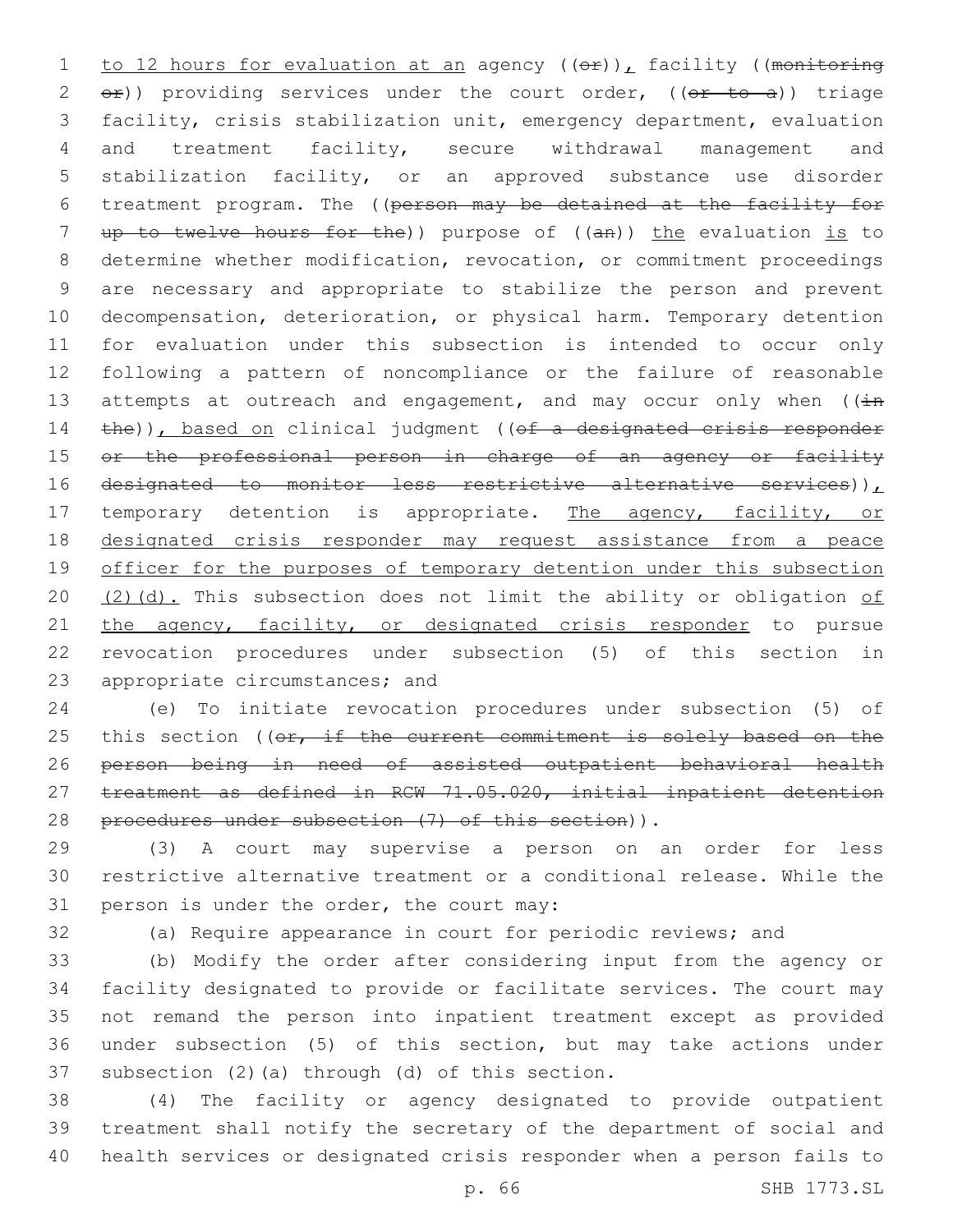adhere to terms and conditions of court ordered treatment or experiences substantial deterioration in his or her condition and, as a result, presents an increased likelihood of serious harm.

 (5)(a) ((Except as provided in subsection (7) of this section, a)) A designated crisis responder or the secretary of the department 6 of social and health services may<sub> $L$ </sub> upon their own motion or ((notification by)) upon request of the facility or agency designated 8 to provide outpatient care ((erder)), cause a person ((subject to a court order under this chapter)) to be ((apprehended and taken into 10 eustody and temporary detention)) detained in an evaluation and 11 treatment facility, ((in a)) secure withdrawal management and 12 stabilization facility, or ((in an)) approved substance use disorder 13 treatment program $((\tau))$  in or near the county in which he or she is 14 receiving outpatient treatment ((- Proceedings under this subsection (5) may be initiated without ordering the apprehension and)) for the purpose of a hearing for revocation of a less restrictive alternative 17 treatment order or conditional release order under this chapter. The designated crisis responder or secretary of the department of social and health services shall file a petition for revocation within 24 20 hours and serve the person, their guardian, if any, and their attorney. A hearing for revocation of a less restrictive alternative treatment order or conditional release order may be scheduled without 23 detention of the person.

24 (b) ((Except as provided in subsection  $(7)$  of this section, a))  $\underline{A}$  person detained under this subsection (5) must be held until such time, not exceeding five days, as a hearing can be scheduled to 27 determine whether or not the ((person should be returned to the hospital or facility from which he or she had been released)) order for less restrictive alternative treatment or conditional release 30 should be revoked, modified, or retained. If the person is not detained, the hearing must be scheduled within five days of service on the person. The designated crisis responder or the secretary of 33 the department of social and health services may ((modify or rescind the order at any time prior to commencement of)) withdraw its petition for revocation at any time before the court hearing.

 (c) ((The designated crisis responder or secretary of the department of social and health services shall file a revocation petition and order of apprehension and detention with the court of 39 the county where the person is currently located or being detained. The designated crisis responder shall serve the person and their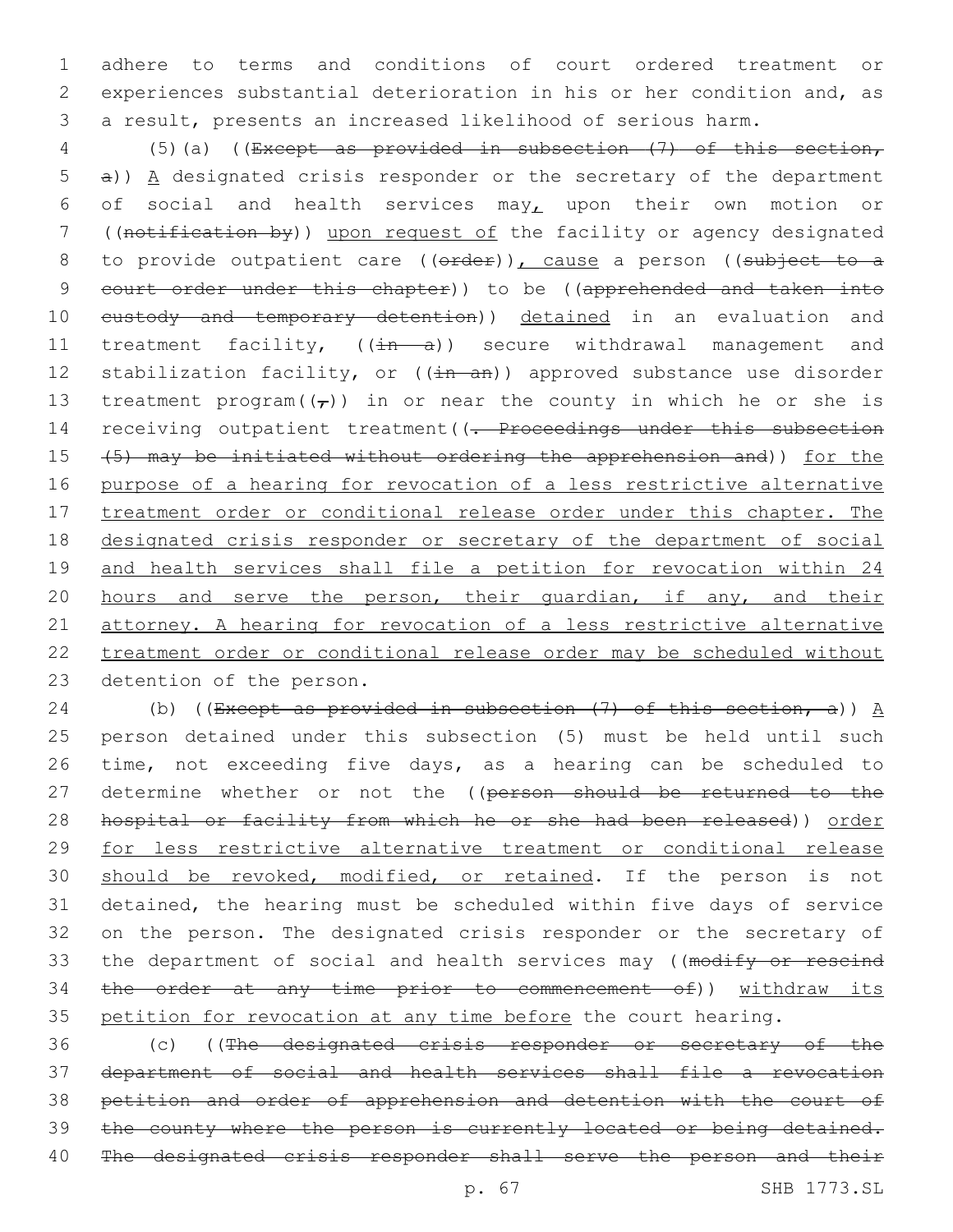1 attorney, quardian, and conservator, if any. The)) A person detained under this subsection (5) has the same rights with respect to notice, hearing, and counsel as in any involuntary treatment proceeding, except as specifically set forth in this section. There is no right to jury trial. The venue for proceedings is the county where the petition is filed. Notice of the filing must be provided to the court that originally ordered commitment, if different from the court where the petition for revocation is filed, within two judicial days of the 9 person's detention.

10 (d) ((Except as provided in subsection (7) of this section, the)) 11 The issues for the court to determine are whether: (i) The person 12 adhered to the terms and conditions of the ((court)) order; (ii) 13 substantial deterioration in the person's functioning has occurred; 14 (iii) there is evidence of substantial decompensation with a 15 reasonable probability that the decompensation can be reversed by 16 further inpatient treatment; or (iv) there is a likelihood of serious 17 harm; and, if any of the above conditions apply, whether it is 18 appropriate for the court ((should)) to reinstate or modify the 19 person's less restrictive alternative treatment order or conditional 20 release order or order the person's detention for inpatient 21 treatment. The person may waive the court hearing and allow the court 22 to enter a stipulated order upon the agreement of all parties. If the 23 court orders detention for inpatient treatment, the treatment period 24 must be for (( $f$ ourteen))  $14$  days from the revocation hearing if the 25 ((outpatient)) less restrictive alternative treatment order or 26 conditional release order was based on a petition under RCW 27 71.05.148, 71.05.160, or 71.05.230. If the court orders detention for 28 inpatient treatment and the ((outpatient)) less restrictive 29 alternative treatment order or conditional release order was based on 30 a petition under RCW 71.05.290 or 71.05.320, the number of days 31 remaining on the ((outpatient)) order must be converted to days of 32 inpatient treatment ((authorized in the original court order)).

33 (6) In determining whether or not to take action under this 34 section the designated crisis responder, agency, or facility must 35 consider the factors specified under RCW 71.05.212 and the court must 36 consider the factors specified under RCW 71.05.245 as they apply to 37 the question of whether to enforce, modify, or revoke a court order 38 for involuntary treatment.

39 (((7)(a) If the current commitment is solely based on the person 40 being in need of assisted outpatient behavioral health treatment as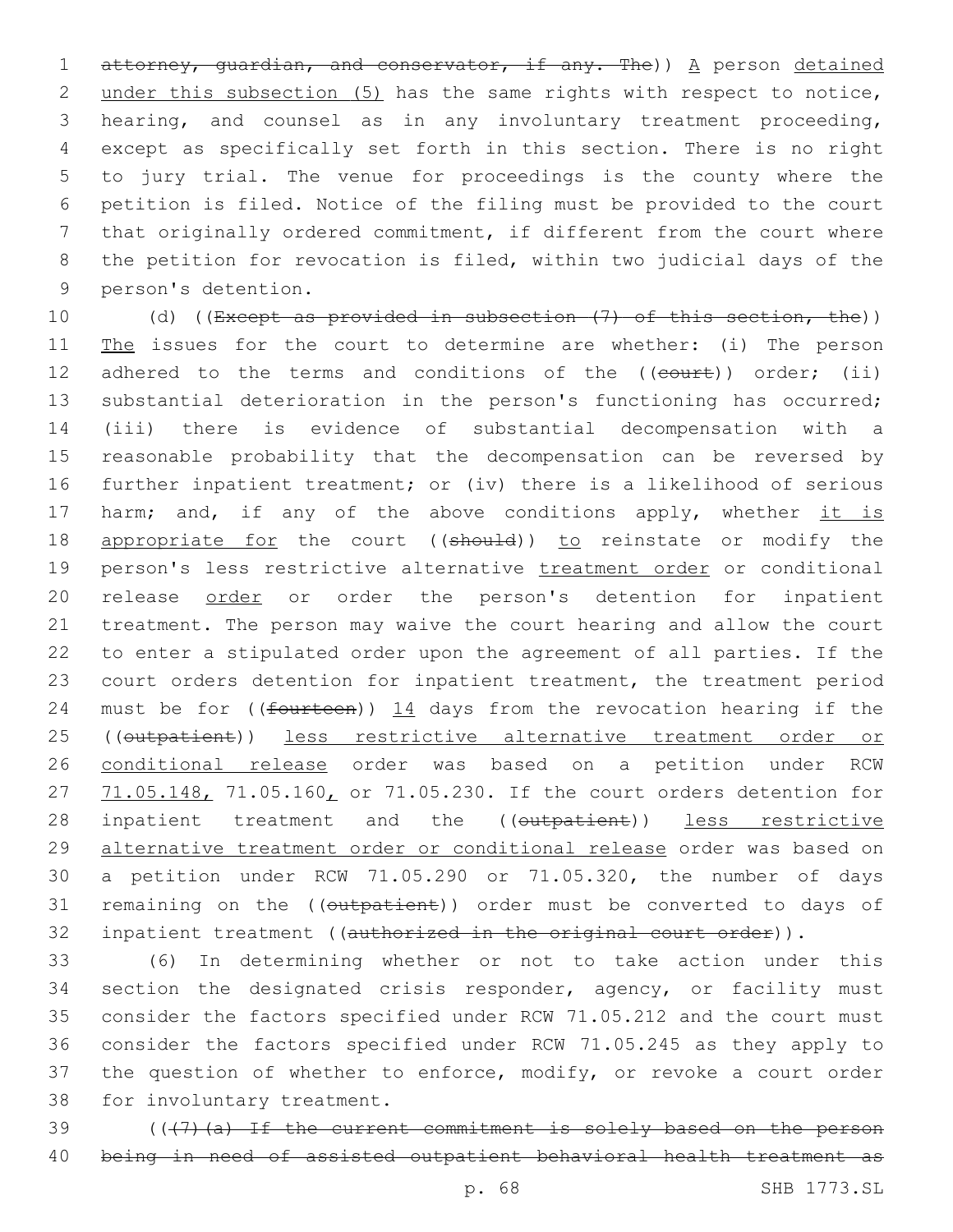1 defined in RCW 71.05.020, a designated crisis responder may initiate 2 inpatient detention procedures under RCW 71.05.150 or 71.05.153 when 3 appropriate. A designated crisis responder or the secretary may, upon 4 their own motion or notification by the facility or agency designated 5 to provide outpatient care to a person subject to a less restrictive 6 alternative treatment order under RCW 71.05.320 subsequent to an 7 order for assisted outpatient behavioral health treatment entered 8 under RCW 71.05.148, order the person to be apprehended and taken 9 into custody and temporary detention for inpatient evaluation in an 10 evaluation and treatment facility, in a secure withdrawal management 11 and stabilization facility, or in an approved substance use disorder 12 treatment program, in or near the county in which he or she is 13 receiving outpatient treatment. Proceedings under this subsection may 14 be initiated without ordering the apprehension and detention of the 15 person.

16 (b) A person detained under this subsection may be held for 17 evaluation for up to one hundred twenty hours, excluding weekends and 18 holidays, pending a court hearing. The designated crisis responder or 19 the secretary may modify or rescind the order at any time prior to 20 commencement of the court hearing.

21 (c) The issues for the court to determine are whether to continue 22 the detention of the person for inpatient treatment or whether the 23 court should reinstate or modify the person's less restrictive 24 alternative order or order the person's detention for inpatient 25 treatment. To continue detention after the one hundred twenty hour 26 period, the court must find that the person, as a result of a 27 behavioral health disorder, presents a likelihood of serious harm or 28 is gravely disabled and, after considering less restrictive 29 alternatives to involuntary detention and treatment, that no such 30 alternatives are in the best interest of the person or others.))

31 **Sec. 25.** RCW 71.05.595 and 2018 c 291 s 16 are each amended to 32 read as follows:

 A court order for less restrictive alternative treatment for a 34 person found to be in need of assisted outpatient ((behavioral health)) treatment must be terminated prior to the expiration of the order when, in the opinion of the professional person in charge of the less restrictive alternative treatment provider, (1) the person is prepared to accept voluntary treatment, or (2) the outpatient treatment ordered is no longer necessary to prevent a relapse,

p. 69 SHB 1773.SL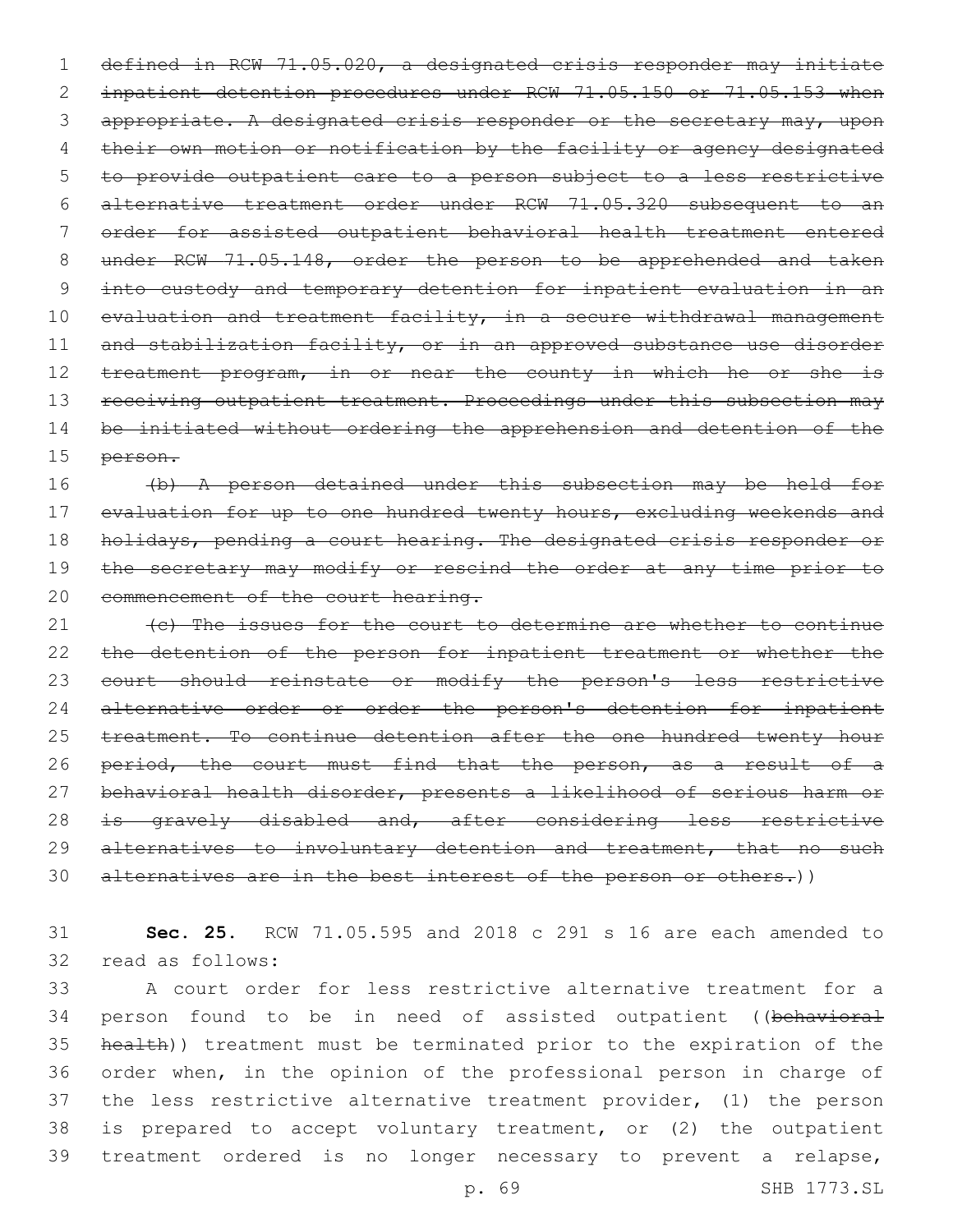decompensation, or deterioration that is likely to result in the person presenting a likelihood of serious harm or the person becoming gravely disabled within a reasonably short period of time.

 **Sec. 26.** RCW 71.24.045 and 2021 c 263 s 17 are each amended to 5 read as follows:

 (1) The behavioral health administrative services organization contracted with the authority pursuant to RCW 71.24.381 shall:

 (a) Administer crisis services for the assigned regional service 9 area. Such services must include:

 (i) A behavioral health crisis hotline for its assigned regional 11 service area;

 (ii) Crisis response services twenty-four hours a day, seven days 13 a week, three hundred sixty-five days a year;

 (iii) Services related to involuntary commitments under chapters 15 71.05 and 71.34 RCW;

 (iv) Tracking of less restrictive alternative orders issued within the region by superior courts, and providing notification to a managed care organization in the region when one of its enrollees receives a less restrictive alternative order so that the managed care organization may ensure that the person is connected to services and that the requirements of RCW 71.05.585 are complied with. If the person receives a less restrictive alternative order and is returning to another region, the behavioral health administrative services organization shall notify the behavioral health administrative services organization in the home region of the less restrictive alternative order so that the home behavioral health administrative services organization may notify the person's managed care organization or provide services if the person is not enrolled in medicaid and does not have other insurance which can pay for those 30 services;

 (v) Additional noncrisis behavioral health services, within available resources, to individuals who meet certain criteria set by the authority in its contracts with the behavioral health administrative services organization. These services may include services provided through federal grant funds, provisos, and general 36 fund state appropriations;

 (vi) Care coordination, diversion services, and discharge planning for nonmedicaid individuals transitioning from state hospitals or inpatient settings to reduce rehospitalization and

p. 70 SHB 1773.SL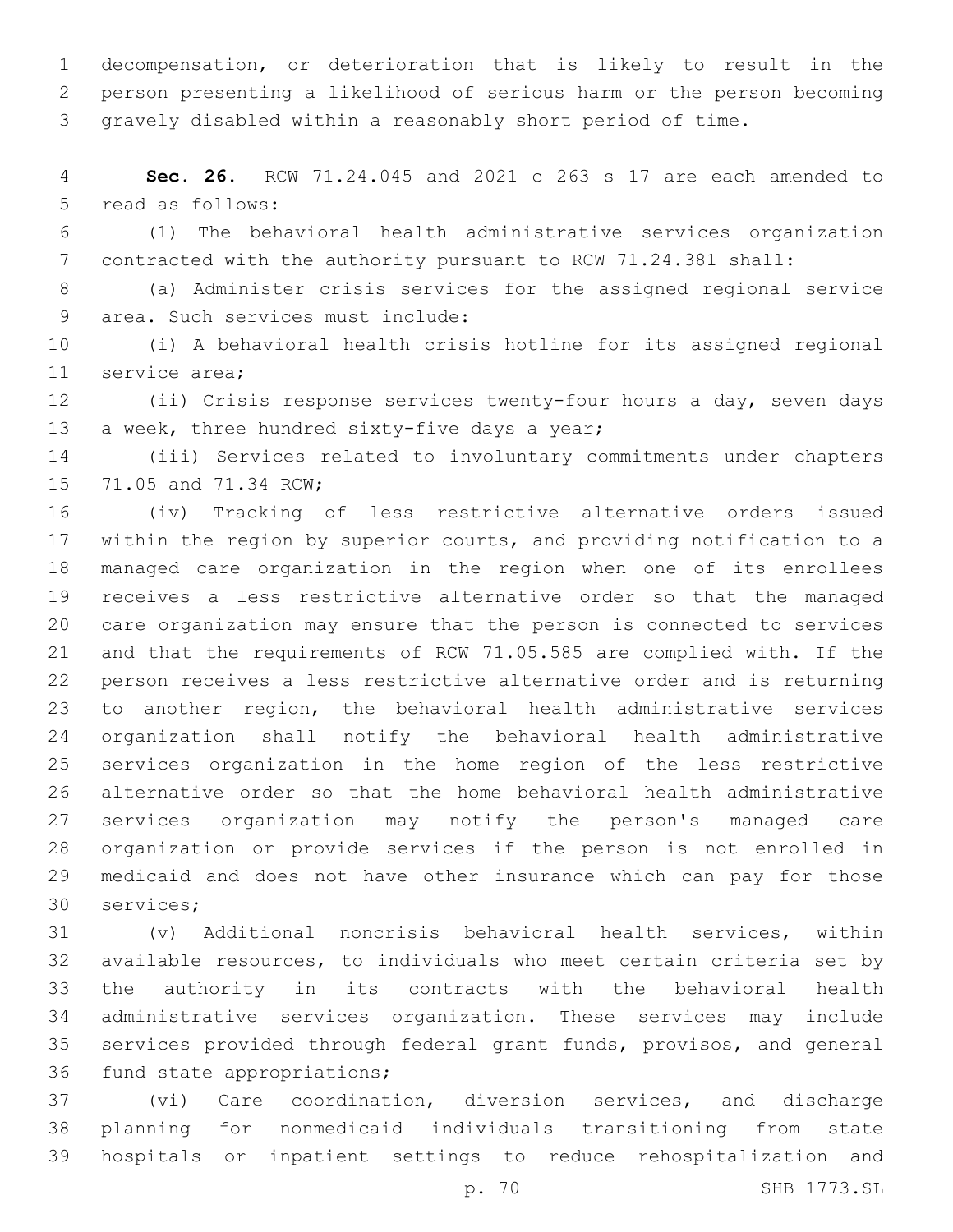utilization of crisis services, as required by the authority in 2 contract; and

 (vii) Regional coordination, cross-system and cross-jurisdiction coordination with tribal governments, and capacity building efforts, such as supporting the behavioral health advisory board, the behavioral health ombuds, and efforts to support access to services 7 or to improve the behavioral health system;

 (b) Administer and provide for the availability of an adequate network of evaluation and treatment services to ensure access to treatment, investigation, transportation, court-related, and other services provided as required under chapter 71.05 RCW;

(c) Coordinate services for individuals under RCW 71.05.365;

 (d) Administer and provide for the availability of resource management services, residential services, and community support 15 services as required under its contract with the authority;

 (e) Contract with a sufficient number, as determined by the authority, of licensed or certified providers for crisis services and 18 other behavioral health services required by the authority;

 (f) Maintain adequate reserves or secure a bond as required by 20 its contract with the authority;

(g) Establish and maintain quality assurance processes;

 (h) Meet established limitations on administrative costs for agencies that contract with the behavioral health administrative 24 services organization; and

 (i) Maintain patient tracking information as required by the 26 authority.

 (2) The behavioral health administrative services organization must collaborate with the authority and its contracted managed care organizations to develop and implement strategies to coordinate care with tribes and community behavioral health providers for individuals with a history of frequent crisis system utilization.

 (3) The behavioral health administrative services organization 33 shall:

 (a) Assure that the special needs of minorities, older adults, individuals with disabilities, children, and low-income persons are 36 met;

 (b) Collaborate with local government entities to ensure that policies do not result in an adverse shift of persons with mental illness into state and local correctional facilities; and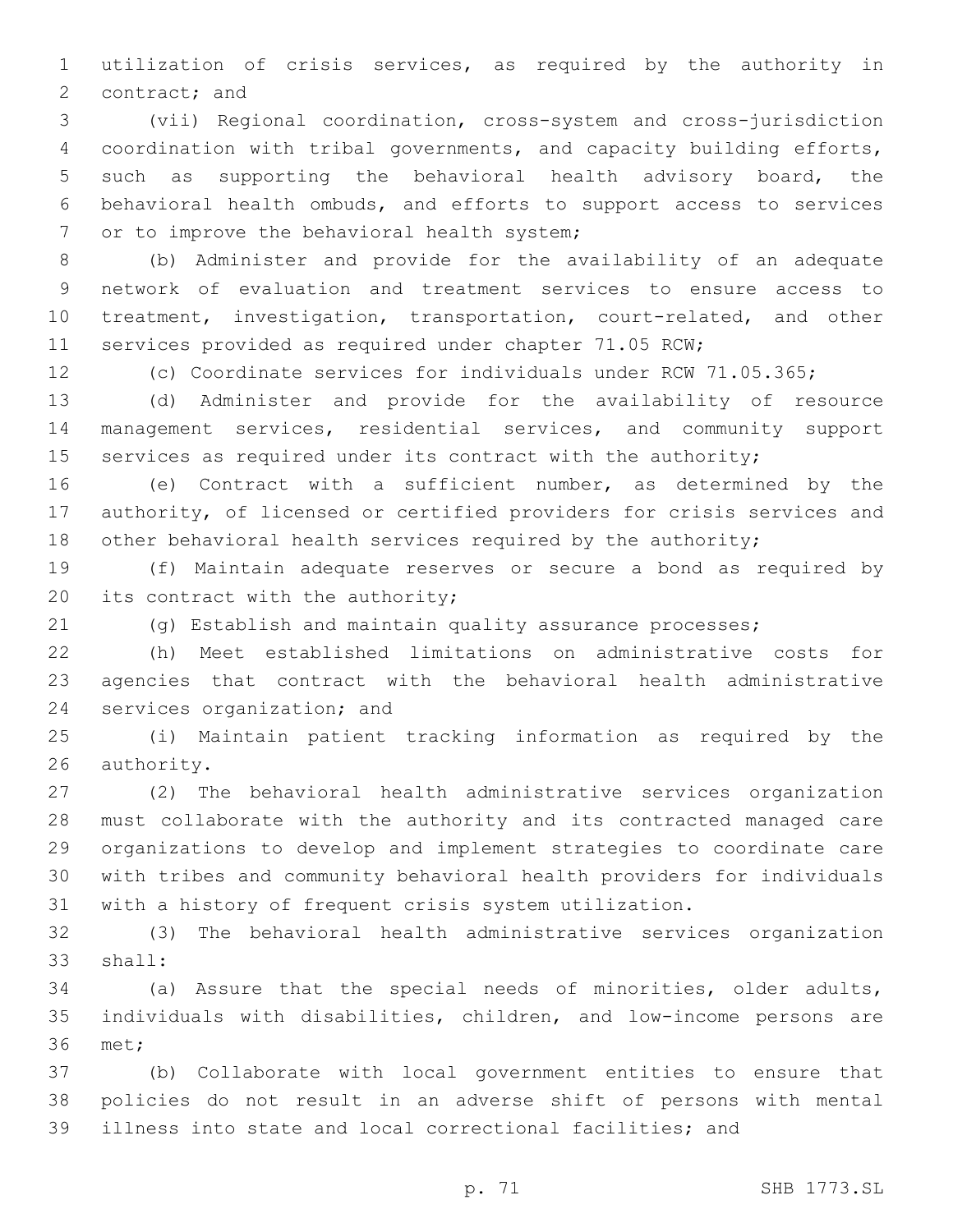(c) Work with the authority to expedite the enrollment or reenrollment of eligible persons leaving state or local correctional 3 facilities and institutions for mental diseases.

 (4) The behavioral health administrative services organization shall employ an assisted outpatient treatment program coordinator to oversee system coordination and legal compliance for assisted outpatient treatment under RCW 71.05.148 and section 4 of this act.

 **Sec. 27.** RCW 71.24.045 and 2021 c 263 s 17 and 2021 c 202 s 15 are each reenacted and amended to read as follows:9

 (1) The behavioral health administrative services organization contracted with the authority pursuant to RCW 71.24.381 shall:

 (a) Administer crisis services for the assigned regional service 13 area. Such services must include:

 (i) A behavioral health crisis hotline for its assigned regional 15 service area;

 (ii) Crisis response services twenty-four hours a day, seven days 17 a week, three hundred sixty-five days a year;

 (iii) Services related to involuntary commitments under chapters 19 71.05 and 71.34 RCW;

 (iv) Tracking of less restrictive alternative orders issued within the region by superior courts, and providing notification to a managed care organization in the region when one of its enrollees receives a less restrictive alternative order so that the managed care organization may ensure that the person is connected to services and that the requirements of RCW 71.05.585 are complied with. If the person receives a less restrictive alternative order and is returning to another region, the behavioral health administrative services organization shall notify the behavioral health administrative services organization in the home region of the less restrictive alternative order so that the home behavioral health administrative services organization may notify the person's managed care organization or provide services if the person is not enrolled in medicaid and does not have other insurance which can pay for those 34 services;

 (v) Additional noncrisis behavioral health services, within available resources, to individuals who meet certain criteria set by the authority in its contracts with the behavioral health administrative services organization. These services may include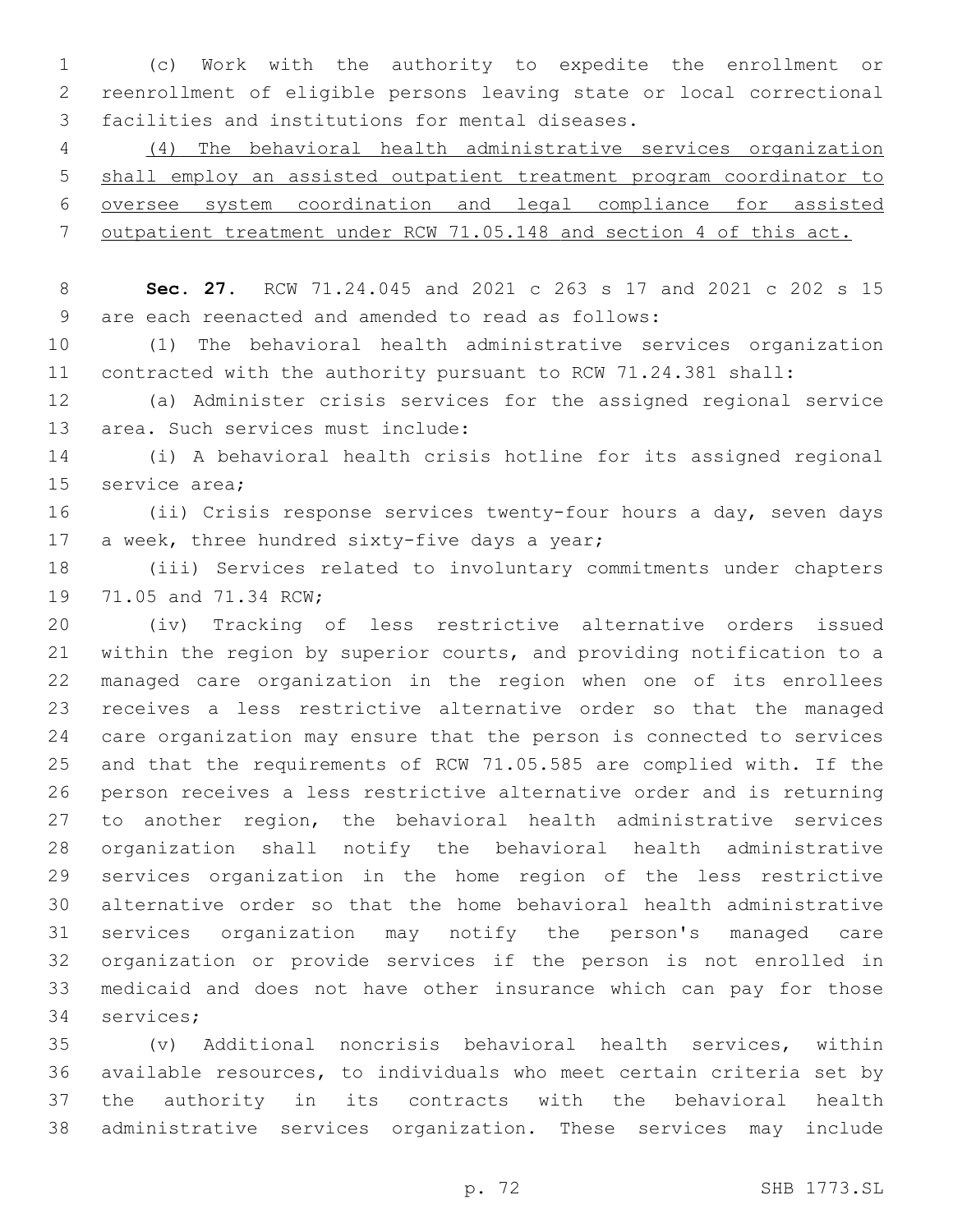services provided through federal grant funds, provisos, and general 2 fund state appropriations;

 (vi) Care coordination, diversion services, and discharge planning for nonmedicaid individuals transitioning from state hospitals or inpatient settings to reduce rehospitalization and utilization of crisis services, as required by the authority in 7 contract; and

 (vii) Regional coordination, cross-system and cross-jurisdiction coordination with tribal governments, and capacity building efforts, such as supporting the behavioral health advisory board and efforts to support access to services or to improve the behavioral health 12 system;

 (b) Administer and provide for the availability of an adequate network of evaluation and treatment services to ensure access to treatment, investigation, transportation, court-related, and other services provided as required under chapter 71.05 RCW;

(c) Coordinate services for individuals under RCW 71.05.365;

 (d) Administer and provide for the availability of resource management services, residential services, and community support services as required under its contract with the authority;

 (e) Contract with a sufficient number, as determined by the authority, of licensed or certified providers for crisis services and 23 other behavioral health services required by the authority;

 (f) Maintain adequate reserves or secure a bond as required by 25 its contract with the authority;

(g) Establish and maintain quality assurance processes;

 (h) Meet established limitations on administrative costs for agencies that contract with the behavioral health administrative 29 services organization; and

 (i) Maintain patient tracking information as required by the 31 authority.

 (2) The behavioral health administrative services organization must collaborate with the authority and its contracted managed care organizations to develop and implement strategies to coordinate care with tribes and community behavioral health providers for individuals with a history of frequent crisis system utilization.

 (3) The behavioral health administrative services organization 38 shall: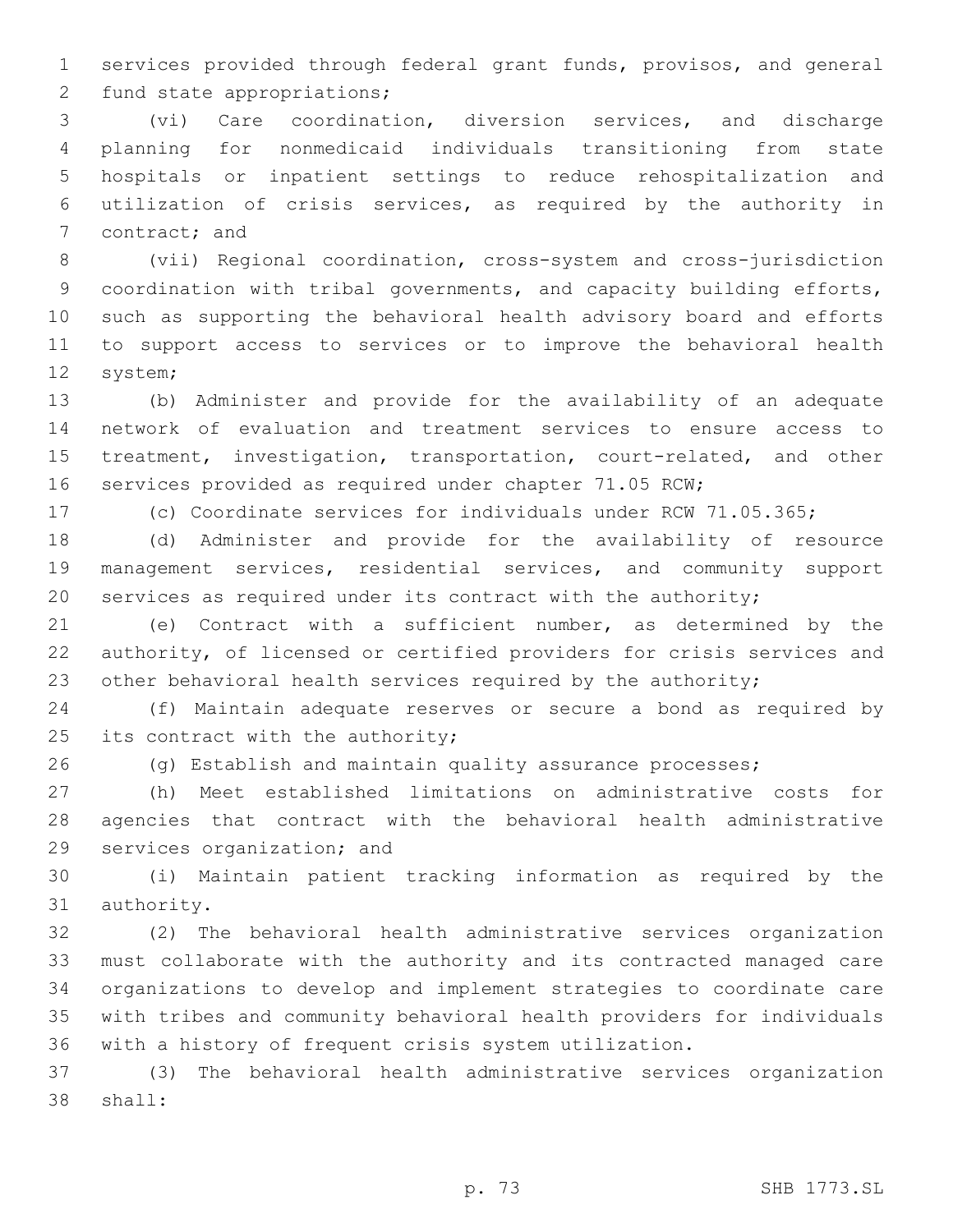(a) Assure that the special needs of minorities, older adults, individuals with disabilities, children, and low-income persons are 3 met;

 (b) Collaborate with local government entities to ensure that policies do not result in an adverse shift of persons with mental illness into state and local correctional facilities; and

 (c) Work with the authority to expedite the enrollment or reenrollment of eligible persons leaving state or local correctional 9 facilities and institutions for mental diseases.

 (4) The behavioral health administrative services organization shall employ an assisted outpatient treatment program coordinator to oversee system coordination and legal compliance for assisted 13 outpatient treatment under RCW 71.05.148 and section 4 of this act.

 NEW SECTION. **Sec. 28.** By December 31, 2022, the administrative office of the courts, in collaboration with stakeholders, shall: (1) Develop a court form or forms for the filing of a petition under RCW 71.05.148 and section 4 of this act; and (2) develop and publish on its website a user's guide to assist litigants in the preparation and filing of a petition under RCW 71.05.148 or section 4 of this act.

 **Sec. 29.** RCW 71.05.740 and 2021 c 263 s 15 are each amended to 21 read as follows:

 (1) All behavioral health administrative services organizations in the state of Washington must forward historical behavioral health involuntary commitment information retained by the organization, including identifying information and dates of commitment to the authority. As soon as feasible, the behavioral health administrative services organizations must arrange to report new commitment data to the authority within twenty-four hours. Commitment information under this section does not need to be resent if it is already in the possession of the authority. Behavioral health administrative services organizations and the authority shall be immune from liability related to the sharing of commitment information under this 33 section.

 (2) The clerk of the court must share commitment hearing outcomes in all hearings under this chapter with the local behavioral health administrative services organization that serves the region where the superior court is located, including in cases in which the designated crisis responder investigation occurred outside the region. The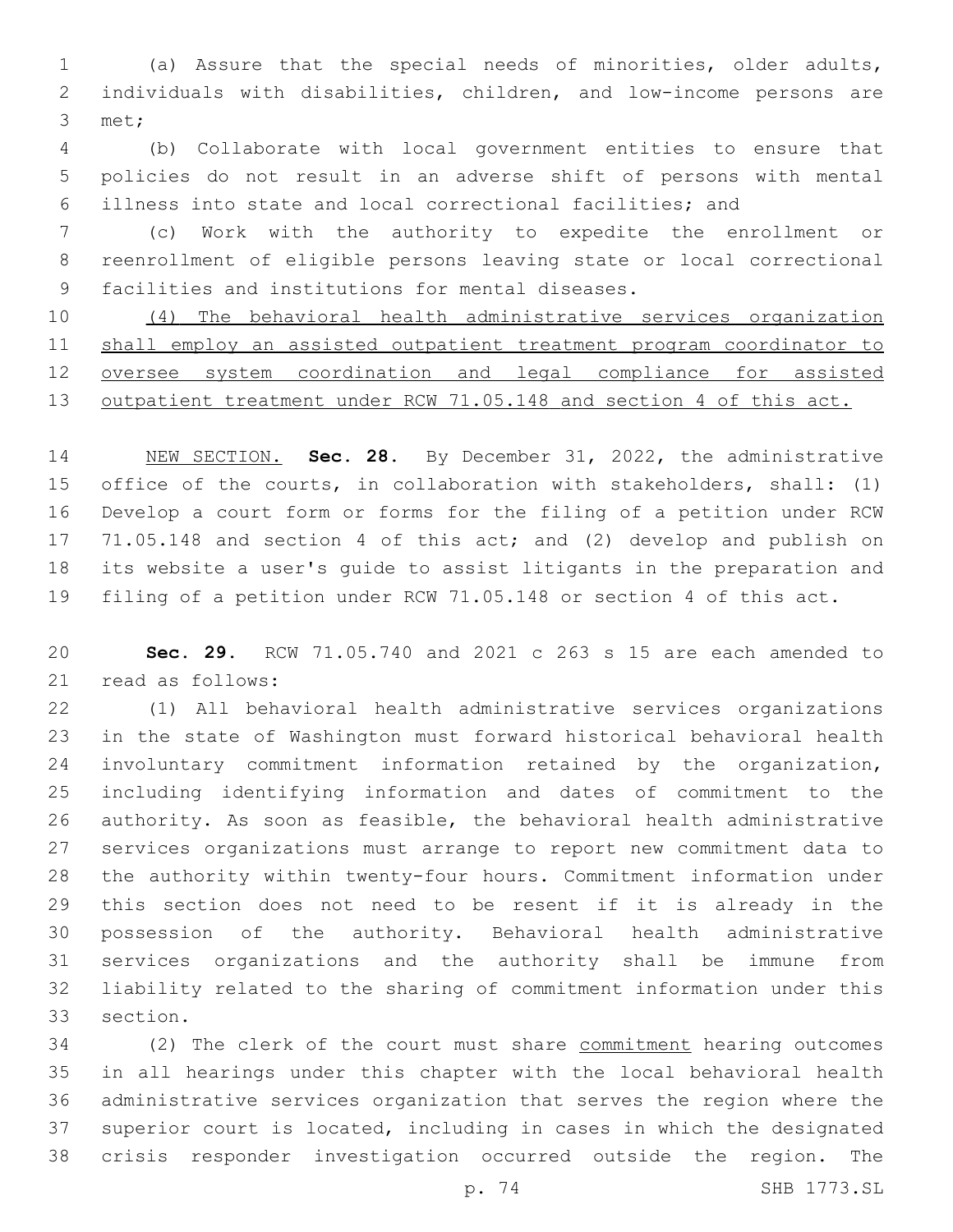hearing outcome data must include the name of the facility to which a 2 person has been committed.

 NEW SECTION. **Sec. 30.** Sections 1, 2, and 31 of this act take effect July 1, 2022.

 **Sec. 31.** 2021 c 264 s 24 (uncodified) and 2021 c 263 s 21 (uncodified) are each reenacted and amended to read as follows:

 (1) Sections 4 and 28, chapter 302, Laws of 2020, sections 13 and 8 14, chapter 263, Laws of 2021, ((and, until July 1, 2022, section 22, 9 chapter , Laws of  $2021$  and, beginning July 1,  $2022$ , ) section 23, chapter 264, Laws of 2021, and sections 2 and 10, chapter ... (this 11 act), Laws of 2022 take effect when monthly single-bed certifications authorized under RCW 71.05.745 fall below 200 reports for 3 13 consecutive months.

 (2) The health care authority must provide written notice of the effective date of sections 4 and 28, chapter 302, Laws of 2020, sections 13 and 14, chapter 263, Laws of 2021, ((and sections 22 and)) section 23, chapter 264, Laws of 2021, and sections 2 and 10, 18 chapter ... (this act), Laws of 2022 to affected parties, the chief clerk of the house of representatives, the secretary of the senate, the office of the code reviser, and others as deemed appropriate by 21 the authority.

 NEW SECTION. **Sec. 32.** Sections 5, 12, 17, and 23 of this act expire July 1, 2026.

 NEW SECTION. **Sec. 33.** Sections 6, 13, 18, and 24 of this act take effect July 1, 2026.

 NEW SECTION. **Sec. 34.** Section 26 of this act expires October 1, 2022.

 NEW SECTION. **Sec. 35.** Section 27 of this act takes effect October 1, 2022.

 NEW SECTION. **Sec. 36.** If specific funding for the purposes of 31 this act, referencing this act by bill or chapter number, is not provided by June 30, 2022, in the omnibus appropriations act, this act is null and void.